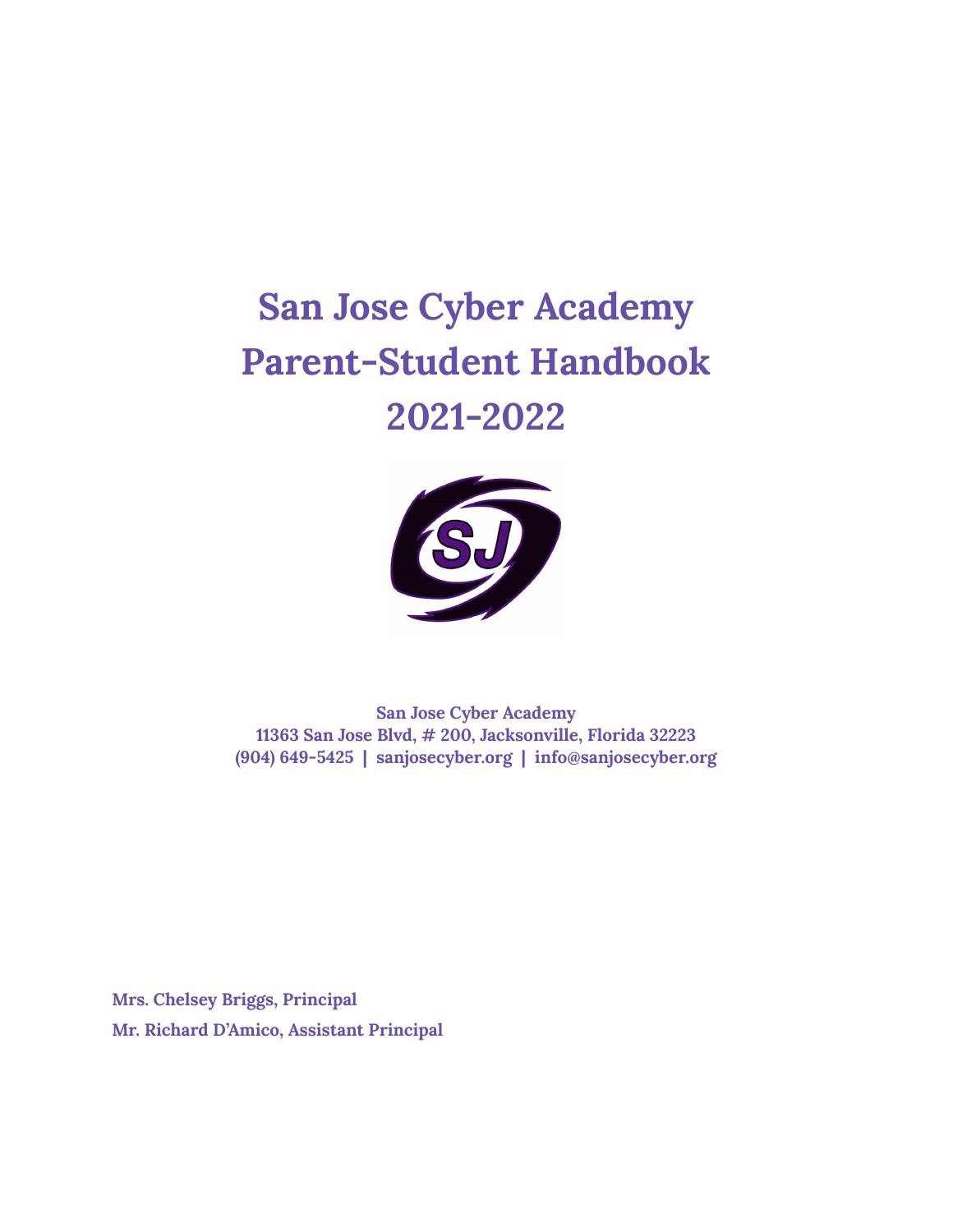## **Acknowledgment of Receipt and Review of Parent-Student Handbook**

# **San Jose Cyber Academy Acknowledgment of Receipt and Review of Parent-Student Handbook 2021-2022**

We acknowledge that we have received and read a copy of the San Jose Cyber Academy Parent-Student Handbook.

We understand that it contains important information on policies and procedures.

We realize this handbook is not intended to cover every situation which may arise but is simply a general guide to refer to.

We understand that it is our responsibility to familiarize ourselves with the information and that we agree with the policies and rules of the school.

We further understand and acknowledge that San Jose Cyber Academy may change, add, or delete any policies or provisions in this handbook as it sees fit in its sole judgment and discretion.

We acknowledge and understand that this Parent-Student Handbook supersedes and replaces all previously issued editions or materials distributed.

The contents of this handbook are summary guidelines for parents and students, and are not intended to be all-inclusive or to cover every situation that may arise. The school reserves the right to suspend, terminate, interpret, or change any or all of the guidelines mentioned, along with any other procedures, practices, benefits, or other programs. These changes may occur at any time, with or without notice.

Parents and students are responsible for reading the handbook, familiarizing yourselves with its contents, and adhering to all of the policies and procedures of San Jose Cyber Academy, whether set forth in this handbook or elsewhere.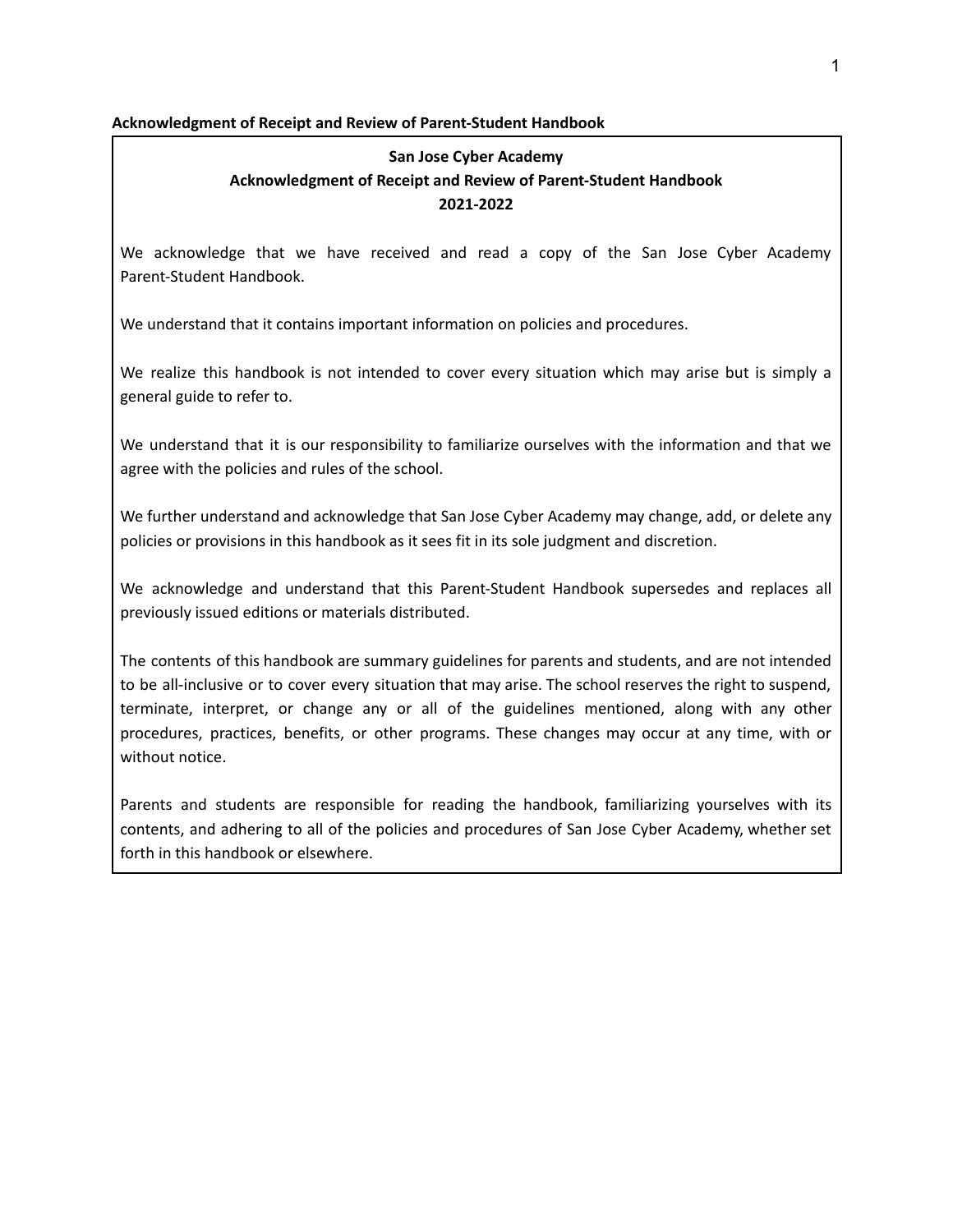## **TABLE OF CONTENTS**

(3) Mission

- (3) Vision
- (3) Accreditation
- (3) Curriculum
- (3) Anti-Discrimination Policy
- (3) FERPA
- (3) Charter School
- (4) School Board
- (4) COVID-19
- (4) Admissions and Enrollment
- (5) Registration Requirements
- (6) How to Submit Documents
- (6) Transfer Students
- (6) Transfer Credit Evaluation
- (6) Credit Recovery
- (7) Transcript Request
- (7) Instructional Calendar
- (7) School Calendar
- (8) Edgenuity Calendar
- (8) Academic Programs and Pathway Options
- (9) Academic Information
- (10) Career and Technical Education (CTE)
- (11) Course Catalog and Syllabi
- (11) Course Materials
- (11) Scope and Sequence
- (11) Course Pacing
- (12) Parental Involvement and Support
- (13) Technology Requirements
- (13) FOCUS Student Information System (SIS)
- (13) Learning Management System (LMS)
- (13) Tech Support
- (13) Student Technology Devices
- (14) Acceptable Use Policy (AUP)
- (15) Attendance Policy
- (15) Truancy
- (16) Discipline
- (16) Dress Code Policy
- (16) Academic Integrity
- (17) Academic Integrity Escalation Process
- (17) Grading Policies
- (17) Completion Reports
- (18) Report Cards
- (18) Grades Dispute Policy
- (18) Grade Level Promotion
- (21) Grade Point Average (GPA)
- (22) State Assessments
- (23) Exceptional Student Education (ESE)
- Program
- (24) ESE Service Delivery Model
- (25) Section 504
- (26) Student Accommodations
- (27) Accommodations for Postsecondary
- Education and Careers
- (28) English to Speakers of Other Languages (ESOL) Program
- (28) English Language Learners (ELLs)
- (29) Virtual Tutor
- (29) Graduation Program Planning
- (29) High School Graduation Requirements
- (33) Florida Bright Futures Scholarship Program
- (33) Education Rights for Adult Students
- (34) Behavioral Threat Assessment
- (34) Mental Health
- (34) Reporting Child Abuse or Neglect
- (35) Acceptable Use Policy (AUP) Agreement
- (36) School-Parent Compact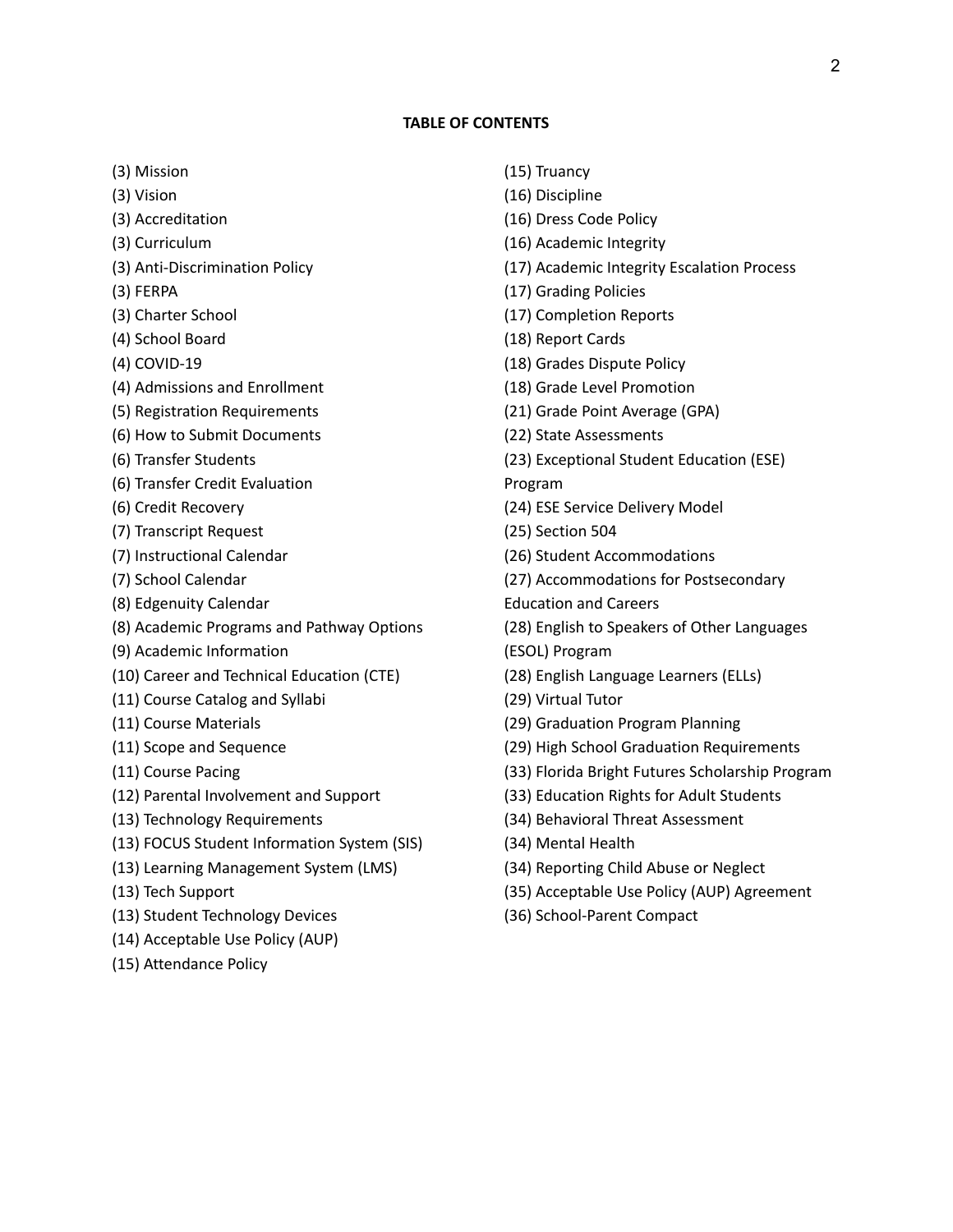#### **MISSION**

San Jose Cyber Academy offers an online learning option for Florida K-12 students statewide who need an alternative to the traditional school setting. The school provides students with accessible educational opportunities through a virtual learning environment that creates flexibility for time and location allowing students to meet or exceed their personalized learning goals. The mission is accomplished through accountable leadership and strategic planning fostered by the collaboration of all stakeholders.

## **VISION**

Each student acquires the knowledge necessary for college and career readiness to succeed in life.

#### **ACCREDITATION**

San Jose Cyber Academy is a candidate for accreditation with the North Central Association Commission on Accreditation and School Improvement (NCA CASI), the Northwest Accreditation Commission (NWAC) and the Southern Association of Colleges and Schools Council on Accreditation and School Improvement (SACS CASI). The school anticipates a decision on accreditation by Fall 2021.

#### **CURRICULUM**

San Jose Cyber Academy has partnered with Edgenuity to provide Florida State standards-aligned, online courses for grade K-12 students. The curriculum offers a variety of customizable courses that include direct-instruction videos featuring expert, on-screen teachers with rigorous assignments, performance tasks and assessments to engage students and ensure subject-area mastery. The Edgenuity curriculum meets Florida graduation requirements.

## **ANTI-DISCRIMINATION POLICY**

In accordance with federal and state anti-discrimination laws and in accordance with the Florida Education Equity Act, the school will not discriminate based on any legally protected category in the admission of students.

#### **FERPA**

The school upholds a commitment to safeguard students' personal information and complies with the Family Educational Rights and Privacy Act (FERPA) regulations. We promote responsible data stewardship by establishing policies and procedures to ensure that student information is collected, maintained, used and disseminated in a way that respects privacy and ensures confidentiality and security.

#### **CHARTER SCHOOL**

Charter schools are public schools of choice that operate under a performance contract, or a charter. The charter contract between the charter school governing board and the sponsor details the school's mission, program, goals, students served, methods of assessment and ways to measure success. San Jose Cyber Academy is a virtual charter school. In 2011, Florida legislation was passed permitting the operation of virtual charter schools to provide full-time online instruction to eligible students. A virtual charter school must contract with an approved provider of virtual instruction services in accordance with s. 1002.45, F.S. San Jose Cyber Academy's virtual instruction provider (VIP) is Edgenuity.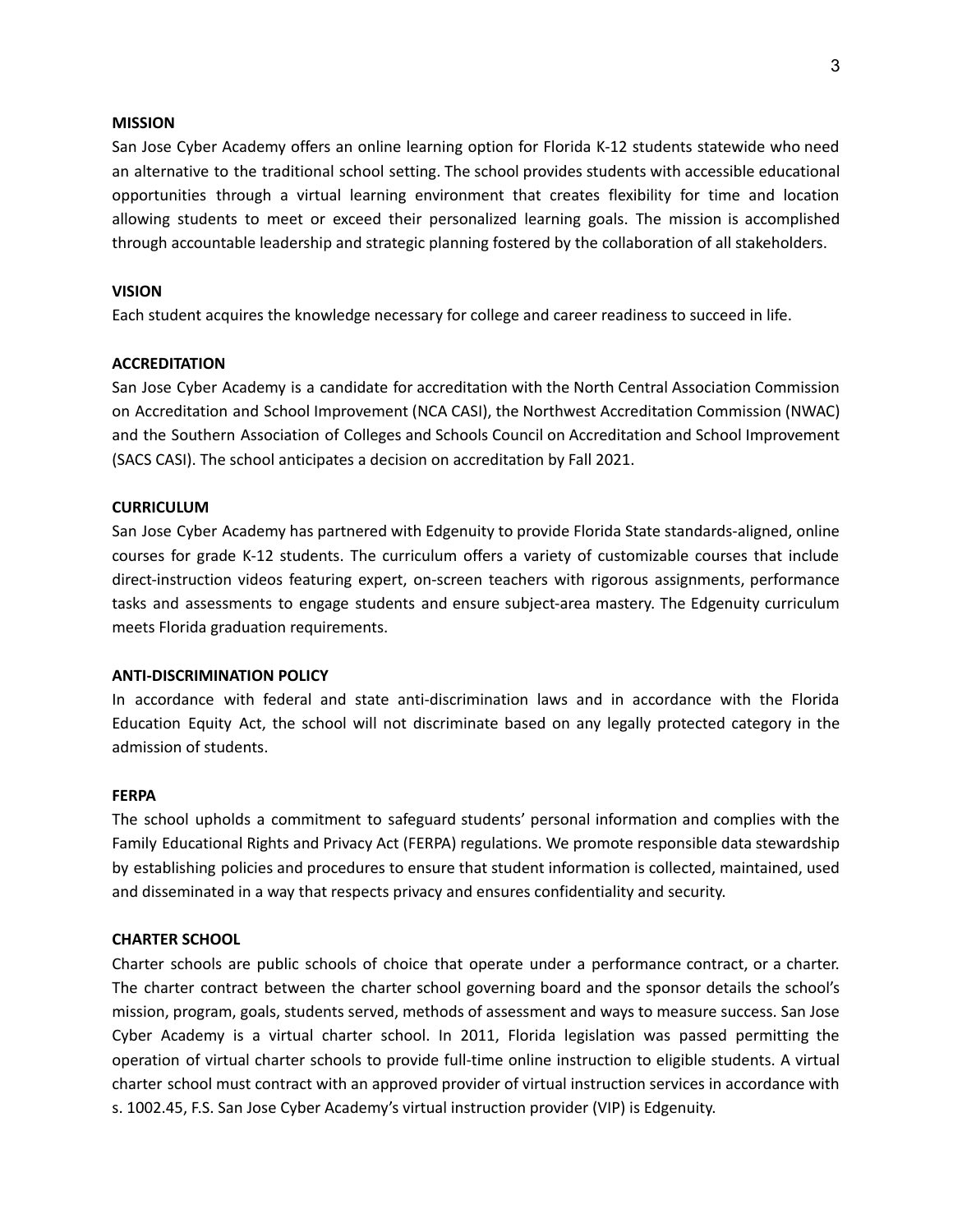#### **SCHOOL BOARD**

San Jose Cyber Academy is a self-governed school that does not employ a charter management company, an education service provider, or a charter management organization. The School Board members are: Sarah Mathis, Board Chairperson; Melinda Powers, Vice Chair; Bonnie Arnold, Founding Chair; Dr. Alan Hall, CEO; Gary Wheeler, Secretary; Jerry Jeakle, Treasurer; Juan Carlos Gonzalez, Board Member; Amit Patel, Board Member. Inquiries should be directed to Dr. Alan Hall, CEO: (904) 337-4090, [alan.hall@sanjoseschools.org.](mailto:alan.hall@sanjoseschools.org)

## **COVID-19**

The school is open statewide to Florida resident K-12 students who can remotely attend school safely and securely from anywhere. Our online curriculum and courses allow students to set their own pace to complete courses independently within a structured timeline. The school is not affected by Covid-19 and continues without disruption.

#### **ADMISSIONS AND ENROLLMENT**

Residency Requirements

- The student must be a legal resident in the state of Florida.
- Military families who live outside the state of Florida may enroll their child/ren but they must maintain their Florida residency and must provide a valid state identification.

Students shall be considered Florida residents and thus qualify for enrollment if any of the following criteria are met:

- Be enrolled in a Florida public/charter school, or
- Be enrolled and in good standing as a homeschool student with a Florida public school district, or
- Be enrolled in an affiliated Florida private school and whose legal guardian is a representative of the school or a Florida resident, or
- Be the child of a parent who is stationed at a Florida military base; the legal guardian must be the person who is stationed at the Florida military base.

Additional documentation may need to be provided if any of the following circumstances apply:

- Student Number Identifier, Florida: If the child/ren previously attended a Florida public school or is attending public school now, we are required to use the same number for state data reporting purposes.
- Custody order: If a parent's legal guardianship is determined by a court order, please submit a copy of the order. This will ensure that proper contact is maintained by the child's teachers with the parent or guardian.
- IEP (Individual Education Plan) or Section 504 Plan: If a student has a disability or impairment, this must be indicated in the appropriate section during registration and a copy of the most current IEP and/or Section 504 Plan must be submitted directly to the school.
- Military orders: Parents enrolling their child/ren under the exception for children of the U.S. Armed Forces must maintain Florida residency or provide appropriate military documentation, if requested.

Enrollment Status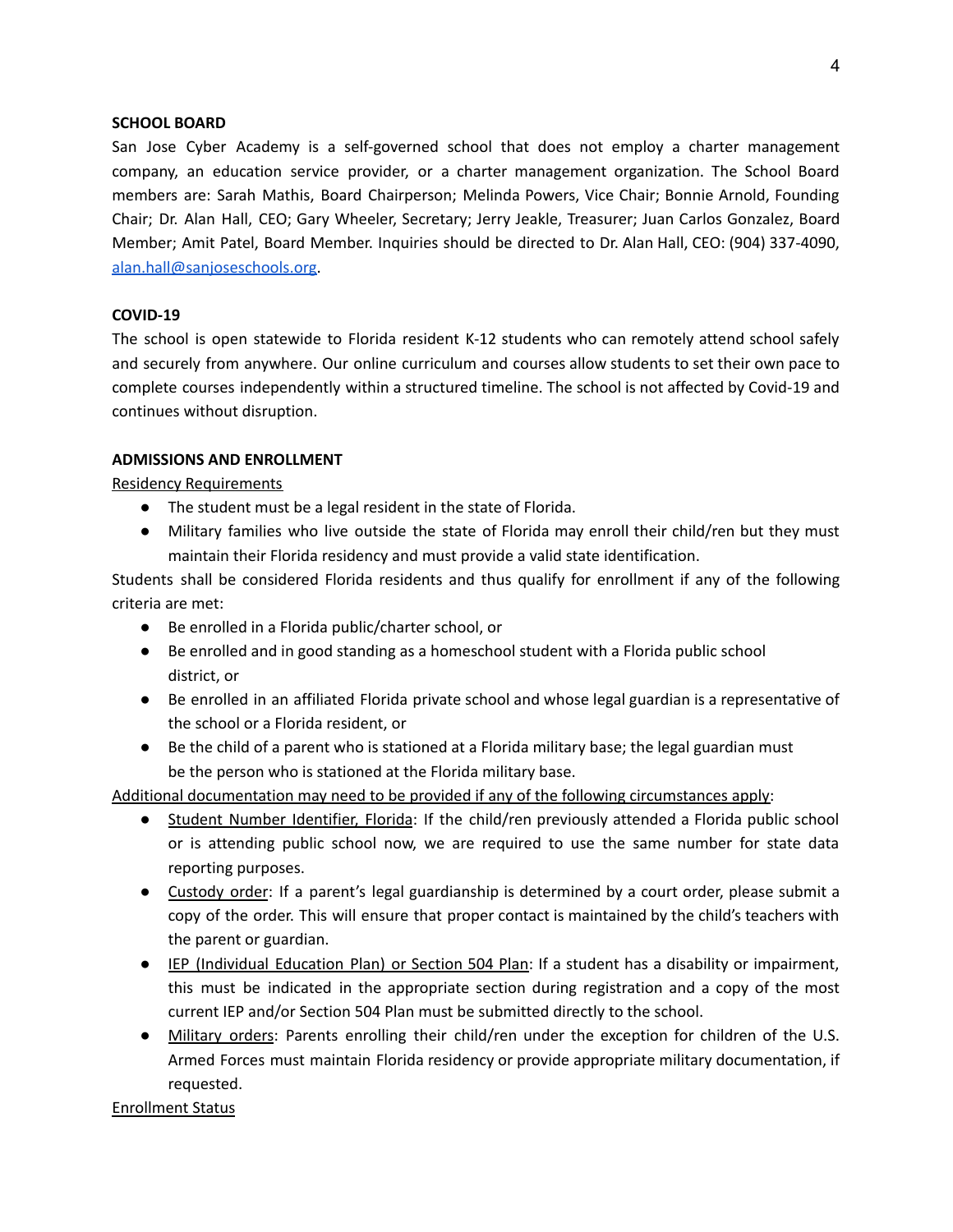- Full-Time Enrollment The full-time program is designed to meet the diverse needs of students who want to pursue a comprehensive online, remote school experience. Full-time students are enrolled in courses that represent the requirements of completing a grade level. The school's administrative team guides students and parents through the selection of appropriate courses to achieve student goals and meet graduation requirements.
- Part-Time Enrollment Available to Florida resident students who need to supplement their education with 1 or 2 online courses. Students may take courses to satisfy the online course requirement for high school graduation, to take courses not offered through their current school, to make up courses, to recover credits, or to graduate early. Open enrollment allows students to start their courses quickly. Edgenuity courses are aligned to state standards, so they are acceptable for credit transfer at other Florida schools. We will work with the school counselor, academic advisor, or school administrator to ensure that students are taking the correct courses.
- Dual Enrollment Full-time students can take dual credits during their junior and senior years. This means that students are dually enrolled with San Jose Cyber Academy and a partnering college. The school currently partners with Doral College, located in Doral, Florida. Doral College offers an Associate of Arts degree. Courses are offered online during fall, spring and summer. Upon successful completion of required coursework and assessments, dual enrolled students who began taking courses during their junior year may potentially graduate with a high school diploma from SJCA and an A.A. degree from Doral College. Note: Not all program courses are available every semester. Course availability is subject to adequate enrollment.

## **REGISTRATION REQUIREMENTS**

The school has a rolling admissions process and accepts registration applications during the school year. All registrants must provide valid documentation to include proof of birth age, Florida certification of immunization or exemption, proof of physical examination by a Florida-licensed health professional, proof of residency, and meet the following school registration requirements under Florida Law:

- Kindergarten Children may enter kindergarten if they will be five (5) years old on or before September 1st.
- First Grade Children may enter first grade if they will be six (6) years old on or before September 1st, and have successfully completed kindergarten.
- All children who will be six (6) years old by February 1st must attend school.
- All children must attend school until they reach the age of sixteen (16).

The following documents must be provided at the time of registration. Note: These requirements are Florida law and there are no exceptions. Should you have questions or require additional information, please email [admissions@sanjosecyber.org](mailto:admissions@sanjosecyber.org)

| <b>Required documents for registration</b>                     | How to complete and submit documents              |
|----------------------------------------------------------------|---------------------------------------------------|
| <b>DCPS New Student Registration form</b>                      | Complete and submit online via the school website |
| <b>Application for School Meals (determines Title 1 needs)</b> | Complete and submit online via the school website |
| <b>Birth Certificate</b>                                       | Scan and submit to admissions@sanjosecyber.org    |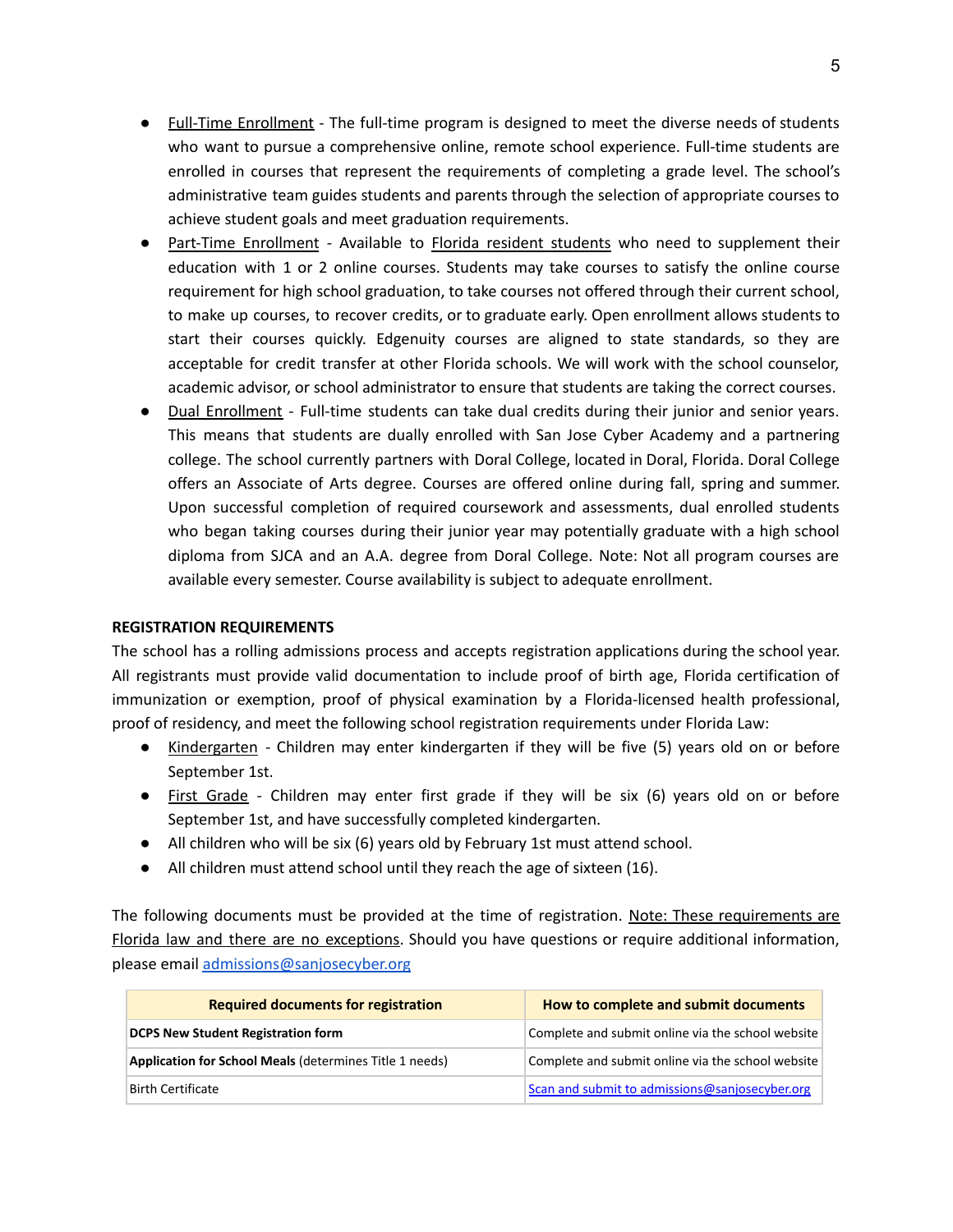| Picture ID                                                                                                                                                                                                                                                                                                                                                                               | Scan and submit to admissions@sanjosecyber.org |
|------------------------------------------------------------------------------------------------------------------------------------------------------------------------------------------------------------------------------------------------------------------------------------------------------------------------------------------------------------------------------------------|------------------------------------------------|
| Proof of Residency (lease, utility bill, mortgage, bank statement,<br>State ID)                                                                                                                                                                                                                                                                                                          | Scan and submit to admissions@saniosecyber.org |
| School Records (most recent report card and previous transcripts of<br>all schools attended)                                                                                                                                                                                                                                                                                             | Scan and submit to admissions@sanjosecyber.org |
| Physical Exam: DH Form 3040 (provided by doctor/clinic; Must be<br>current within 12 months of enrollment)                                                                                                                                                                                                                                                                               | Scan and submit to admissions@sanjosecyber.org |
| Immunizations: DH Form 680 (provided by doctor/clinic)<br><b>Completed Hepatitis B Vaccination Series</b><br>2 MMR Shots<br>4 DTP (if 4th dose given before 4th birthday a 5th dose is required)<br>3 polios (if 3rd dose given before 4th birthday a 4th dose is<br>required)<br>Varicella Vaccine (Chicken Pox), proof of having had the disease or<br>a valid exemption from a doctor | Scan and submit to admissions@sanjosecyber.org |
| Individual Education Plan (IEP) and/or S504 Plan (if applicable)                                                                                                                                                                                                                                                                                                                         | Scan and submit to admissions@sanjosecyber.org |

## **HOW TO SUBMIT DOCUMENTS**

We request all documents to be submitted electronically. Please do not take pictures of documents and submit them as uploaded images. All documents submitted electronically must be in PDF format. Please scan and upload documents in PDF format and send via email to: [admissions@sanjosecyber.org.](mailto:admissions@sanjosecyber.org) If need be, you may fax documents to our corporate headquarters located in Jacksonville, Florida at: (904) 569-0006. If needing to provide a physical copy of a document by mail, please submit to: San Jose Cyber Academy, 11363 San Jose Blvd, # 200, Jacksonville, FL 32223.

## **TRANSFER STUDENTS**

If a student transfers into a Florida public high school from out of country, out of state, a private school or a home school, the student's transcript is reviewed in accordance with Rule 6A-1.09941, F.A.C. to determine if the student is required to take a Florida end-of-course (EOC) assessment.

## **TRANSFER CREDIT EVALUATION**

Evaluation of transcripts from other schools is an ongoing process and courses are evaluated based on school policies. During this evaluation, school staff determines which courses are accepted and documents these credits to each student's academic file. We reserve the right to request an official transcript and or course description/syllabus of any course(s) before transferred credits are added to our academic records. Foreign transcripts in a language other than English should be professionally translated into English. All translations must be verbatim without interpretation or evaluation of information. Documents translated by family members may not be accepted as official documents. Both the foreign transcript and the translated version are required for review. The processing time for transfer credit evaluations is 10 business days.

## **CREDIT RECOVERY**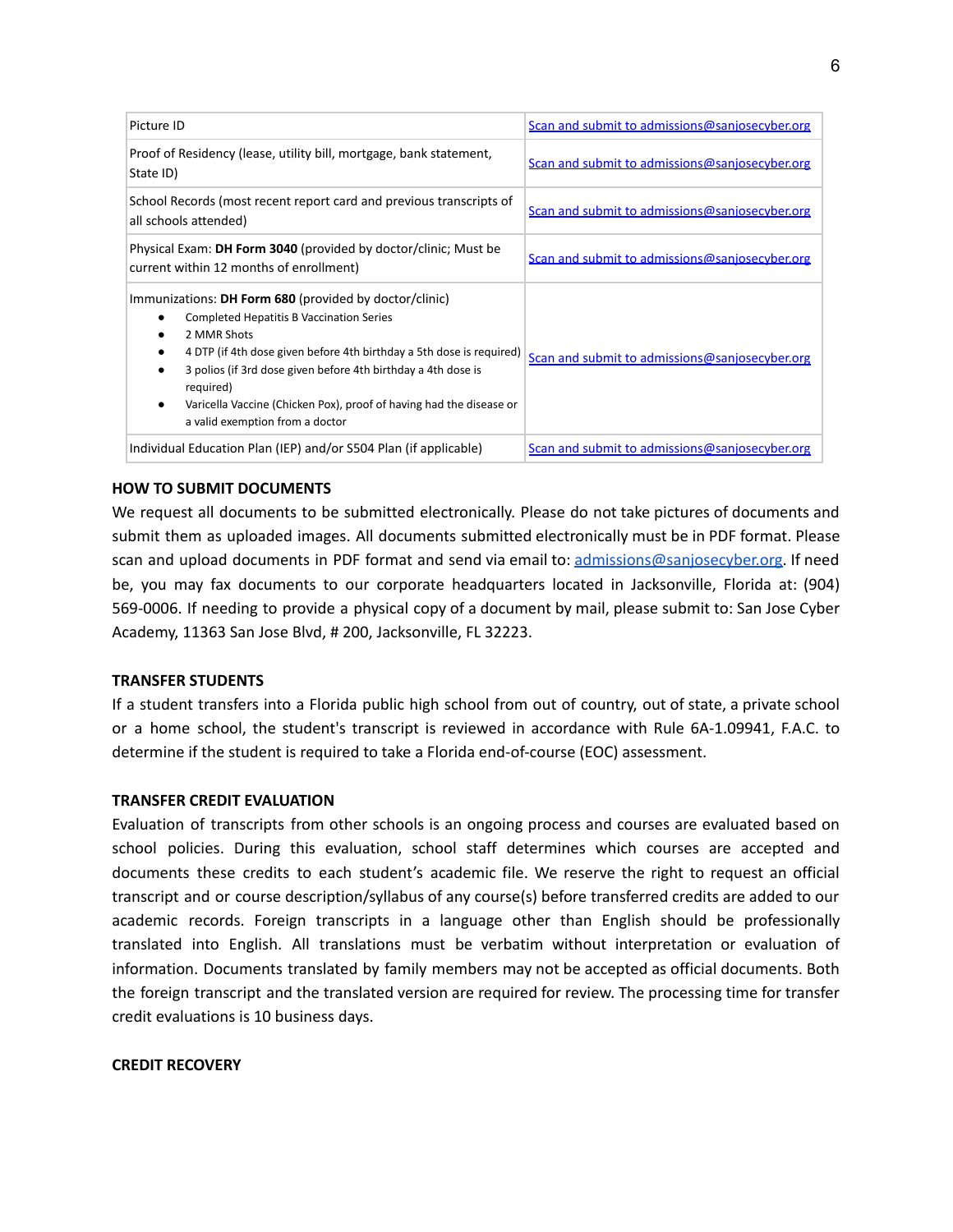Credit recovery is expected in order for students to recover credits, make up missed classes, or earn credits needed to graduate on time.

#### **TRANSCRIPT REQUEST**

Official transcript requests can be made online at no cost. The processing time is 10 business days.

## **INSTRUCTIONAL CALENDAR**

The school operates on a 10-month academic calendar. Students are required to attend school a minimum of 180 school days within a 10-month academic year. Students will have their attendance from their prior school credited to the 180-day requirement. Parents are responsible to make sure students meet this requirement. The academic calendar also appears on the school's website.

**Total # of instructional days = 180**

| <b>Semester 1:</b> Aug 10, 2021 - Dec 17, 2021 (90 days) | Semester 2: Jan 4, 2022 - May 27, 2022 (90 days)        |
|----------------------------------------------------------|---------------------------------------------------------|
| <b>Quarter 1:</b> Aug 10, 2021 - Oct 7, 2021 (42 days)   | <b>Quarter 3: Jan 4, 2022 - Mar 10, 2022 (46 days)</b>  |
| End of Grading Period: Oct 8, 2021                       | End of Grading Period: Mar 10, 2022                     |
| Quarter 2: Oct 12, 2021 - Dec 17, 2021 (43 days)         | <b>Quarter 4: Mar 21, 2022 - May 27, 2022 (49 days)</b> |
| End of Grading Period: Dec 17, 2021                      | End of Grading Period: May 27, 2022                     |

## **SCHOOL CALENDAR, 2021-2022**

The school year begins August 10, 2021. The final day of school is May 27, 2022.

| Tue, August 10                  | First Day of School                  |                            |
|---------------------------------|--------------------------------------|----------------------------|
| Mon, September 6                | Labor Day                            | School/Admin Office Closed |
| Fri, October 8                  | <b>Employee Planning/In-service</b>  | <b>School Closed</b>       |
| Mon, October 11                 | Columbus Day/Indigenous Peoples' Day | <b>School Closed</b>       |
| Thu, November 11                | <b>Veterans Day</b>                  | School/Admin Office Closed |
| Mon through Fri, November 22-26 | <b>Thanksgiving Break</b>            | School/Admin Office Closed |
| Mon through Fri, December 20-31 | <b>Winter Break</b>                  | School/Admin Office Closed |
| Mon, January 3                  | <b>Employee Planning/In-service</b>  | <b>School Closed</b>       |
| Mon, January 17                 | Martin Luther King Jr. Day           | School/Admin Office Closed |
| Mon, February 21                | President's Day                      | School/Admin Office Closed |
| Fri, March 11                   | Employee Planning/In-service         | <b>School Closed</b>       |
| Mon through Fri, March 14-18    | <b>Spring Break</b>                  | <b>School Closed</b>       |
| Fri, April 15                   | <b>Good Friday</b>                   | School/Admin Office Closed |
| Fri, May 27                     | Final Day of School                  |                            |
| Mon, May 30                     | <b>Memorial Day</b>                  | School/Admin Office Closed |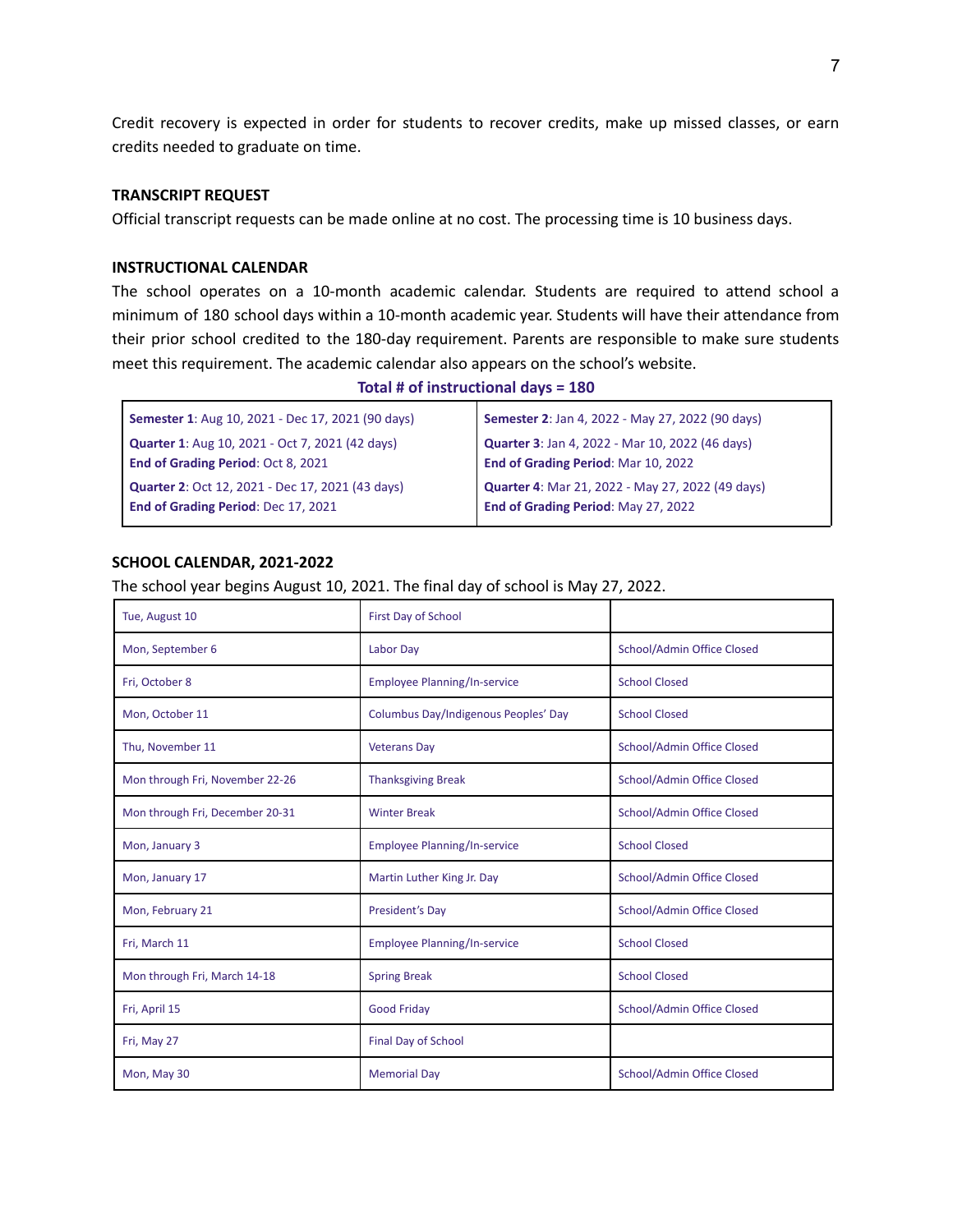## **EDGENUITY CALENDAR**

The calendar that appears within the Edgenuity learning management system (LMS) will be updated to reflect the school calendar, as the system allows us to set school days and non-school days. This calendar feeds into the overall course progress and assignment calendar to make sure the workload of courses is evenly spread-out throughout the time of each course.

## **ACADEMIC PROGRAMS AND PATHWAY OPTIONS**

The school offers a variety of online academic programs and pathway options, as outlined below: Programs:

- Elementary K-5 The elementary school curriculum focuses on the four core subject areas: English Language Arts (ELA), Math, Science, and Social Studies. The program also includes electives. General Education is the only pathway.
- Middle 6-8 The middle school curriculum focuses on the four core subject areas: English Language Arts (ELA), Math, Science, and Social Studies. The program also includes electives. There are two (2) pathways: General Education and Advanced.
- High 9-12 The high school curriculum focuses on the core subject areas of English Language Arts (ELA), Math, Science, and Social Studies, and a number of electives to develop college and career readiness skills and meet graduation requirements. There are four (4) diploma pathway options and a Dual Enrollment pathway option.

## Pathway Options:

Elementary School, K-5:

● General Education - Core instruction in grades K-5 is guided by the Florida State Standards. Students begin annually taking state assessments in Grade 3.

Middle School, 6-8:

- General Education Core instruction in grades 6-8 is guided by the Florida State Standards. Students annually take state assessments.
- Advanced Core instruction in grades 6-8 is guided by the Florida State Standards. Students annually take state assessments. Advanced and honors courses require a greater demand on students through increased academic rigor. Academic rigor is obtained through the application, analysis, evaluation, and creation of complex ideas that are often abstract and multi-faceted. Students are challenged to critically think about the content they are learning.

High School, 9-12:

- 24 credit Standard diploma This pathway option may take four (4) years to complete and requires students to take at least 24 credits in core content areas and electives. Students are also required to annually take and pass state assessments to satisfy graduation requirements. World language credit is not required, although it is recommended for state college preparation and is required for admission to Florida's state universities.
- 24 credit Scholar diploma The Scholar designation denotes that the student has taken college preparatory classes. Advanced and honors courses require a greater demand on students through increased academic rigor. Academic rigor is obtained through the application, analysis, evaluation, and creation of complex ideas that are often abstract and multi-faceted. Students are challenged to critically think about the content they are learning. This pathway option may take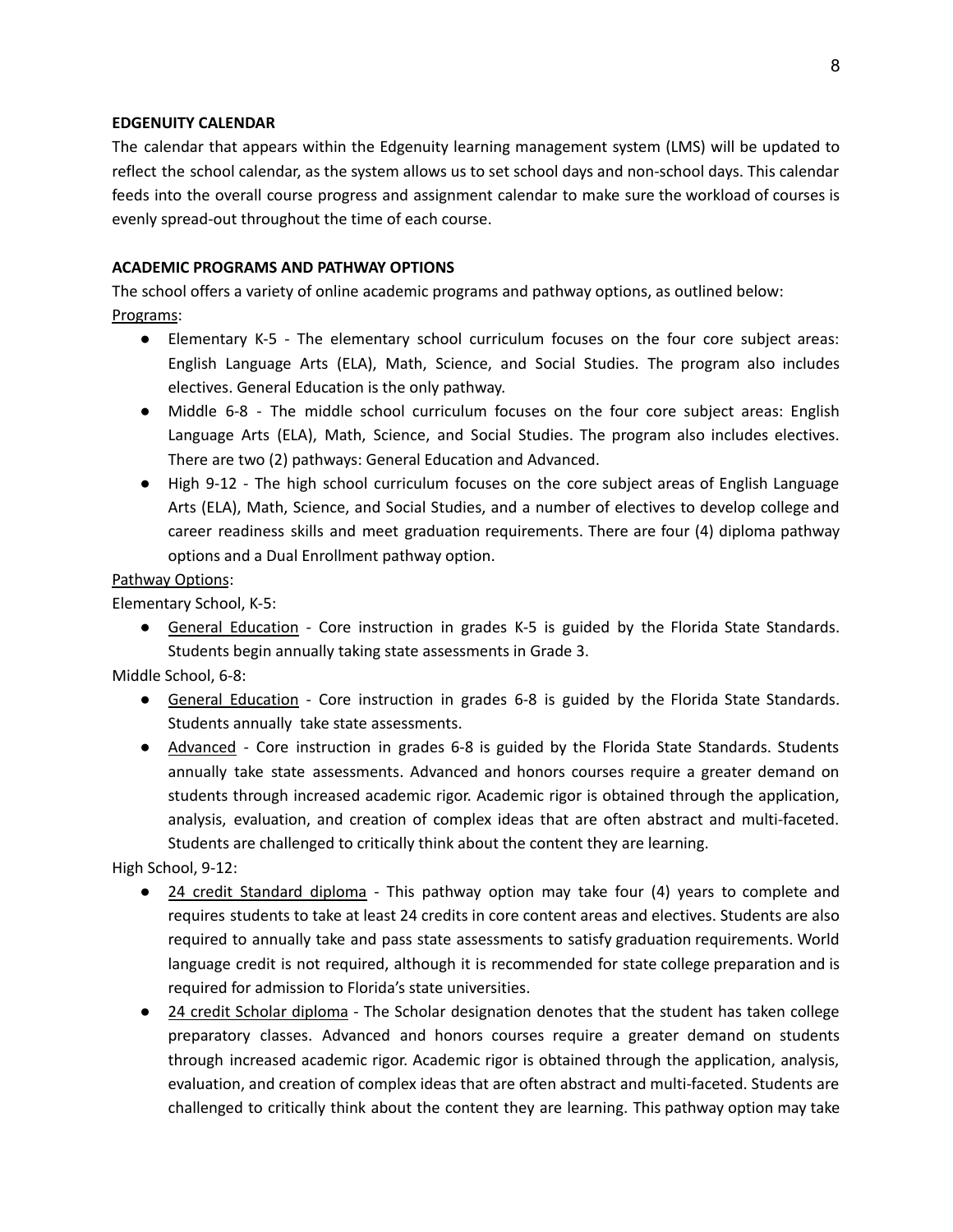four (4) years to complete. In order to earn the Scholar designation on a standard high school diploma, a student must satisfy at least 24 credits in core content areas and electives. Students are also required to annually take and pass state assessments to satisfy graduation requirements.

- 18 credit CTE diploma The CTE program pathway option may take three (3) years to complete and provides the education and certification necessary to work in a particular career or technical field. Programs are flexible for students and provide industry-specific education and training for a wide variety of occupations. Students are also required to annually take and pass state assessments to satisfy graduation requirements.
- 18 credit ACCEL diploma pathway The ACCEL pathway option may take three (3) years to complete. This diploma is awarded to adult students who have met all of the requirements to receive a standard diploma based on the Academically Challenging Curriculum to Enhance Learning (ACCEL) options. Students are also required to annually take and pass state assessments to satisfy graduation requirements.
- Dual Enrollment Full-time students can take dual credits during their junior and senior years. This means that students are dually enrolled with San Jose Cyber Academy and a partnering college. The school currently partners with Doral College, located in Doral, Florida. Doral College offers an Associate of Arts degree. Courses are offered online during fall, spring and summer. Upon successful completion of required coursework and assessments, dual enrolled students who began taking courses during their junior year may potentially graduate with a high school diploma from SJCA and an A.A. degree from Doral College. Note: Not all program courses are available every semester. Course availability is subject to adequate enrollment.

## **ACADEMIC INFORMATION**

Asynchronous Learning vs. Synchronous Learning - Asynchronous learning does not involve real-time interaction with other people. The teacher and students are not engaged in the learning process at the same time. Synchronous learning refers to real-time learning events in which a group of students and a teacher are engaged in learning at the same time. The school follows both asynchronous and synchronous learning models for students in grades K-6, where students complete each course at their own pace within a given timeframe based on a 180-day academic calendar and have access to certified teachers. Our K-6 teachers will provide weekly instructional input in real-time with direct interaction between the teacher and students via Google Classroom. Instruction could also include lessons via Google Hangouts or Zoom. For students in grades 7-12, the school follows an asynchronous learning model, where students complete each course at their own pace within a given timeframe based on a 180-day academic calendar and have access to certified teachers for support. Periodically, teachers will meet with K-12 students and parents by phone or video conference. These meetings will help students maintain steady progress in their educational progression plans. Note: Students are required to follow the dress code policy during synchronous sessions.

Advanced and Honors Courses - Advanced and honors courses require a greater demand on students through increased academic rigor. Academic rigor is obtained through the application, analysis,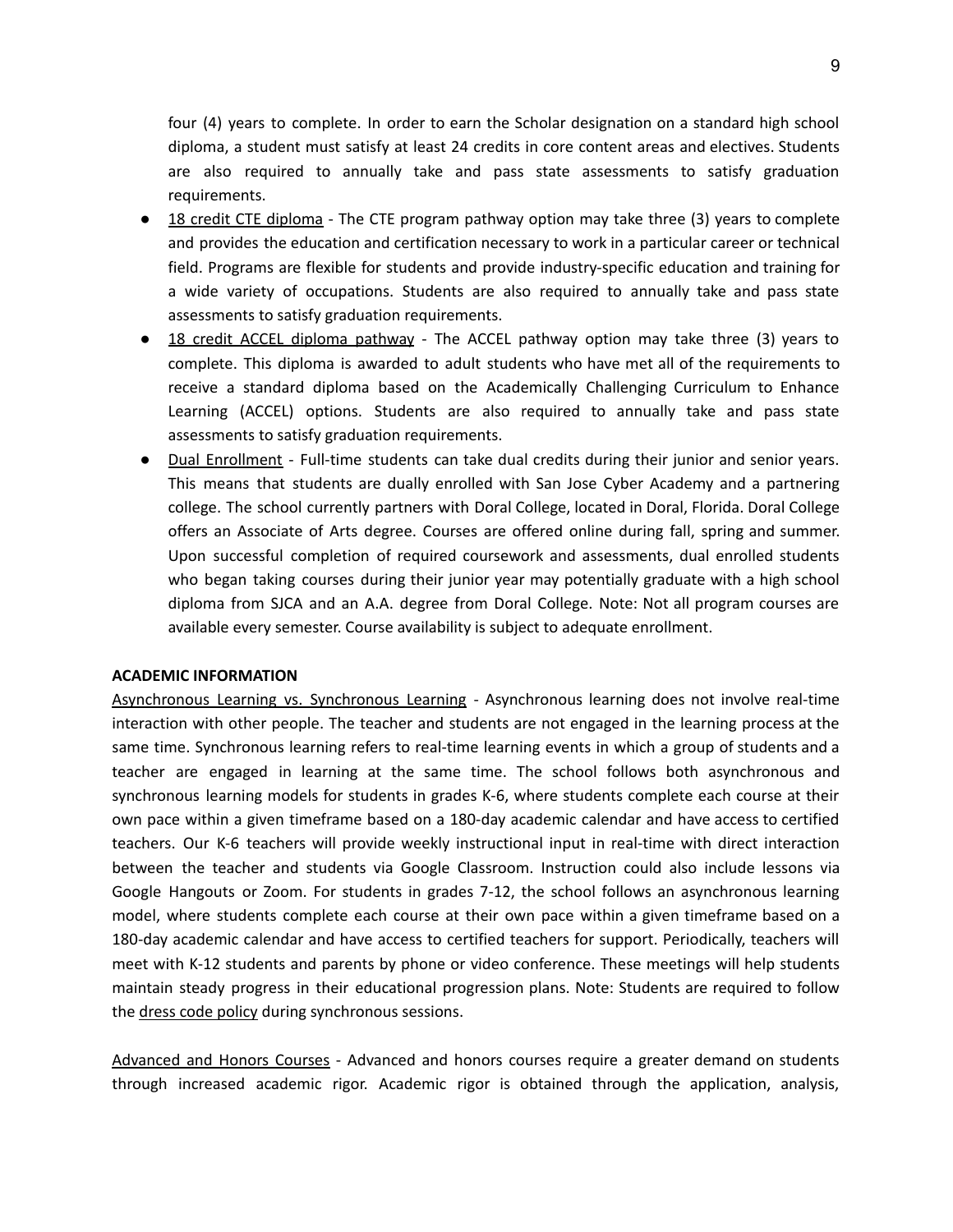evaluation and creation of complex ideas that are often abstract and multi-faceted. Students are challenged to critically think about the content they are learning.

AP Courses - The Advanced Placement (AP) Program enables willing and academically prepared students to pursue college-level studies while still in high school. The program consists of college-level courses developed by the AP Program that high schools can choose to offer and corresponding exams that are administered once a year through the College Board. AP textbooks are either included or embedded into courses, so there is no need to purchase textbooks.

AP Exams - AP exams are standardized assessments that measure mastery of college-level coursework. AP exams are administered annually in May and are typically taken by students in their junior or senior year following completion of an AP course. AP exams are not offered by San Jose Cyber Academy. AP exams are only offered and administered through the College Board at various testing locations throughout the United States. AP exams are optional. Students can also take AP exams without taking the corresponding course. Students who plan to sit for the AP exam must contact the College Board to find available testing locations in their area and are responsible for paying the cost for each exam through the College Board. The school will provide students with a 6-digit CEEB code needed for AP exam registration along with our 3-digit Online Provider Code. The College Board must be provided with this information to ensure that the school receives the AP exam score report for each student.

## **CAREER AND TECHNICAL EDUCATION (CTE)**

Career and Technical Education (CTE) is a career preparatory program that increases high school graduation rates and economic advancement as it prepares students with the academic and career skills they may not receive in other types of high school diploma programs. Students develop personal skills, workplace skills, and technical skills grounded in academics. The school currently offers the following CTE Career Cluster: Information Technology (IT). This cluster involves opportunities in computer IT, web design, coding, game development, robotics, building and maintaining computer networks, administrative services, office management and accounting. The school offers two programs under the IT Career Cluster. Students may select one of the following programs: Applied Information Technology or Computer Systems and Information Technology.

Applied Information Technology (AIT): The program offers a sequence of courses that provides coherent and rigorous content aligned with challenging academic standards and relevant technical knowledge and skills needed to prepare for further education and careers in the IT career cluster; provides technical skill proficiency, and includes competency-based applied learning that contributes to the academic knowledge, higher-order reasoning and problem-solving skills, work attitudes, general employability skills, technical skills, and occupation-specific skills and knowledge of all aspects of the IT career cluster. Course content includes computer application skills including computer hardware, software applications, computer programming, webpage design and advanced web tools, systems support and maintenance, network concepts, relational database concepts, multimedia tools, cybersecurity; extensive exploration of IT careers; strategies for success including goal setting, study skills, organizing skills, learning styles, employability skills, and service learning; and core academic skills.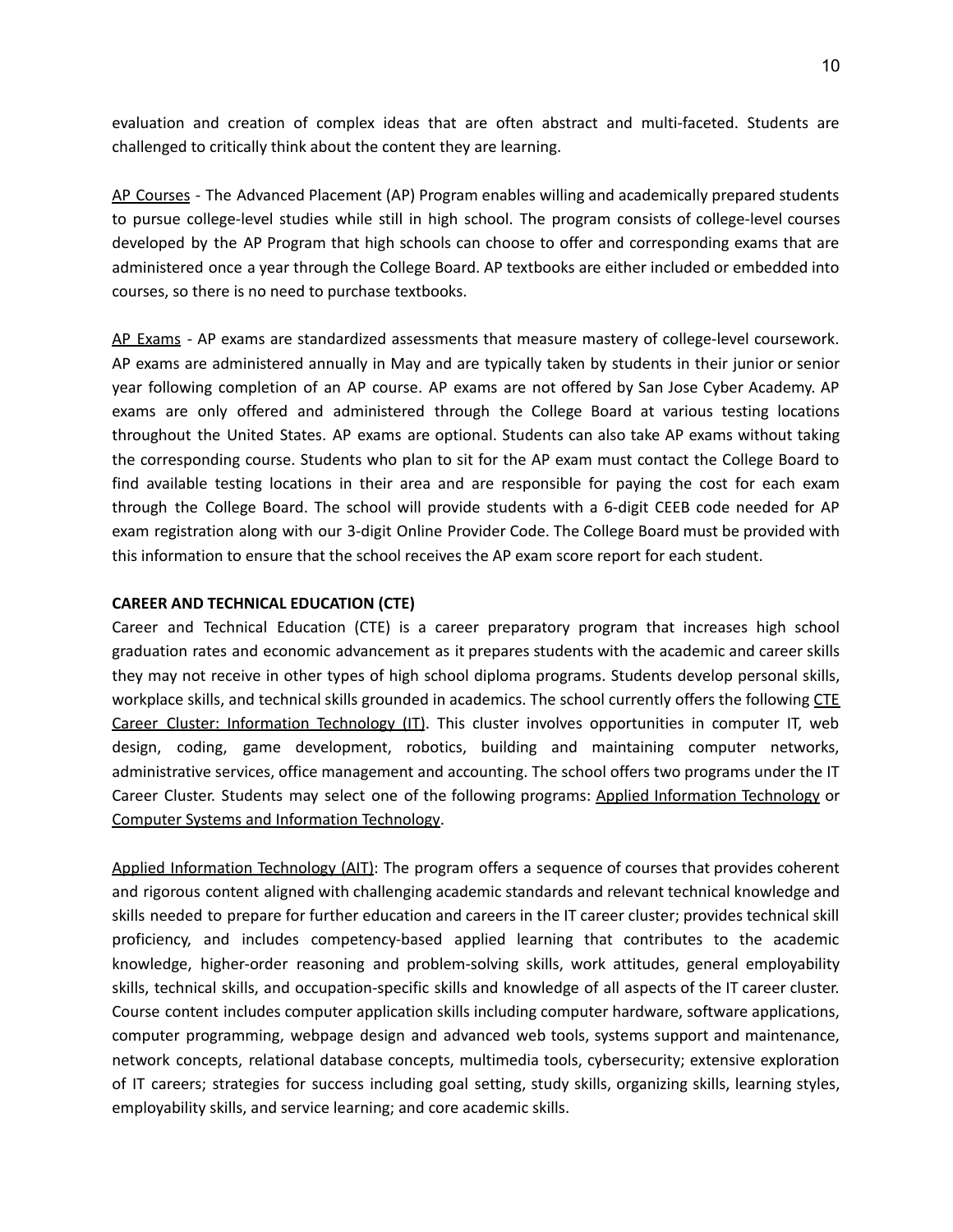Computer Systems and Information Technology (CSIT): The program prepares students for employment or advanced training in a variety of occupations in the IT industry. It focuses on broad, transferable skills and stresses understanding and demonstration of the following elements of the IT industry; technical and product skills, underlying principles of technology, planning, management, finance, labor issues, community issues and health, safety, and environmental issues. Course content includes communication, leadership skills, human relations and employability skills; and safe, efficient work practices.

Graduation Requirements: Students must successfully complete a minimum of 18 credits (outlined in the High School Graduation Requirements section), and have a minimum, cumulative unweighted GPA of at least a 2.0 on a 4.0 scale. Note: The CTE program is only available to local students residing in Duval County due to the nature of the program. However, students not enrolled in the 18 credit CTE diploma pathway option may take CTE courses to fulfill elective course requirements.

## **COURSE CATALOG AND SYLLABI**

A complete list of K-12 course descriptions is available in our Course Catalog, located on our website. Course syllabi can be found via the link: <https://www.edgenuity.com/syllabi/>

## **COURSE MATERIALS**

Each course contains an online Materials List that specifies what is needed for the course, and is also included in the teachers course syllabi. Grades K-5 workbooks and activity packets are embedded throughout the modules for each course. You may need to have a printer, ink cartridges, and printer paper to make copies and complete tasks or activities. Suggested K-5 materials lists can be found via the following link: <https://accelerate.education/k-5-courses/>

## **SCOPE AND SEQUENCE**

The scope and sequence, or pacing guide, for each course can be found via the following link: <https://www.edgenuity.com/scope-and-sequence/>

## **COURSE PACING**

The school views student success in terms of lesson mastery, which requires consistent and substantial online attendance. The curriculum allows students flexibility in the amount of time spent on schoolwork. The following pacing chart represents typical attendance hours required to achieve lesson mastery:

| <b>Grade Level and Academic Program</b> | <b>Suggested Daily Hours for 180 days</b> |
|-----------------------------------------|-------------------------------------------|
| K-5 General Education                   | 4                                         |
| 6-8 General Education                   | 5                                         |
| 6-8 Advanced                            | 5*                                        |
| All 9-12 Programs                       | 5-6*                                      |

\*Honors and AP courses are more rigorous in nature and take significantly more time to complete. Students should expect to spend additional time daily to maintain pacing in these courses.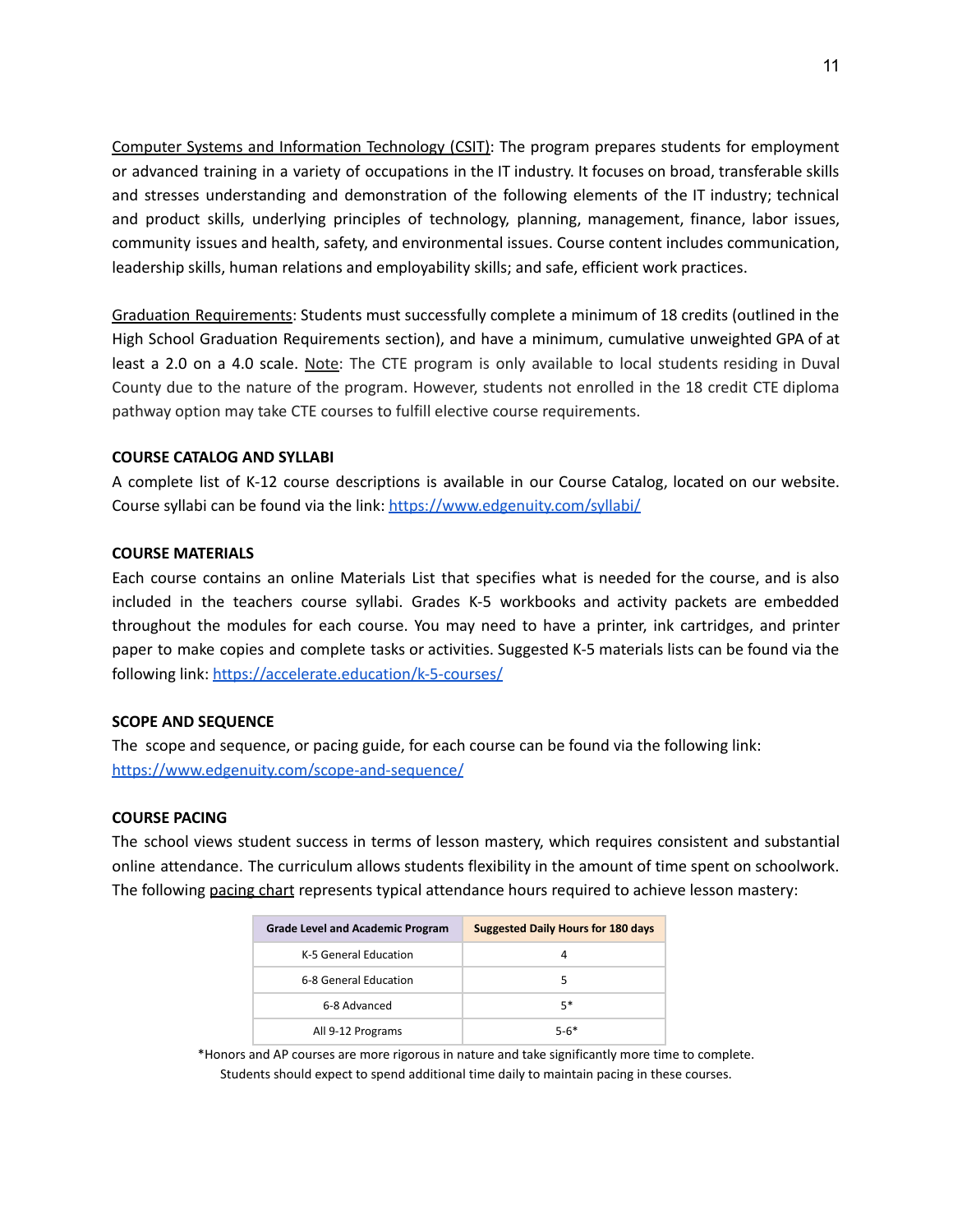How much work should a student be completing each day they work on a course? The average student can complete 7 activities in one hour. Plan on working at least 1 hour per day per course or at least 5-7 hours per week per course. Each student is different, so the student may spend less or more time depending on the student's pace and lesson mastery. How long should a student be working on a class each day? Each class has a different amount of activities; the time spent working on courses should be based on completing the day's activities scheduled in the student's assignment calendar.

#### **PARENTAL INVOLVEMENT AND SUPPORT**

Parent engagement with student online learning is important and critical to a child's success. Parents control the environment when it comes to virtual education and are another layer of a student's support system. Online learning is more effective when parents take an active role in their child's education. The school recommends the following ways that parents can be involved: 1) Help create a workspace free of distractions; 2) Check in often - suggestion of daily for K-8 students and at minimum weekly for 9-12 students; 3) Keep in touch with teachers and check email often; 4) Provide appropriate intrinsic and extrinsic rewards for encouragement and motivation; 5) Be patient with your child and with the process of online learning; and 6) Be a positive and encouraging role model. For students in grades K-5, a key component of online learning is parent or guardian involvement. The learning coach is a parent, family member, caregiver, caretaker, or other adult that facilitates and supports the student through their schoolwork. The role of the learning coach is to: guide the student through the lessons as needed; discuss concepts being taught; assist with interactive tools and games; oversee assignments; help facilitate hands on learning that may be in the course; check for understanding on assignments; keep the student on schedule and on pace; ensure all components of the course are being done with fidelity; and communicate with the teacher as needed. It is important to set up a schedule that works best for your child, is easy to follow, and helps maintain a routine. The K-5 schedule shown below is suggested to help guide the learning coach. Use morning meetings to discuss goals for the day and upcoming activities. Use afternoon meetings to discuss what was learned and what goals were met, and set goals for the next day. Brain Breaks allow students to move around, exercise, or play a short game.

| <b>Subject/Activity</b>     | <b>Suggested Time</b> |
|-----------------------------|-----------------------|
| <b>Morning Meeting</b>      | 15-20 min             |
| English Language Arts (ELA) | 60-75 min             |
| Snack/Brain Break           | 20 min                |
| <b>Mathematics</b>          | 45-60 min             |
| Lunch/Free Play             | $40 \text{ min}$      |
| Science                     | 30-45 min             |
| <b>Brain Break</b>          | $10 \text{ min}$      |
| Social Studies              | 30-45 min             |
| <b>Brain Break</b>          | $10 \text{ min}$      |
| Electives                   | 30 min                |
| Afternoon Meeting           | 15-20 min             |

|  |  | Gr. K-5 Suggested Schedule |  |
|--|--|----------------------------|--|
|--|--|----------------------------|--|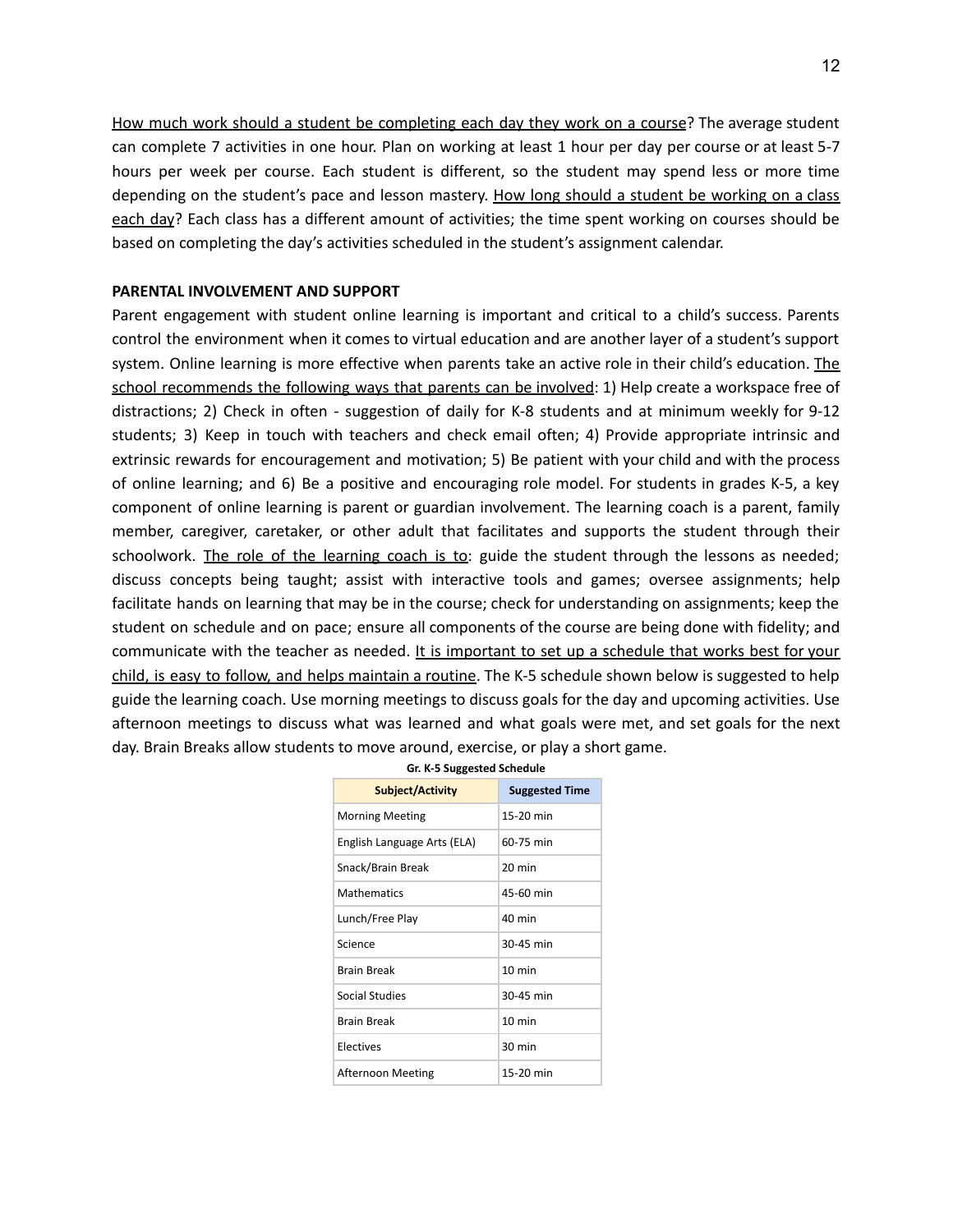#### **TECHNOLOGY REQUIREMENTS**

To successfully complete Edgenuity courses, students will need a computer that has reliable broadband Internet access. It is the parent's responsibility to make sure that students have a reliable computer along with Internet access. Lessons and assessments will not load correctly on mobile devices such as cell phones. Google Chrome is the preferred choice of browser.

## **FOCUS STUDENT INFORMATION SYSTEM (SIS)**

The school uses the FOCUS Student Information System (SIS), a web-based student information management system operated by Duval County Public Schools (DCPS). FOCUS assists schools with data management, and tracks student information, enrollments, academic performance, communications and reporting. It also has a student portal so that students can track their progress and access course information. FOCUS has a comprehensive cloud based database where all data is secure.

## **LEARNING MANAGEMENT SYSTEM (LMS)**

A learning management system (LMS) is a software that is designed specifically to create, distribute, and manage the delivery of educational content and activities, such as classroom learning and distance education. Through Edgenuity, the school will use two learning management systems: BUZZ for grades K-5, and COURSEWARE for grades 6-12. Once accounts have been set up, students and parents can access the LMS within the Edgenuity system.

#### **TECH SUPPORT**

Requests for Tech Support can be sent via email to: [techsupport@sanjoseschools.org.](mailto:techsupport@sanjoseschool.org)

## **STUDENT TECHNOLOGY DEVICES**

The school has a contract with T-Mobile to provide technology devices for virtual learning purposes to full-time enrolled students in need of such technology, which includes Internet access and unlimited data. Arrangements can be made for delivery to the student's home address, or for parents to pick up the device(s) from our corporate headquarters in Jacksonville, Florida. T-Mobile provides tracking software and content filters on all devices. No alterations of any kind shall be made to any technology device and the equipment will only be used for access to school related work, research, and college and career planning. Parents are responsible for returning the equipment safely and securely to us. Parents and students are required to sign and return the Acceptable Use Policy (AUP) agreeing to all terms and conditions. The school provides electronic resources as an integral part of the curriculum. Behavior and language in the use of these resources should be consistent with school expectations. Student and parent responsibilities and restrictions are outlined in the AUP.

The school also has monitoring systems and surveillance technology in place to analyze students' online activity for potential threats to themselves or others. GoGuardian is a software primarily used to filter Internet content on school-owned technology devices, which block or allow websites based on predetermined categories and assigned to students. GoGuardian uses artificial intelligence and machine learning in order to block websites based on what is on the screen regardless of where the content was found. It examines the words and images on a web page for inappropriate content and if believed to be unsuitable for students, it will block the page immediately. This helps to protect students from exposure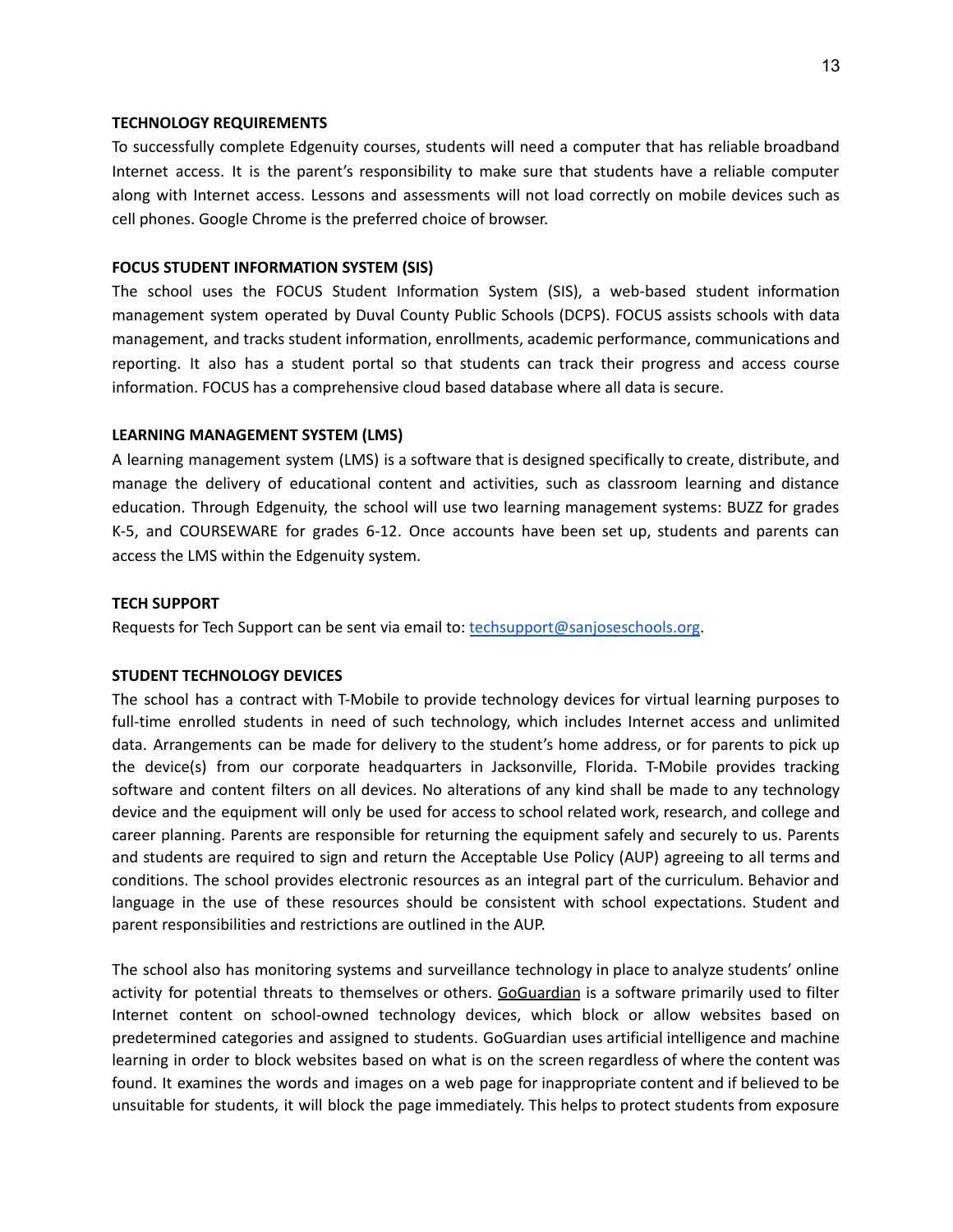to unwanted materials accidentally or intentionally. GoGuardian keeps track of the websites that a student visits on their school-owned device. A report provides a chronological timeline of websites visited, along with how much time was spent on each site. Even if the browsing history is erased, the record is still available from when students were online. GoGuardian helps alert teachers and administrators to student safety issues that would have been missed or overlooked without it. GoGuardian is also a classroom management tool that allows teachers to see what is on the screen of every student in their classroom. They can see the active tab the student is currently looking at, as well as any other open tabs in the browser. These tabs can be sites, documents, games, etc., that may be open but not being used. Timeline view allows teachers to see what each student has worked on, and for how long, all in one place. This information can also be accessed after class through an auto-generated report. Teachers can close tabs for students, send messages to students, and lock student screens. Messages between a teacher and student on GoGuardian are logged. Students cannot message other students through GoGuardian, only the teacher. Teachers can create "scenes" for their classroom sessions. Scenes give teachers the ability to allow or block specific sites during that session. This does not give teachers the ability to allow sites that are already blocked at the school level.

## **ACCEPTABLE USE POLICY (AUP)**

The operation of the Edgenuity network relies upon the proper conduct of all students, who must adhere to strict guidelines.

- a. All use of the system must be in support of education and research and consistent with the mission of Edgenuity Instructional Services. Edgenuity reserves the right to prioritize use and access to the system. Any use of the system must be in conformity to state and federal law, network provider policies and licenses, and Edgenuity policy.
- b. No use of the system shall serve to disrupt the operation of the system by others; system components including hardware or software shall not be destroyed, modified, or abused in any way. Malicious use of the system to develop programs that harass other users or gain unauthorized access to any computer or computing system and/or damage the components of a computer or computing system is prohibited.
- c. Students are responsible for the appropriateness and content of material they transmit or publish on the system. Hate mail, harassment, discriminatory remarks, or other antisocial behaviors are expressly prohibited. Nor is the system to be used to access or publish information potentially endangering the public (e.g. bomb construction or drug manufacturing) or an individual. Use of the system to access, store, or distribute obscene or pornographic material is prohibited.
- d. System accounts are to be used only by the authorized owner of the account for the authorized purpose. Users may not share their account or password with another person or leave an open file or session unattended or unsupervised. Account owners are ultimately responsible for all activity under their account. Users shall not seek information on, obtain copies of, or modify files, other data, or passwords belonging to other users, or misrepresent other users on the system, or attempt to gain unauthorized access to the system.
- e. Personal information such as addresses and telephone numbers should remain confidential when communicating on the system. Students should never reveal such information without permission from a parent/guardian. Students should never make appointments to meet people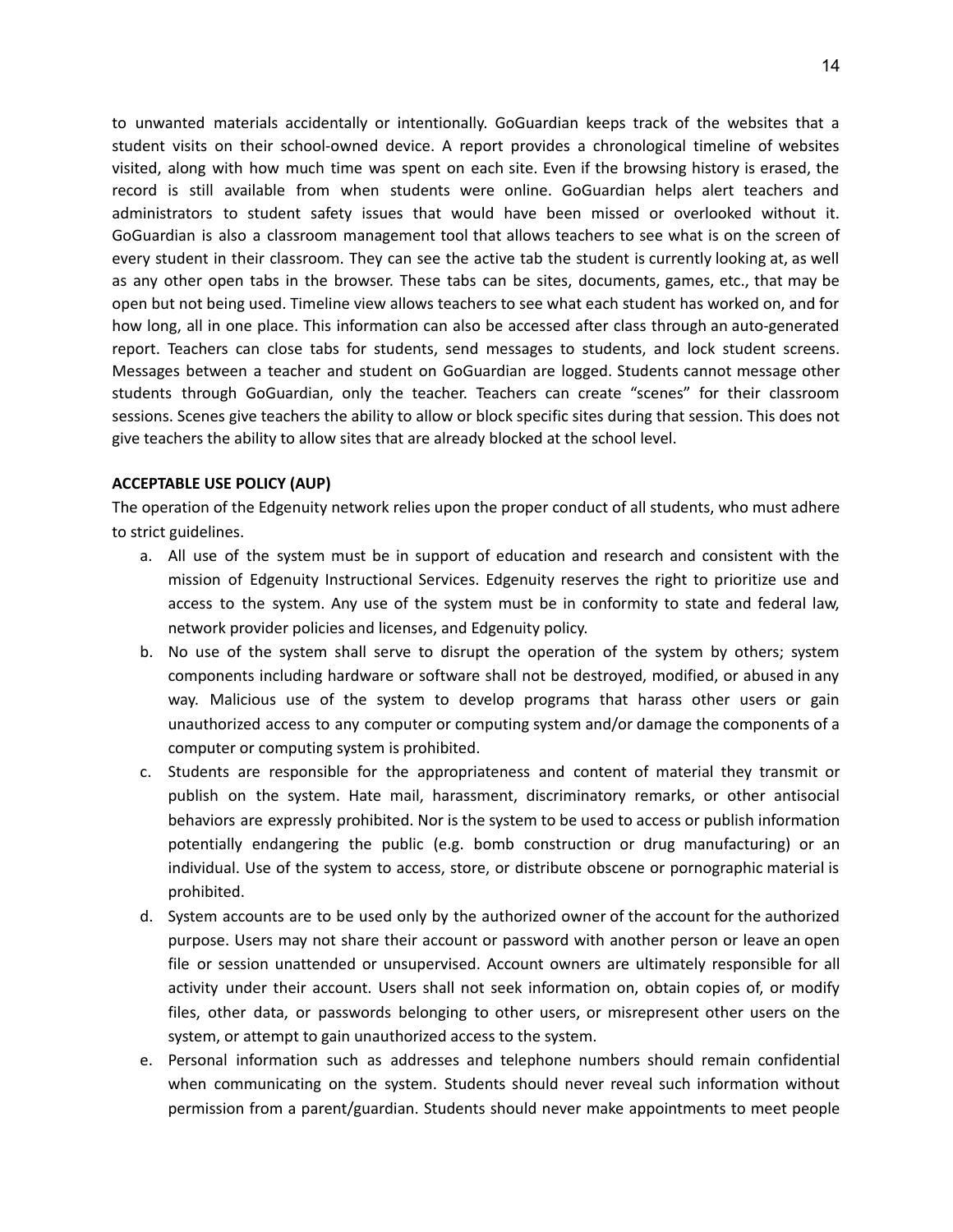in person that they have contacted on the system without knowledge and permission from a parent/guardian.

- f. Students should immediately notify their teacher or school administration if they come across information or messages that are dangerous, inappropriate or make them feel uncomfortable.
- g. The unauthorized installation, use, storage, or distribution of copyrighted software or materials on the Edgenuity network is prohibited.

## **ATTENDANCE POLICY**

For students to achieve academic success in an online learning environment, they must attend class, participate in class and master the content. The school makes every effort to provide an online learning environment that promotes successful learning and course completion. Through the FOCUS Student Information System (SIS), we monitor student attendance within virtual classrooms. The FOCUS SIS tracks attendance, and serves as the official attendance record of a student's documented attendance. We also use the SIS to compile reports and upload student data to the State directly.

How Attendance Is Taken and Recorded: Student homeroom classes will be set up via Google Classroom where students log in daily by 12:00 p.m. EST and mark that they are present for each class. Teachers will input the student homeroom attendance information into the FOCUS SIS by the end of the day. Attendance is also based on students logging in to the learning management system (LMS), as well as the regular submission of coursework. Requests for excused absences due to scheduled medical appointments will be honored upon receipt of documentation provided by licensed health care practitioners or certified behavior analysts. Health related absences of three (3) or more consecutive school days may also require a doctor's note. Excessive absences may lead to a student being considered truant (see Truancy section below). All other absences will be considered unexcused. Regardless of the amount of time a student misses school due to excused absences, the student is required to complete all coursework included in the course gradebook and assessment list.

Minors between the ages of 14 and 18 years of age who do not attend school regularly will not be issued a learner's permit or will have their driving privilege suspended by the Florida Department of Highway Safety and Motor Vehicles. Section 322.091, Florida Statute. The school will report all students between the ages of 14 and 18 years of age who accumulate fifteen (15) unexcused absences within a period of 90 calendar days to the Department of Highway Safety and Motor Vehicles (DHSMV). The school is also required to report all students who withdraw from school as a dropout. This notification to the DHSMV initiates the DHSMV to post a Notice of Intent to suspend driving privileges to the driver record of all reported licensed students.

## **TRUANCY**

Florida law defines "habitual truant" as a student who has fifteen (15) or more unexcused absences within 90 calendar days with or without the knowledge or consent of the student's parent or guardian, and who is subject to compulsory school attendance. Due to the online format of our educational environment, fifteen (15) unexcused absences may be equivalent to fifteen (15) or more school days in which the student has not completed any work and has not responded to communication attempts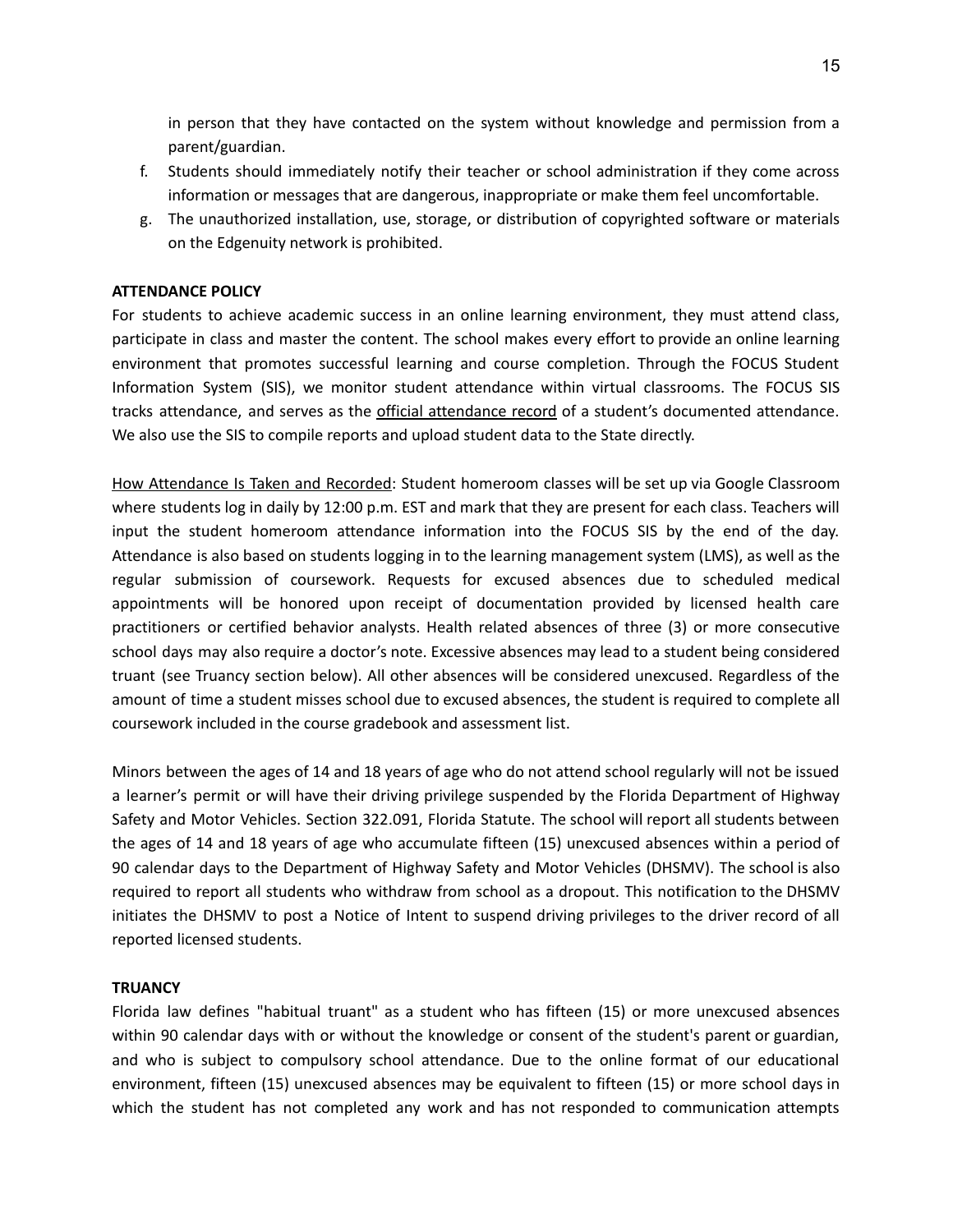made by a designated Teacher, designated School Administrator, and/or School Social Worker. When a truancy concern arises, the Student Services team will convene to determine interventions that may need to be implemented to support student or family needs. If students or families are nonresponsive to these attempts, then local law enforcement may be contacted to perform a well-being check.

#### **DISCIPLINE**

Good order and discipline are essential to effective instruction and to the ability of students and school personnel to work cooperatively toward mutually recognized and accepted goals. The rules outlined in the Code of Student Conduct are designed to ensure that this primary reason for the existence of school is achieved. Any behavior that prevents learning from taking place is unacceptable and will result in the appropriate consequence. San Jose Cyber Academy follows the Duval County Public Schools (DCPS) Code of Student Conduct, which can be found on the school district's website. Parents and guardians will be notified of any concerns related to their child's behavior, and students will be disciplined in accordance with the Code of Student Conduct.

#### **DRESS CODE POLICY**

The dress code policy is intended to provide guidelines for acceptable apparel and appearance. When attending any synchronous virtual meeting, gathering or learning session, students should appear properly attired. The following examples of apparel are not permitted: pajamas, sleepwear, blankets, hats, clothing that exposes underwear or body parts in an indecent or vulgar manner, clothing containing images of violence, profanity, or being discriminatory in nature, ripped or torn clothing. Any type of apparel which is disruptive, lewd or sexually suggestive, glorifies or depicts alcohol, tobacco or illegal drugs, or endangers the safety, education, and/or health of another person will not be permitted. Hairstyles shall be appropriate and consistent with good grooming.

#### **ACADEMIC INTEGRITY**

Students are expected to show academic integrity. All student work should be done individually unless the teacher clearly states otherwise. It is the responsibility of the parent and student to know what is acceptable in each class. Academic integrity extends to all work that a student produces. Unless a teacher has granted student permission to seek outside help, it is assumed that a student has completed his/her assignments, tests, quizzes, etc. independently. Representing work as one's own when it is done by family, friends, tutors, etc. is academic dishonesty. By our definition, academic dishonesty includes but is not limited to the following: Cheating, plagiarism, or taking an exam for another student; Stealing an assignment, a test, or other related material; Copying assignments from another student; Sharing answers to any graded work such as essays, quizzes, tests, etc.; Passing along a graded assignment or assessment from previous years; Using a communication device to send or obtain unauthorized information; Discussing or sharing test questions with a peer who has not yet taken a test; Altering a graded assignment or assessment, a teacher's gradebook, or other records; Passing on from previous years completed assignments, reports, etc. with answers or translations included; Having or using notes, formulas, or other information in either written or programmable calculator or another technology-based format without teacher permission. If there is evidence of academic dishonesty, the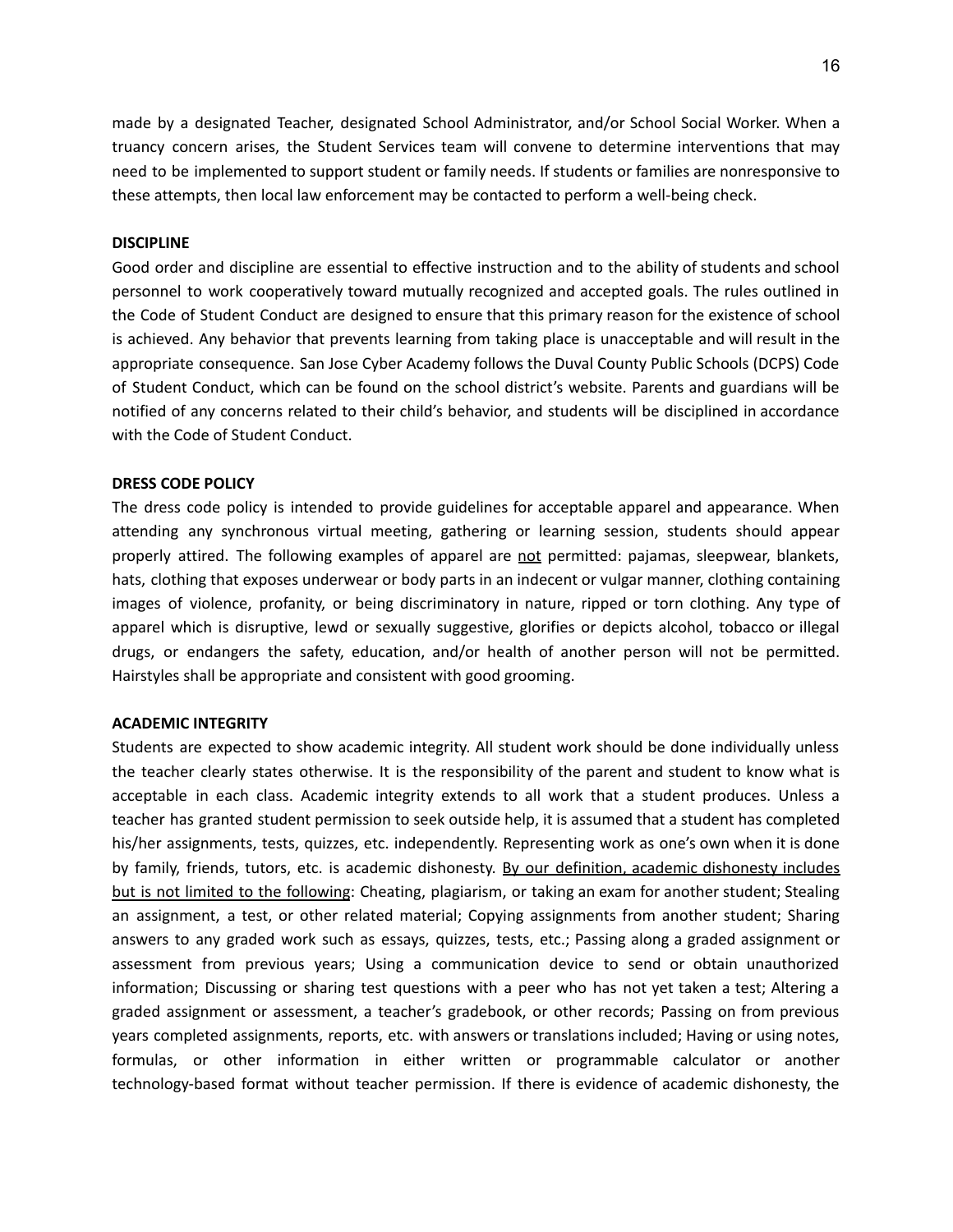parent will be notified, and the student will receive a failing grade of F (0-59%) on the assignment or assessment. The severity of the violation will determine the severity of any additional consequences.

#### **ACADEMIC INTEGRITY ESCALATION PROCESS**

If a student is found violating policies regarding academic integrity or plagiarism, the student will be subject to our Student Academic Escalation Policy which may include the following:

First Offense: Teachers may use this as a teachable moment, depending on the severity of the violation. The student will be notified of the violation and will meet with their teacher to discuss the violation. Policies may be reviewed and clarified for future understanding. The offense will be documented on the student's record. The parent/guardian and the school will be notified.

Second Offense: Teachers may give the student the option to redo the assignment with partial credit – but this is left to the teacher's discretion. The parent/guardian and the school will be notified.

Third Offense: Teachers will give the assignment a 0 grade with no option to redo the assignment. The parent/guardian and the school will be notified.

## **GRADING POLICIES**

Assessment and reporting of students' performance is the responsibility of the teacher of record. Grades will be based on completion and accuracy of work. Student grades can be accessed online via the following website: <https://sislogin.edgenuity.com/>

| <b>Percent Achievement</b> | Letter Grade | Performance                  |
|----------------------------|--------------|------------------------------|
| 90-100                     | А            | Exceeds                      |
| 80-89                      | B            | <b>Meets</b>                 |
| 70-79                      |              | <b>Meets</b>                 |
| 60-69                      | n            | Progressing                  |
| $0 - 59$                   | F            | <b>Insufficient Progress</b> |

#### **K-5 Grading Scale**

#### **6-12 Grading Scale**

| <b>Percent Achievement</b> | Letter Grade | Performance                                                   | <b>Grade Points</b> |
|----------------------------|--------------|---------------------------------------------------------------|---------------------|
| 90-100                     | A            | Indicates superior proficiency and achievement                |                     |
| 80-89                      | B            | Indicates above average proficiency and achievement           |                     |
| 70-79                      | С            | Indicates fair proficiency and achievement                    |                     |
| 60-69                      | D            | Indicates minimum proficiency and achievement; credit awarded |                     |
| $0 - 59$                   |              | Unacceptable work - no credit awarded                         |                     |

#### **COMPLETION REPORTS**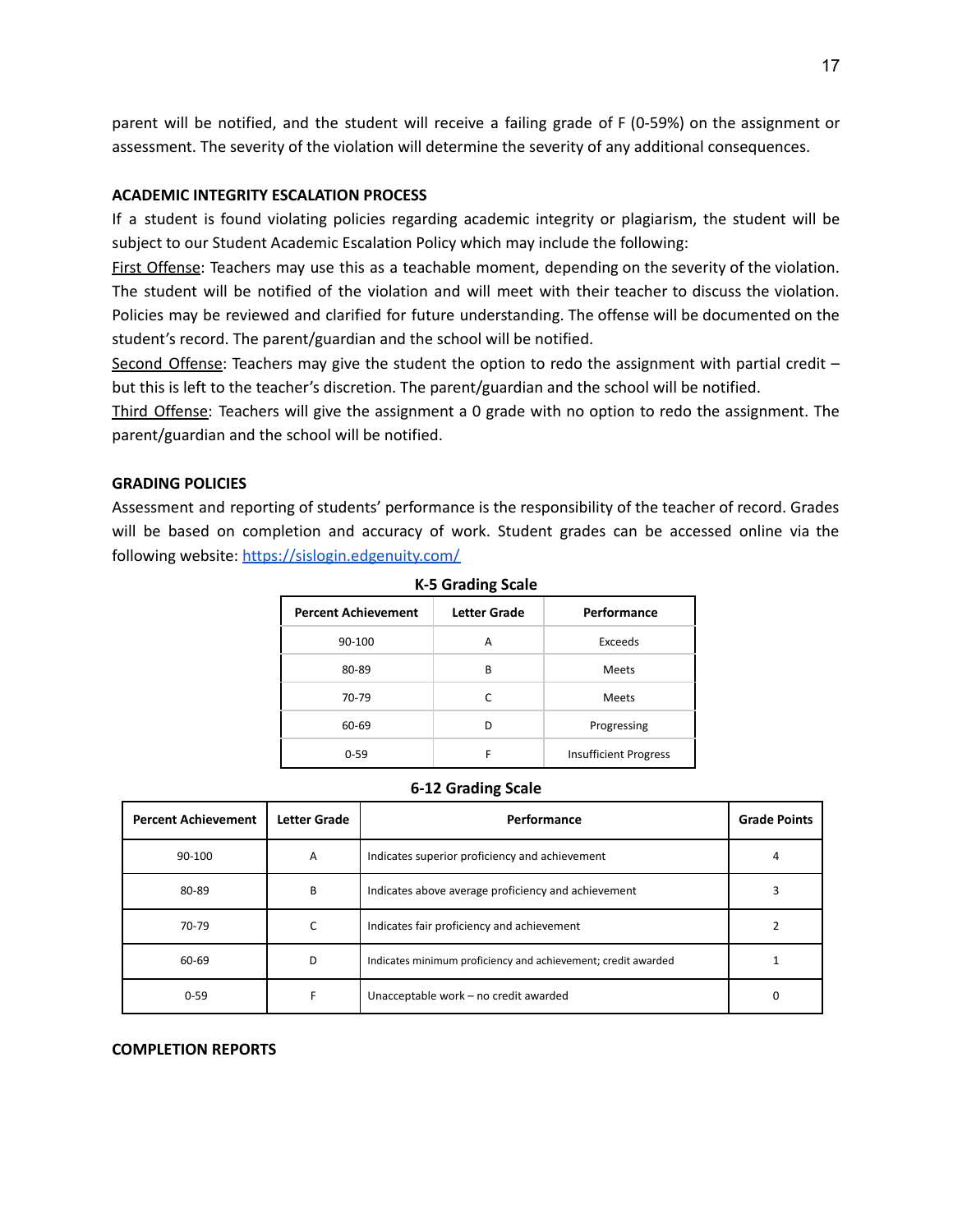Students have access to a variety of completion reports which consist of various progress monitoring reports. Progress reports are generated through Edgenuity and will consist of three grades: 1) Actual Grade; 2) Overall Grade; and 3) Relative Grade.

Actual Grade: This metric displays a weighted average of the student's submitted activities while also incorporating a progress penalty if the student is behind the suggested pacing for the course. For example, if a student is 40% of the way through the course but should be 50% of the way through the course, the student's Progress Ratio is 40/50, or 0.8. The student's Actual Grade is the product of the Overall Grade and the Progress Ratio. In the example, this would be the Overall Grade times 0.8.

Overall Grade: This is a weighted average of the activities a student has completed in the course regardless of whether the student is behind, on, or ahead of the suggested pace.

Relative Grade: This metric is computed by assigning zeros for all activities a student has not yet completed in the course. It reflects an estimate of the student's final course grade if the student were to discontinue work in the course today.

#### **REPORT CARDS**

Report cards are typically issued following the conclusion of each grading period. These reports do not need to be returned to the school. Report cards are accessible on the student/parent portal via FOCUS.

## **GRADES DISPUTE POLICY**

It is up to each teacher to determine the criteria by which students will be graded. Students are clearly informed about the number of graded assignments and the weight attached to each assignment, as well as how attendance and participation will be calculated in the final grade. Grading can be a subjective process in which knowledge of class material and the quality of work are both factored into the grade. It is understood that students may have questions about their grades. Most can easily be answered through consultation with the teacher. If a parent or student believes a grade is incorrectly calculated, the parent or student should first speak with the teacher to make sure the student understands how the grade was earned and calculated. In the event that a student feels they have been treated unfairly, the parent or student should contact a school administrator to appeal the grade. A grade appeal considers whether a grade was determined in a fair and appropriate manner; it does not attempt to grade or re-grade a student's individual assignments, tests, or projects. After an appeal has been made, the school administrator will form an appeals review committee to review the work in question. A meeting will then take place with the parent and student to discuss the outcome of the appeal. Note: Appeals cannot be made unless a parent or student has first discussed the concerns with the teacher.

#### **GRADE LEVEL PROMOTION**

#### **Elementary Grades: K-5**

Students are expected to achieve or work towards achieving established performance standards each school year. Students shall not be retained more than two (2) times in grades K-5. Note: A student in grade 3 who scores Level 1 on the state required assessment (1008.25 F.S.) shall be retained unless the student qualifies for a good cause exemption. Grade 3 students who are retained due to not meeting promotion criteria in English Language Arts (ELA) may be eligible for remediation and potential promotion through a summer school assessment. Prior to retaining students in grades K-5, a progress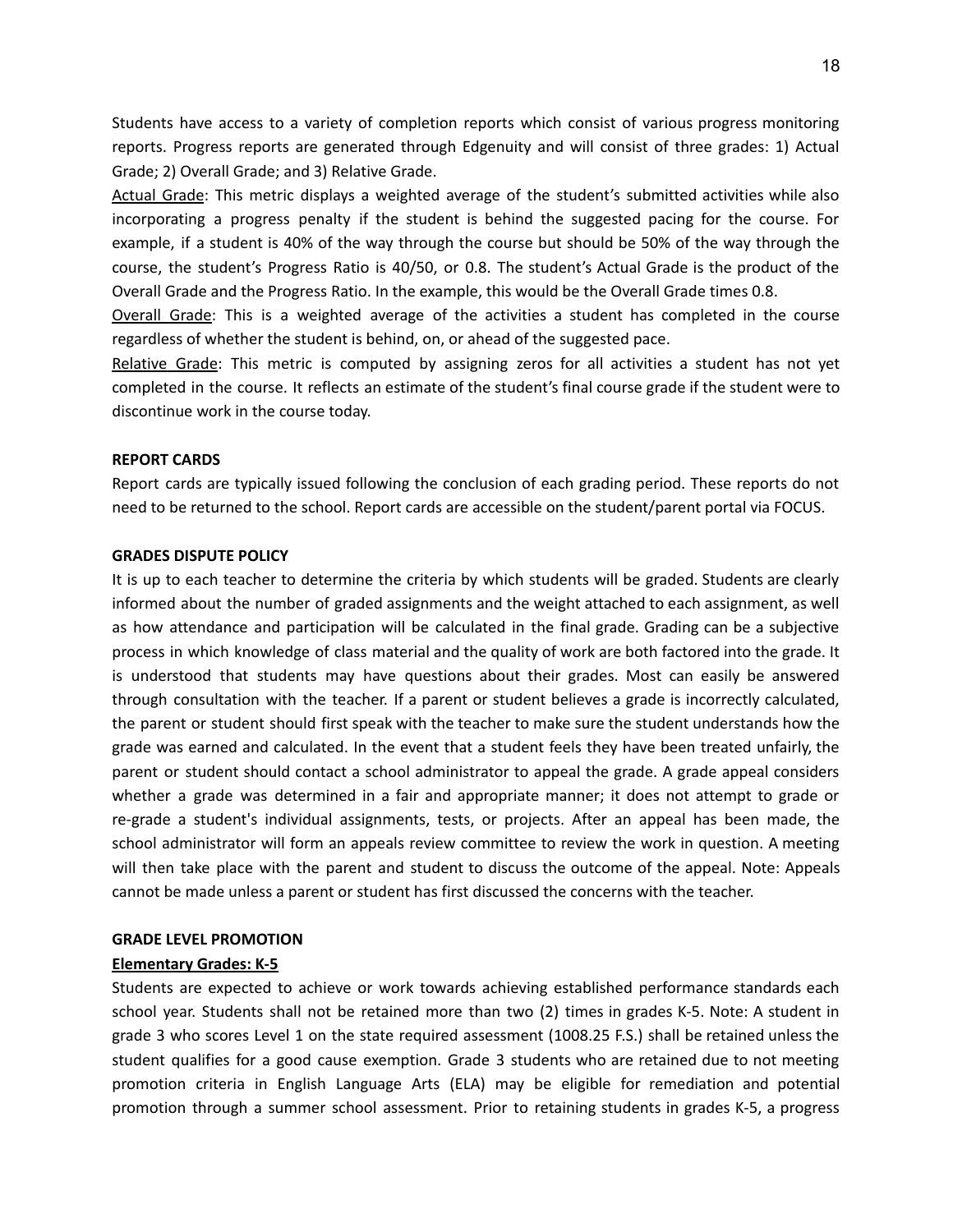monitoring plan shall be developed and implemented. If the student is retained, the progress monitoring plan shall continue to be implemented the following year. Students who have been retained one time and are still not making adequate progress shall be referred to the school's collaborative planning team to determine appropriate Tier 2 and Tier 3 interventions. No student shall be assigned to a grade level based solely on age or other factors that amount to social promotion or administrative placement. This does not prevent students from being promoted based upon exemption according to state law and district policy. A decision to retain a student may be appealed by a parent or legal guardian to the Superintendent or designee and a final decision will be made after a review of the student's performance. This appeal process does not apply to Grade 3 students who fail due to not meeting the state reading assessment requirements. Promotion of Grade K-5 students will be determined through the following indicators:

| K to Gr. 1<br>Gr. 1 to Gr. 2<br>Gr. 2 to Gr. 3 | <b>ELA:</b> Teacher judgment that the student has met<br>applicable state standards in ELA as indicated by<br>a final grade of E, S, or N, OR a predefined grade<br>level expectation score on a district determined<br>research based reading assessment, OR a<br>sufficient growth score as determined by the<br>difference in the district's baseline and post-test;                               | <b>AND MATH:</b> Teacher judgment that the student has<br>met applicable state standards in Math as indicated by<br>a final grade of E, S, or N, OR a predefined grade level<br>expectation score on a district determined research<br>based mathematics assessment, OR a sufficient<br>growth score as determined by the difference in the<br>district's baseline and post-test. |
|------------------------------------------------|-------------------------------------------------------------------------------------------------------------------------------------------------------------------------------------------------------------------------------------------------------------------------------------------------------------------------------------------------------------------------------------------------------|-----------------------------------------------------------------------------------------------------------------------------------------------------------------------------------------------------------------------------------------------------------------------------------------------------------------------------------------------------------------------------------|
| Gr. 3 to Gr. 4                                 | <b>ELA:</b> Teacher judgment that the student has met<br>applicable state standards in ELA as indicated by<br>a final grade of D or above. * Promotion of<br>students is based on attaining the minimum<br>required score on the statewide standardized<br>reading assessment as specified in 1008.25 F.S.<br>The School Board may only exempt students<br>from mandatory retention for good cause.** | <b>AND MATH:</b> Teacher judgment that the student has<br>met applicable state standards in Math as indicated by<br>a final grade of D or above, OR a predefined grade<br>level expectation score on a district determined<br>research based mathematics assessment, OR a<br>sufficient growth score as determined by the<br>difference in the district's baseline and post-test. |

| Gr. 4 to Gr. 5<br>Gr. 5 to Gr. 6 | <b>ELA:</b> Teacher judgment that the<br>student has met applicable state<br>standards as indicated by a final<br>grade of D or above in ELA, OR a<br>predefined grade level<br>expectation score on a district<br>determined research based<br>reading assessment, OR a<br>sufficient growth score as<br>determined by the difference in<br>the district's baseline and | <b>AND MATH: Teacher judgment</b><br>that the student has met<br>applicable state standards in Math<br>as indicated by a final grade of D<br>or above, OR a predefined grade<br>level expectation score on a<br>district determined research based<br>mathematics assessment, OR a<br>sufficient growth score as<br>determined by the difference in<br>the district's baseline and | <b>AND SOCIAL</b><br><b>STUDIES/SCIENCE: Teacher</b><br>judgment that the student has<br>met applicable state standards<br>as indicated by a final grade of<br>D or above in Social Studies or<br>Science, OR a sufficient growth<br>score as determined by the<br>difference in the district's<br>baseline and post-test in<br>Science. |
|----------------------------------|--------------------------------------------------------------------------------------------------------------------------------------------------------------------------------------------------------------------------------------------------------------------------------------------------------------------------------------------------------------------------|------------------------------------------------------------------------------------------------------------------------------------------------------------------------------------------------------------------------------------------------------------------------------------------------------------------------------------------------------------------------------------|------------------------------------------------------------------------------------------------------------------------------------------------------------------------------------------------------------------------------------------------------------------------------------------------------------------------------------------|
|                                  | post-test;                                                                                                                                                                                                                                                                                                                                                               | post-test;                                                                                                                                                                                                                                                                                                                                                                         |                                                                                                                                                                                                                                                                                                                                          |

## **\*\***Grade 3 Good Cause Exemptions:

(1) Have less than two years of instruction in an English for Speakers of Other Languages (ESOL) program based on the initial entry date into a school in the United States; or

(2) Have an Individual Education Plan (IEP) for a student with disabilities which indicates that participation in the statewide assessment program is not appropriate; or

(3) Score at or above the required percentile on the State-approved alternative assessment at the end of the school year or the end of Third Grade Reading Recovery Program; or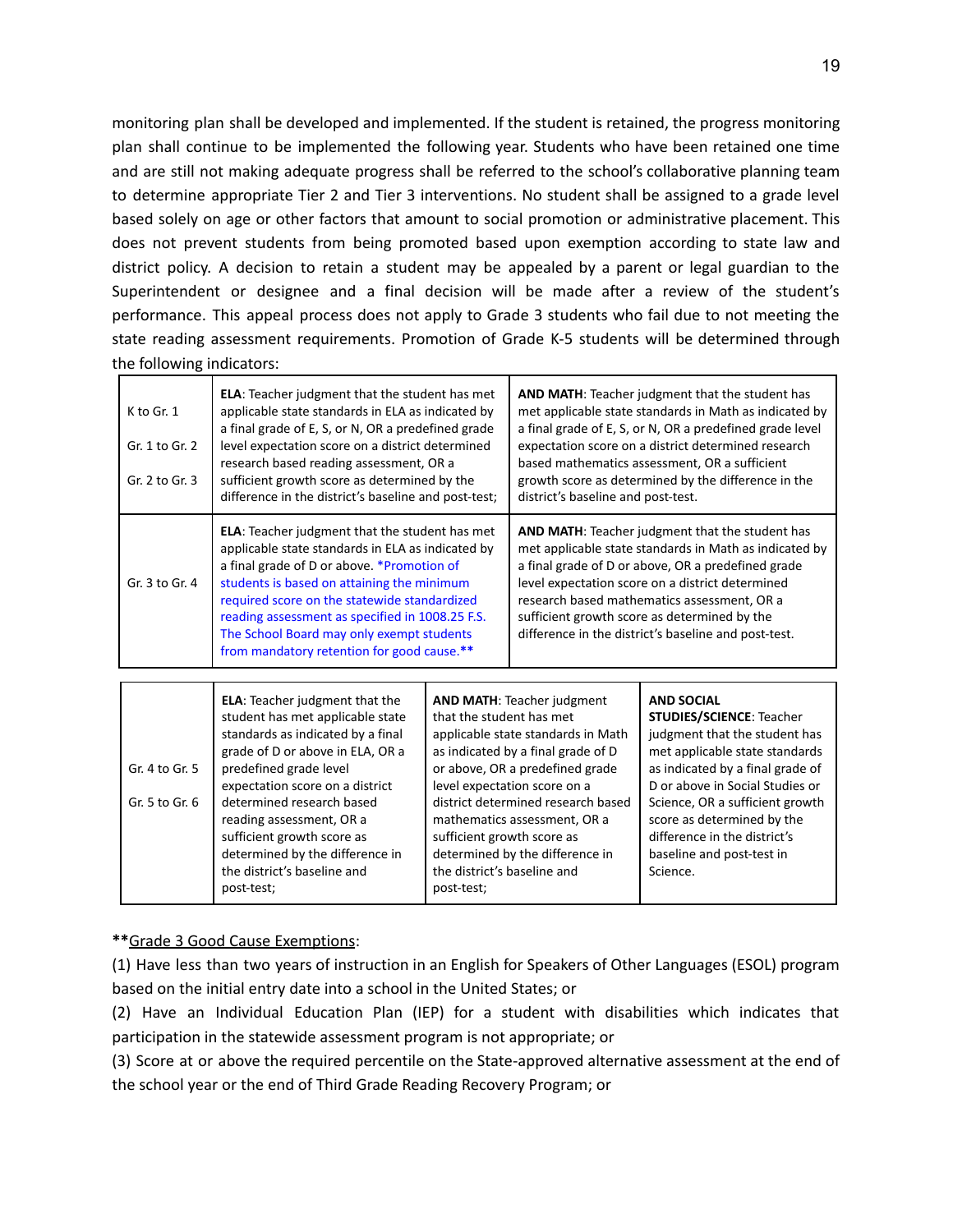(4) Complete a Student Portfolio in accordance with district guidelines demonstrating that they are reading at least at Level 2 performance on the statewide standardized assessment; or

(5) Be a student with a disability who participates in the statewide standardized assessment and has an IEP or Section 504 plan that reflects that the student has received intensive reading instruction for more than two years but still demonstrates a deficiency in Reading or English Language Arts AND was previously retained in grades K, 1, 2, or 3; or

(6) Received intensive reading instruction for 2 or more years but still demonstrated a deficiency in reading and who were previously retained in kindergarten, grade 1, grade 2, or grade 3 for a total of 2 years. A student may not be retained more than once in grade 3.

Note: A student who is promoted to grade 4 with a good cause exemption shall be provided intensive reading instruction and intervention that include specialized diagnostic information and specific reading strategies to meet the needs of each student so promoted. The Florida Department of Education (FDOE) cancelled the 3rd Grade FSA ELA requirement during the spring of the 2019-2020 school year due to school closures as a result of the COVID-19 pandemic.

## **Middle Grades: 6-8**

| Gr. 6 to Gr. 7 | Successfully complete three or more Gr. 6 core courses.                                                                  |
|----------------|--------------------------------------------------------------------------------------------------------------------------|
| Gr. 7 to Gr. 8 | Successfully complete three or more Gr. 7 core courses, and recover core courses not passed in 6th grade, if applicable. |
| Gr. 8 to Gr. 9 | Successfully complete all four Gr. 8 core courses, and recover core courses not passed in 7th grade, if applicable.      |

Core courses include English Language Arts, Mathematics, Science, and Social Studies. Teachers and administrators have an obligation to provide timely intervention so that students may recover courses (core or elective) during the academic year. One core course failed (0-59%) and not recovered during the academic year may be recovered through our Virtual Instruction Provider agreement with Edgenuity, during a district Summer Education Program (if available), or during the summer through a private or out-of-county provider to meet course requirements for promotion. For students to be promoted to the next grade level, a passing grade of D (60-69%) or higher must be earned for each course. Students who earn a failing grade of F (0-59%) will need to repeat the course. Credit is earned on a semester basis. For students taking semester courses, in order to move to the next semester of a course, a passing grade of D (60-69%) or higher must be earned in both Semester 1 and Semester 2 of each course. Students who earn a failing grade of F will need to repeat the course. Full course credit must be earned to move to the next course level.

## **High School: 9-12**

| Gr. 9 to Gr. 10  | Students must successfully complete 1 English, 1 Math, and 1 Science or 1 Social Studies, and have a<br>minimum, cumulative unweighted GPA of at least a 1.5 on a 4.0 scale.    |
|------------------|---------------------------------------------------------------------------------------------------------------------------------------------------------------------------------|
| Gr. 10 to Gr. 11 | Students must successfully complete 2 English, 2 Math, 1 Science, and 1 Social Studies, and have a<br>minimum, cumulative unweighted GPA of at least a 2.0 on a 4.0 scale.      |
| Gr. 11 to Gr. 12 | Students must successfully complete 3 English, 3 Math, Combination 3 Science/Social Studies, and<br>have a minimum, cumulative unweighted GPA of at least a 2.0 on a 4.0 scale. |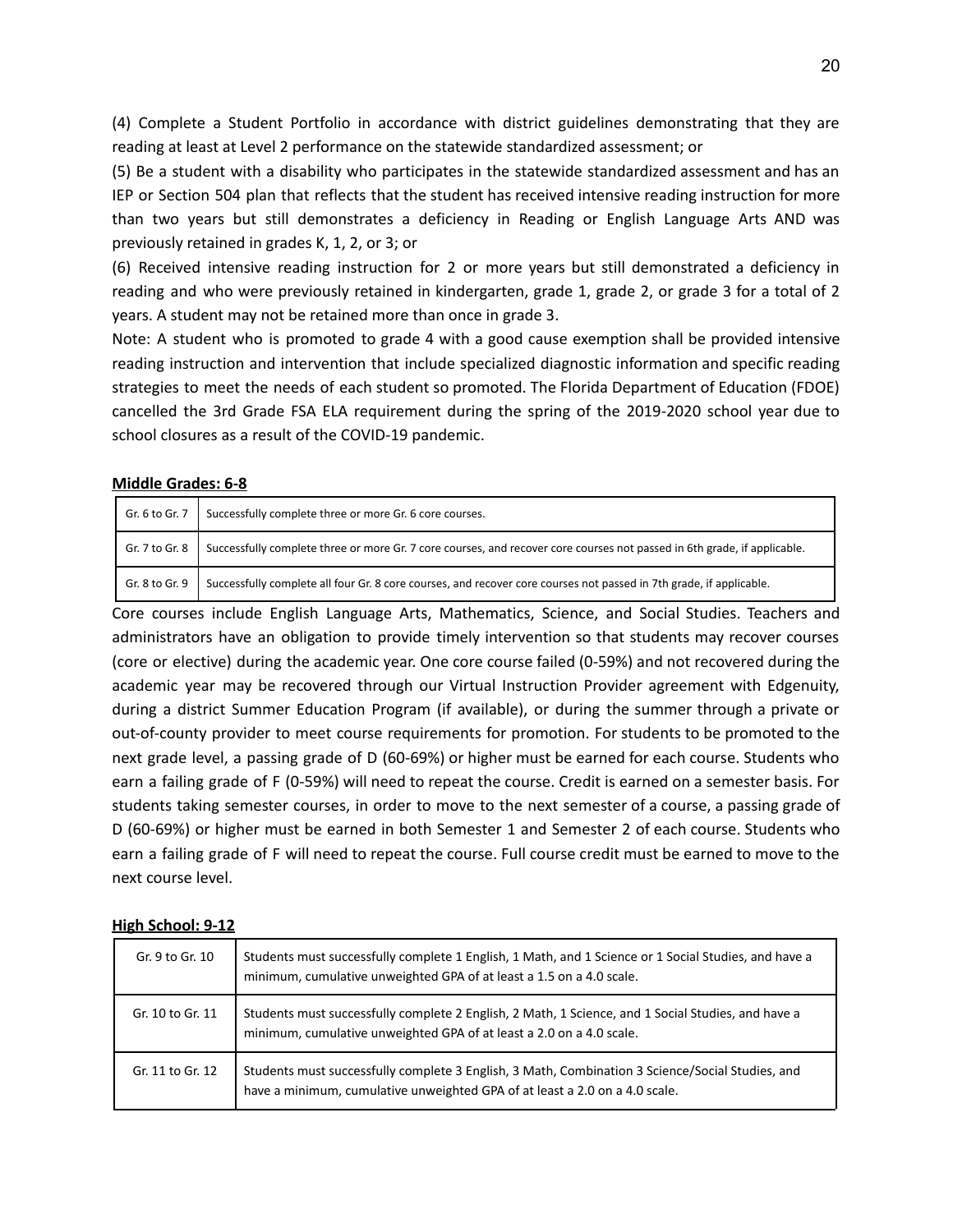| Gr. 12 Graduation   Students must successfully complete the number of credits and course requirements outlined in their |
|-------------------------------------------------------------------------------------------------------------------------|
| diploma program, and have a minimum, cumulative unweighted GPA of at least a 2.0 on a 4.0 scale.                        |

Core courses include English Language Arts, Mathematics, Science, and Social Studies. Teachers and administrators have an obligation to provide timely intervention so that students may recover courses (core or elective) during the academic year. One core course failed (0-59%) and not recovered during the academic year may be recovered through our Virtual Instruction Provider agreement with Edgenuity, during a district Summer Education Program (if available), or during the summer through a private or out-of-county provider to meet course requirements for promotion.

For students to be promoted to the next grade level, a passing grade of D (60-69%) or higher must be earned for each course. Students who earn a failing grade of F (0-59%) will need to repeat the course. Credit is earned on a semester basis. For students taking semester courses, in order to move to the next semester of a course, a passing grade of D or higher must be earned in both Semester 1 and Semester 2 of each course. Students who earn a failing grade of F will need to repeat the course. Full course credit must be earned to move to the next course level.

## **GRADE POINT AVERAGE (GPA)**

Grade Point Average (GPA) is a calculation based on the student's final grades in courses, the level of the courses, and the credits earned. All courses should be computed as (.5) credit when calculating the GPA. A student's GPA is calculated as follows:

- State or Graduation unweighted GPA on the high school transcript, used to meet graduation requirements: Unweighted GPA is computed using marks earned in courses taken. If a course has been repeated with a grade of C or higher, only the highest grade is used. Point values for grades are: A=2, B=1.5, C=1, D=.5, F=0. A minimum unweighted 2.0 GPA is required for graduation. This is the GPA that appears on a student's report card at the end of each semester. It is cumulative using all grades earned to date.
- District or Ranking weighted GPA on the high school transcript: A Weighted GPA is computed using marks earned in all courses taken. All grades are used even if a course has been repeated. An additional (.5) is awarded for all advanced, honors, AP (Advanced Placement) and IB (International Baccalaureate) courses. Point values for grades in these courses are: A=2.5, B=2, C=1.5, D=1, F=0. Standard courses use: A=2, B=1.5, C=1, D=.5, F=0. This GPA is calculated at the end of each year and is used to determine a student's class rank.
- GPA calculated for the Florida Bright Futures Scholarship Program: A weighted GPA using final grades earned in 16 required core academic credits: 4 English, 4 math, 3 science, 3 social studies and 2 world language. The additional weight is a (.25) for state designated honors, AP or IB courses. Example: (.5) credit English II Honors, final grade of "B" =  $1.5 + .25$  additional weight = 1.75. A minimum 3.0 GPA is required for the scholarship progra.
- Recalculated GPA for College/University Admission: GPA computed by the college or university using only academic courses (English, math, science, social studies, foreign language). It is usually a weighted GPA but additional point values for honors, AP, or IB courses can vary. Colleges in the State University System (SUS) give (.25) points for honors courses and (.5) points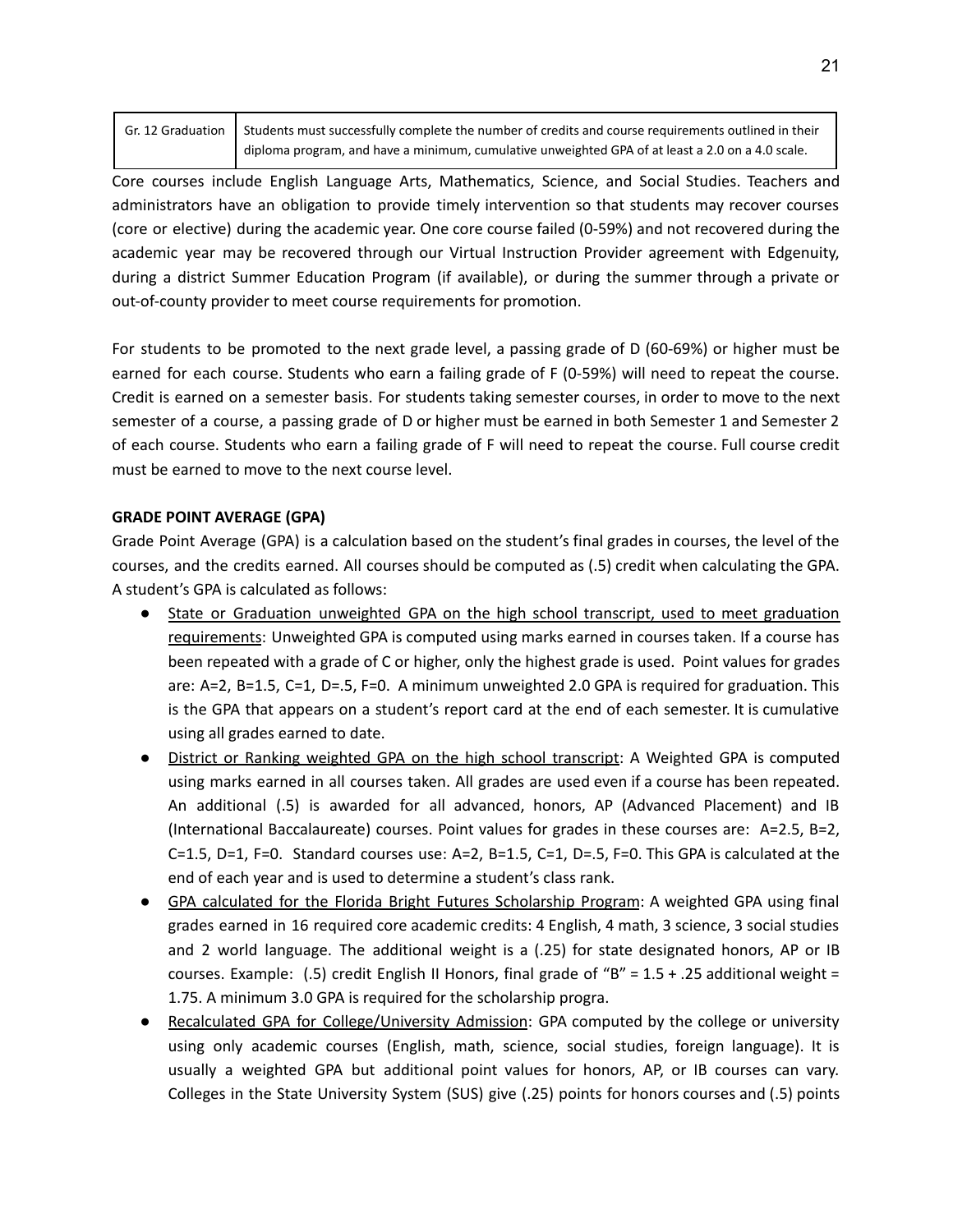for AP and IB courses with a grade of "C". Other colleges may give (.5) points for honors, AP, and IB. The recalculated GPA is also referred to as the "academic GPA." Most four year colleges use the recalculated GPA for admissions, eligibility for honors programs and scholarship criteria.

## **STATE ASSESSMENTS**

In Florida, the State Board of Education mandates each public school student to participate in the statewide, standardized assessment program required by s. 1008.22. All students, including ESE, Section 504, and ELLs, are required to take these annual assessments. Results are used to measure student performance on specific standards, and make decisions regarding grade level promotion and graduation. The K-12 assessments are outlined below. Note: State assessments cannot be administered virtually or remotely; they must all be administered in-person. The school will make every effort to provide testing in your general location. It is the parents and students responsibility to get to the testing site.

| <b>Required State Assessments</b>                                           | <b>Grade Levels</b> | <b>Student Population</b>                                                  | paper-based only,<br>in-person | computer-based only,<br>in-person |
|-----------------------------------------------------------------------------|---------------------|----------------------------------------------------------------------------|--------------------------------|-----------------------------------|
| FLKRS (Florida Kindergarten<br>Readiness Screener): Star Early              |                     |                                                                            |                                |                                   |
| Literacy Assessment                                                         | Kindergarten        | All Kindergarteners                                                        | N/A                            | Gr. K                             |
| <b>WIDA ACCESS</b>                                                          | Grades K-12         | Classified ELLs in the ESOL<br>Program with a code of "LY"<br>(Active)     | Grades K-12                    | N/A                               |
| FSA (Florida Standards Assessments):<br>English Language Arts (ELA) Writing | Grades 4-10         | All students                                                               | Grades 4, 5, 6                 | Grades 7, 8, 9, 10                |
| FSA (Florida Standards Assessments):<br>English Language Arts (ELA) Reading | Grades 3-10         | All students                                                               | Grades 3, 4, 5, 6, 8           | Grades 7, 9, 10                   |
| FSA (Florida Standards Assessments):<br><b>Mathematics</b>                  | Grades 3-10         | All students                                                               | Grades 5, 8                    | Grades 3, 4, 6, 7, 9, 10          |
| Statewide Science Assessment                                                | Grades 5 and 8      | All students                                                               | Grades 5, 8                    | N/A                               |
| End-of-Course (EOC) Assessment:<br>Algebra 1                                | Grades 8-12         | Students in any grade<br>completing an Algebra 1<br>course or equivalent   | N/A                            | Grades 8-12                       |
| End-of-Course (EOC) Assessment:<br>Biology 1                                | Grades 8-12         | Students in any grade<br>completing a Biology 1<br>course or equivalent    | N/A                            | Grades 8-12                       |
| End-of-Course (EOC) Assessment:<br><b>Civics</b>                            | Grades 7-8          | Students in any grade<br>completing a Civics course<br>or equivalent       | N/A                            | Grades 7-8                        |
| End-of-Course (EOC) Assessment:<br>Geometry                                 | Grades 8-12         | Students in any grade<br>completing a Geometry<br>course or equivalent     | N/A                            | Grades 8-12                       |
| End-of-Course (EOC) Assessment:<br>U.S. History                             | Grades 8-12         | Students in any grade<br>completing a U.S. History<br>course or equivalent | N/A                            | Grades 8-12                       |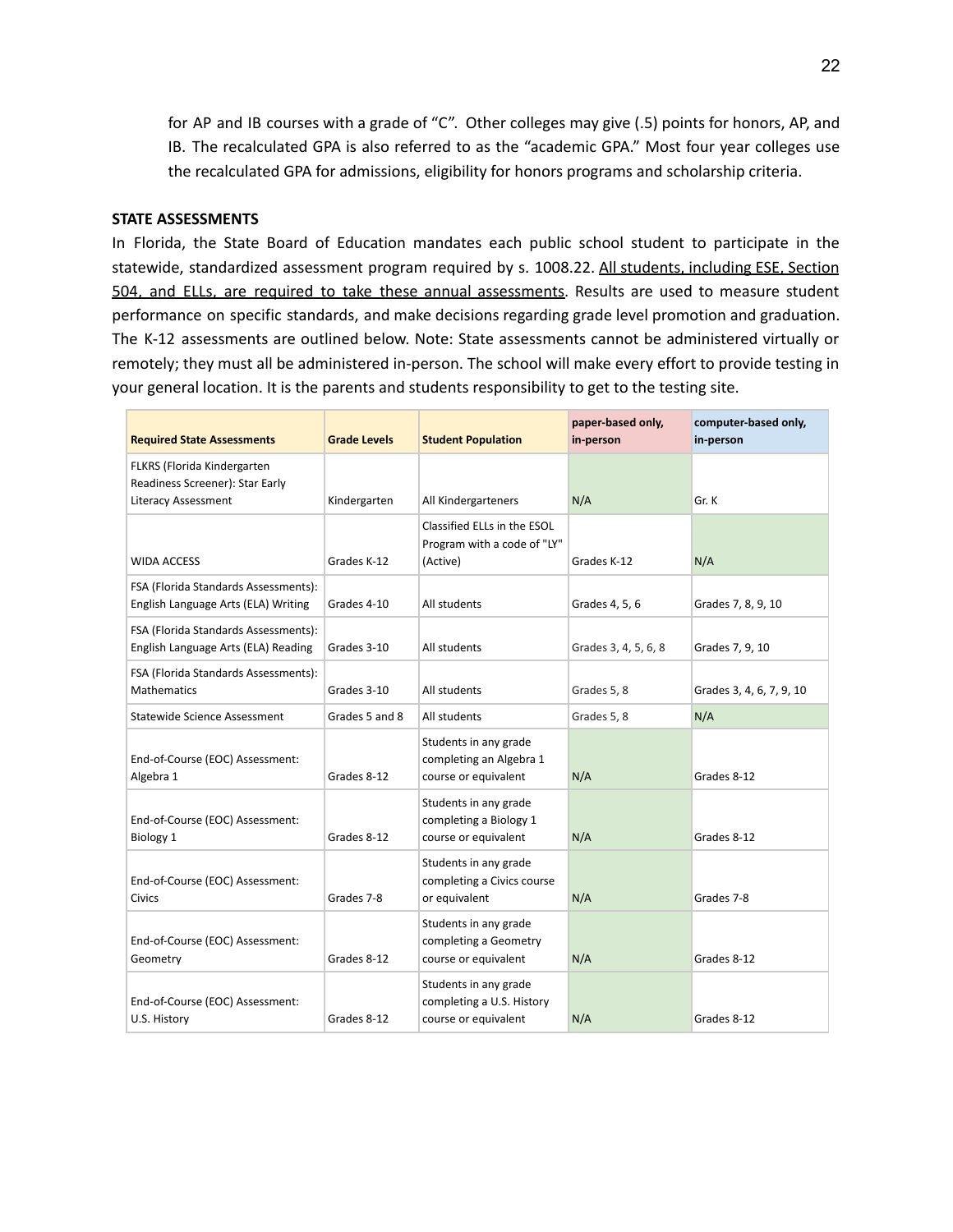#### **EXCEPTIONAL STUDENT EDUCATION (ESE) PROGRAM**

In Florida, children with disabilities who need specially designed instruction and related services are called exceptional students. The special help they are given at school is called exceptional student education (ESE). The purpose of ESE is to help each child with a disability progress in school and prepare for life after school. ESE services include specially designed instruction to meet the unique needs of the child. There is no charge for ESE services. A team of people makes decisions about the child's needs and ESE services. The child's parents are part of this team. This process is based on the requirements of the Individuals with Disabilities Education Act (IDEA). San Jose Cyber Academy administers the ESE program for students with disabilities. The main steps in the ESE decision-making process are described below.

Referral for Individual Evaluation: A referral is a request for a formal review of all the information available about the child's learning needs, strengths, problems, and interests. A team of people, including the parent(s), reviews the information during a Multidisciplinary Referral Team (MRT) meeting. The team uses a problem-solving process during the review in order to find out what type of instruction works best for the child. The team will decide whether additional evaluation is needed to determine if the child is eligible for ESE services.

Individual Evaluation: An evaluation includes all the procedures used to gather information about the child. These procedures may include interventions, interviews, observations, and, sometimes, individual tests that are given by a specialist, such as a school psychologist. The team, including the parent(s), makes decisions about which particular evaluation procedures will be used. The parent(s) must sign a consent form before the evaluation process can begin.

Eligibility Determination: After the evaluation, the school holds a multidisciplinary team meeting called an eligibility staffing. The parent(s) and the rest of the team discuss the information collected about the child. Then the team determines whether the child is eligible for ESE services. To receive ESE services, the child must meet the criteria listed in Florida's State Board of Education Rules.

#### What Happens if the Child Is Eligible for ESE?

Development of the First IEP: If the child is eligible for ESE services, the next step is to hold a meeting to write an individual educational plan (IEP). The child's parents are invited to this meeting because they are part of the IEP team. The IEP team decides which special services and supports the child needs in order to make progress and achieve annual goals. The IEP team also decides where the child will receive services. Most children with disabilities spend the majority of their school day in general education classrooms. Some children leave the general education classroom for part of the day to receive services in an ESE classroom. A few children spend all day in a special classroom or in a special school.

Consent for Services to Begin: A child cannot receive ESE services for the first time until the IEP is written and a parent has given written consent.

Review and Revision of the IEP: The IEP team decides how a child's progress will be measured and reported. At least once every 12 months, the IEP team meets to talk about the child's progress and to develop a new IEP. However, because a child's needs may change at any time, the IEP may also be revised at other times. The IEP team generally makes changes to the IEP at an IEP team meeting. However, sometimes the parent(s) and the school district may agree that the IEP can be changed without a meeting. Whenever changes are made to the IEP, the changes agreed to are documented in writing. Parents may request a copy of the revised IEP.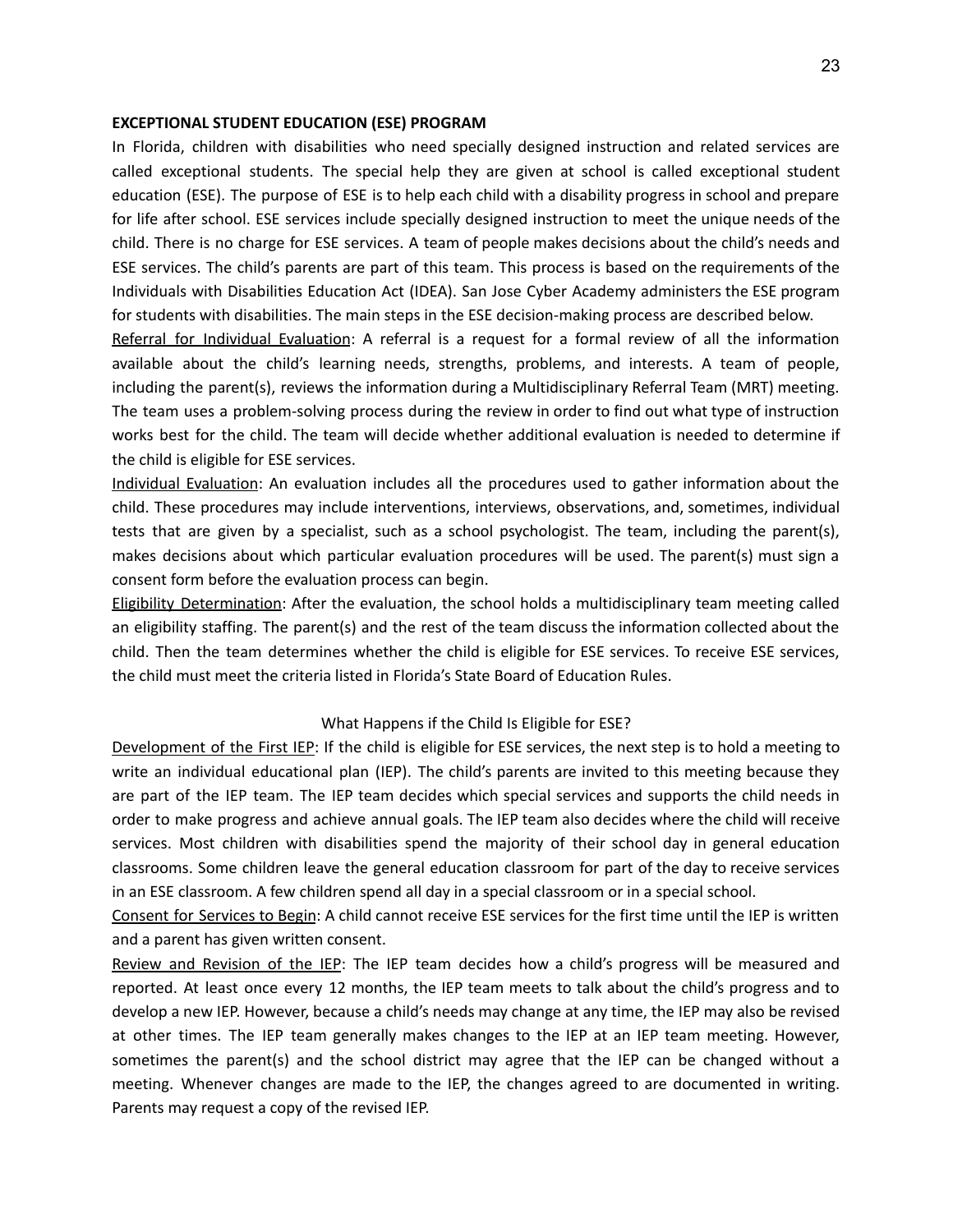Note: San Jose Cyber Academy is an online charter school of choice and is a fully virtual educational environment. All materials for curriculum, assignments, and assessments are presented online. The school may be considered if the online educational delivery context is the student's Least Restrictive Environment (LRE), and therefore the most appropriate setting based on the unique needs of the student. Parents and guardians are responsible for providing a copy of the student's most current IEP and related documents. These documents should be submitted directly to the school by the parent or guardian. Enrolled ESE students with an IEP will receive ESE services, related services, evaluations, annual reviews, and re-evaluations. All students are required to follow the instructional policies and requirements of the school. Students will have access to many accommodations that naturally occur in the virtual setting. The school will provide accommodations per a student's IEP or 504 Plan to the best of its ability as some accommodations may not be possible to implement in an online educational setting. Parents and students are encouraged to communicate regularly with teachers to review accommodations within the virtual educational environment.

Access Points: Access Points are alternate achievement standards and modified curriculum and assessment options intended only for students with intellectual disabilities or significant cognitive disabilities. The school does not provide Access Points of the Florida State Standards.

## **ESE SERVICE DELIVERY MODEL**

The ESE service delivery model builds from least restrictive to most restrictive, and is implemented via the following least restrictive environments (LRE): Consultation services, support facilitation services, pull-out services, and resource room services, or in a combination of these environments. The IEP team considers how a student's needs can be met in the LRE, and each student's LRE will differ depending on the nature of their need. The school is flexible in addressing the changing needs of our students.



Consultation: The school will deliver consultation services, such as one general education teacher providing instruction and an ESE teacher providing consultation services in accordance with a student's IEP. The teachers meet virtually on a regular basis to plan, implement, and monitor instructional alternatives designed for students with disabilities (SWDs) to ensure success in the general education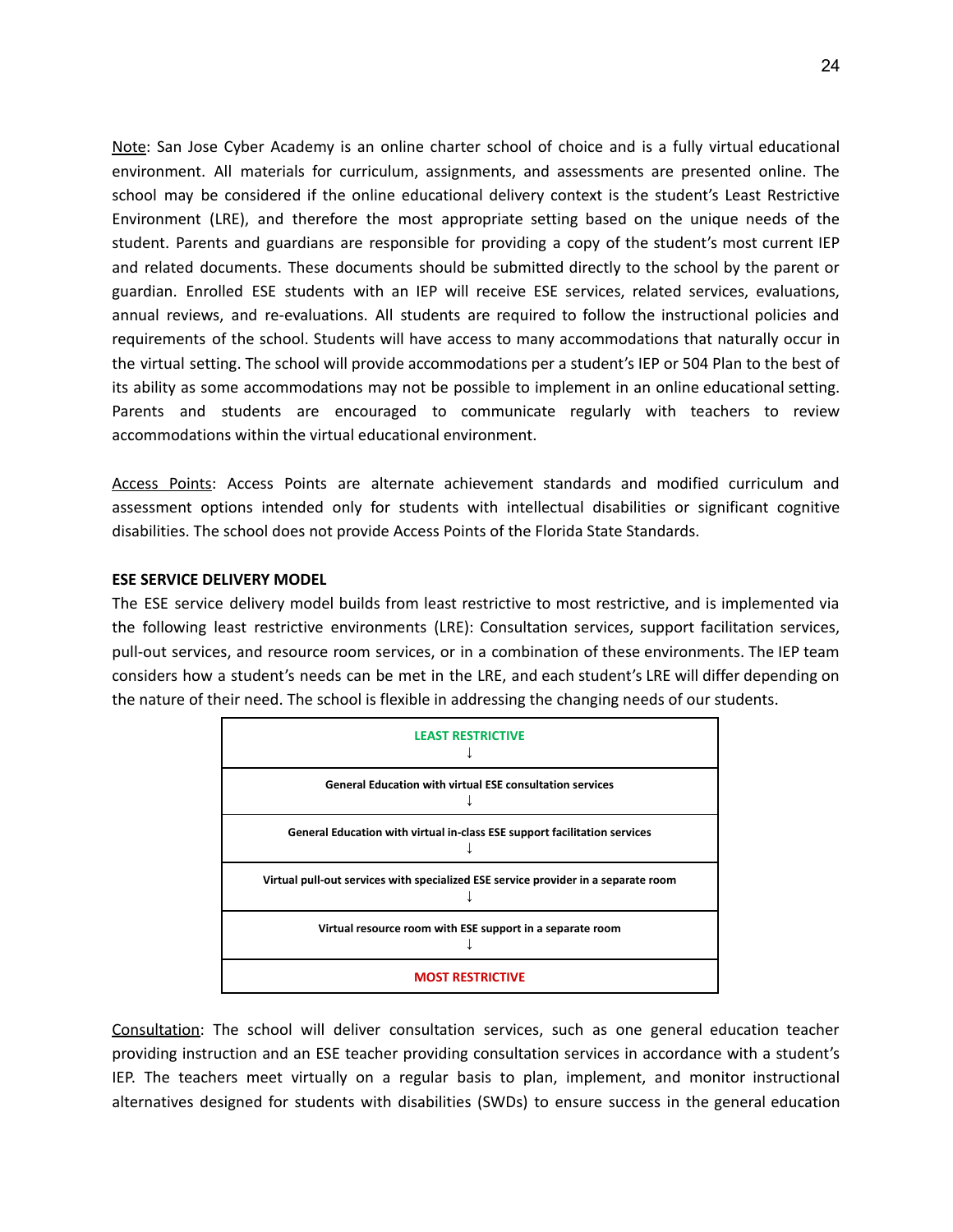classroom. This is an external (out of the classroom) support. There are no direct services to the ESE student. Support happens teacher to teacher. For example, a classroom teacher who has a student with a reading impairment consults with the ESE teacher about the student's abilities, appropriate classroom materials and accommodations, and strategies for working on reading. This support is written in the IEP and consultation services are documented by the ESE teacher. Documentation of consultation services show when consults took place, who received the consult, what was discussed during the consult, what was decided as a result of the consult, when the next consult is scheduled, and what is scheduled for discussion. Documentation should match specific needs that are written in the IEP.

Support Facilitation: The school will deliver support facilitation services, also referred to as push-in support services or inclusion teaching. This collaborative model allows the ESE teacher to work with identified SWDs and the general education teacher within the virtual general education classroom each time the class meets, for less than the full segment for the specified content area. Two teachers are providing instruction (not co-teaching). The general education teacher is teaching the course content and an ESE teacher provides services in class to an individual student or a small group of students. Ongoing collaborative planning takes place. The ESE teacher's schedule is flexible allowing support to occur for a partial period or certain days of the week. In addition, the ESE teacher will also have a separate virtual classroom and/or chat option open for instances when the teacher needs to work individually with a student so they are not disrupting or talking over the general education teacher. Support facilitation services are written in the IEP and services are documented by the ESE teacher.

Pull-Out: Pull-out services typically happen in a setting outside the general education classroom. The general education teacher is rarely involved in pull-out services. Instead, the specialized ESE service provider, such as the Speech and Language Therapist, delivers the instruction, which is based on students' individual needs. The student goes to the pull-out service provider's virtual classroom to work one-on-one or in a small group setting. This support is written in the IEP and pull-out services are documented by the ESE service provider.

Resource Room: The school will set up virtual resource room services available for individualized programming delivered in small groups or one to one. The ESE teacher or ESE service provider will deliver academic support in specific content areas as outlined in the student's IEP. The placement and academic support provided within a resource room setting is determined by the specification of a student's IEP as established by the ESE Team. These decisions are made on an individual basis according to student needs. There is flexibility as to the length of time or intensity of support each student receives. Resource rooms are staffed with ESE teachers or ESE service providers. Although students in the resource room can represent a variety of disabilities, they are also included in mainstream programs at their grade level. This support is written in the IEP and resource room services are documented by the ESE teacher or the ESE service provider.

### **SECTION 504**

Section 504 is part of a federal civil rights law known as the Rehabilitation Act of 1973. This law specifically prohibits discrimination against students with disabilities and guarantees them a free and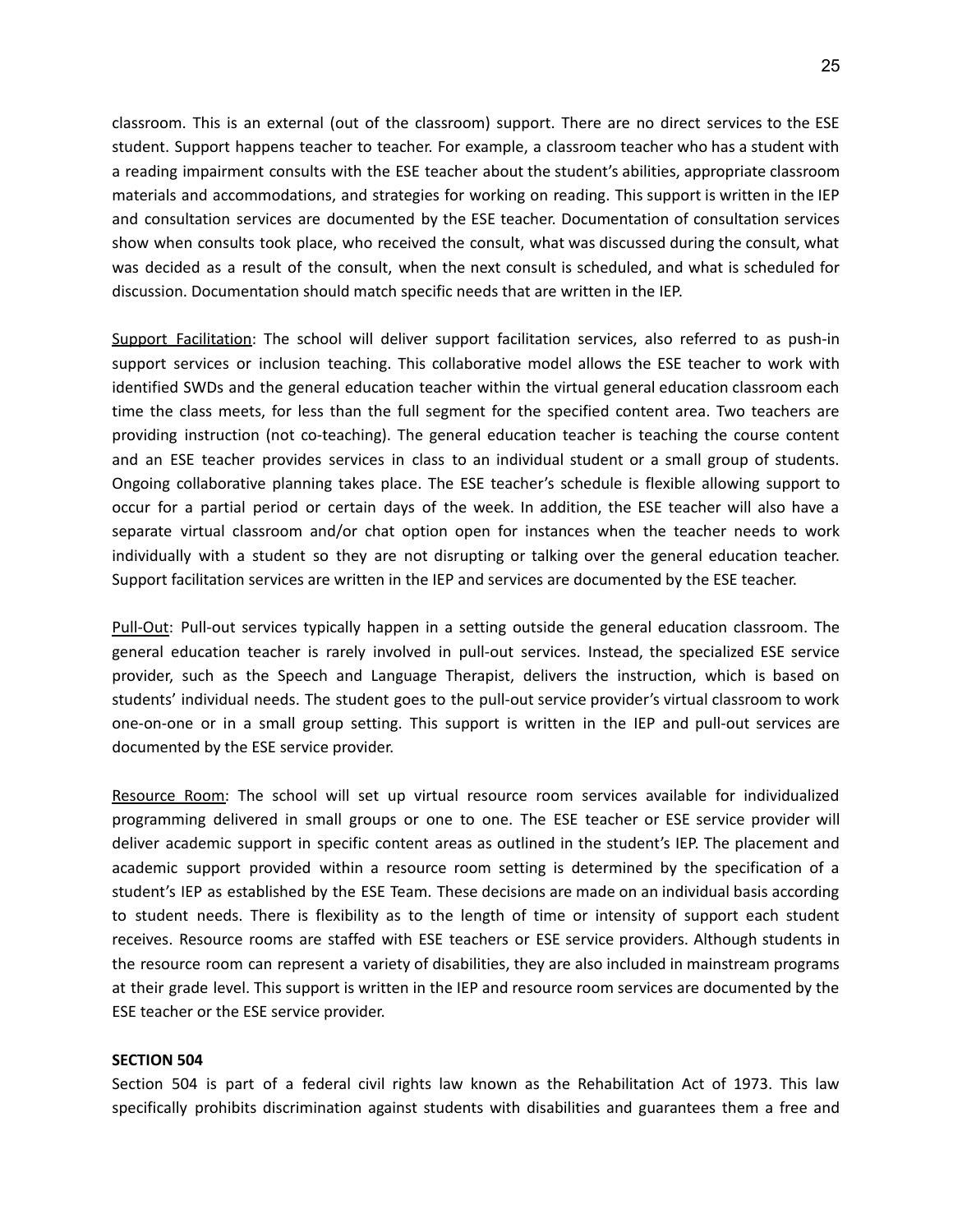appropriate public education (FAPE). Discrimination, as defined in Section 504, is the failure to provide students with disabilities the same opportunity to benefit from education programs, services, or activities as provided to their nondisabled peers. Therefore, schools cannot exclude students with disabilities from facilities, programs, benefits, activities, or services that are provided to students without disabilities. Schools must make sure that all students receive equal access to educational opportunities. Students with disabilities receiving exceptional student education (ESE) services, as defined by the Individuals with Disabilities Education Act (IDEA), are protected under Section 504, but not all Section 504 students are eligible for ESE.

A 504 Plan describes the accommodations that the school will provide to support the student's education. The team that determined the student's eligibility for a 504 Plan and identified the needed accommodations will write the accommodation plan. A 504 Plan requires documentation of evaluations and accommodations. While there is no time limit specified for an accommodation plan, a yearly review is recommended. A 504 Plan may be updated at any time to reflect changes and recommendations by the team. Appropriate accommodations are implemented upon receipt and review of a current copy of the student's 504 Plan. Parents and guardians are responsible for providing a copy of the student's most current 504 Plan, which should be submitted directly to the school by the parent or guardian. Enrolled students with a 504 Plan will receive accommodations as outlined in the plan.

#### **STUDENT ACCOMMODATIONS**

The school promotes an environment and culture that embraces diversity, fairness and concern for the success of all students, regardless of whether they have a disability or impairment, as all students deserve access to a quality education. Edgenuity's online courses are built with instructional support to meet the needs of students. Student accommodations include the following: Lecture notes provided in advance; Immediate feedback for student work; Frequent breaks and save and exit options; Individualized academic support procedures; Creation of a detailed academic plan; Allowing notes on exams, assignments or both; One-on-one access to the teacher; Additional time for completion of course activities and assessments; Monitoring of individual student progress by teacher and parent; Opportunities for differentiated instruction based on a variety of learning styles. In addition, courses include the following evidence-based practices designed to meet the needs of students with disabilities.

- a. Provide explicit instruction: Each course features on-screen instructors who deliver explicit instruction, orient students to the lessons, goals, ground concepts in relevant real-life and worked examples that show the answer, and offer clear and concise explanations of subject matter. Tasks, assignments, and assessments embedded throughout each lesson and course provide students the opportunity to exercise higher-order thinking skills of analysis, evaluation, and application. Students can also apply learned skills and demonstrate information transfer.
- b. Model learning strategies: On-screen teachers model learning strategies and explicitly teach students a wide variety of metacognitive strategies, such as self-monitoring, self-evaluation, goal-setting, questioning, and self explanation. Students learn to draw upon already known concepts and apply understanding to new, unfamiliar contexts. They are also taught how to identify appropriate learning strategies and to monitor their own understanding.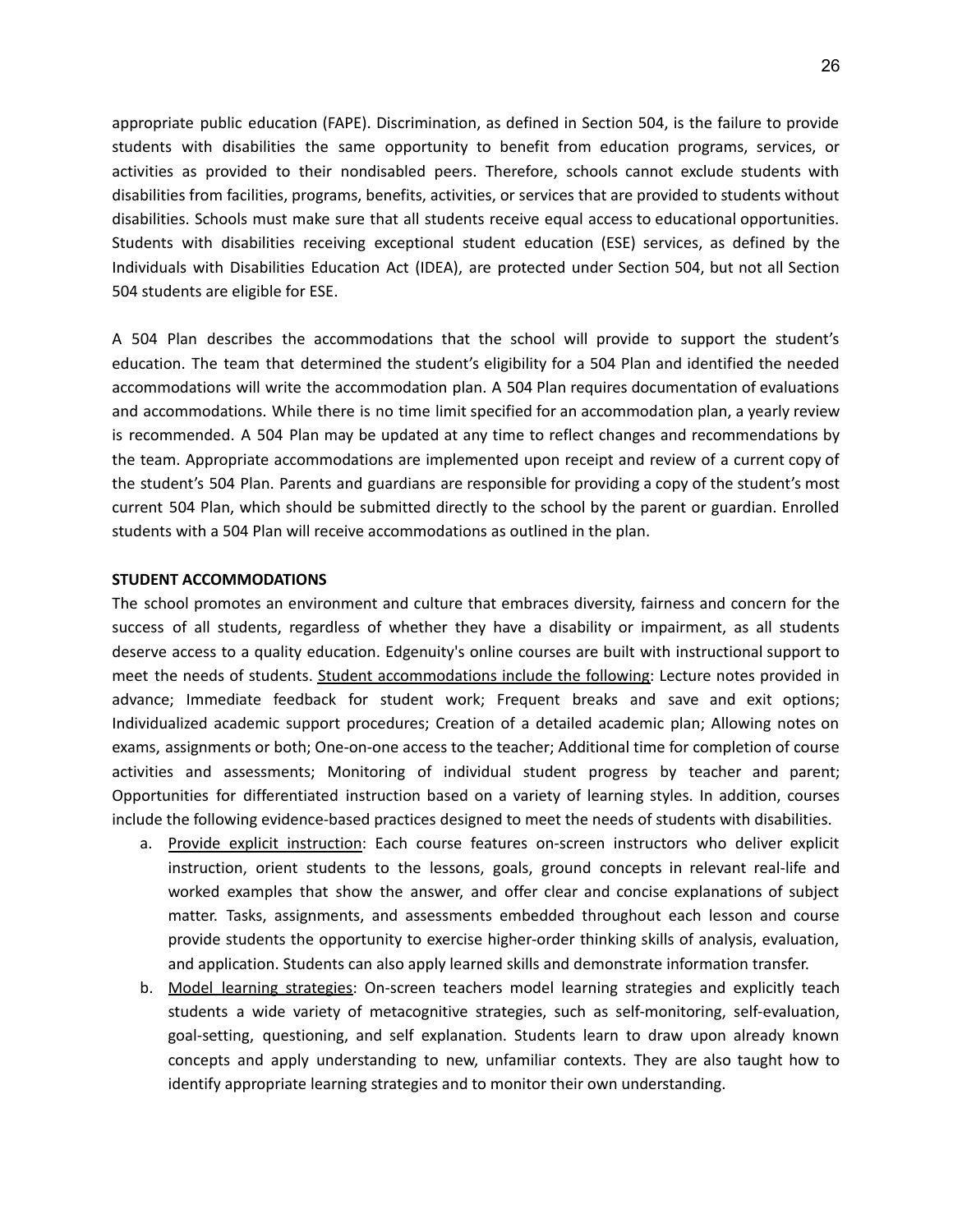- c. Make instruction accessible: Courses provide students with multiple means of representation, expression, and engagement.
	- 1. Multiple Means of Representation: Courses use video lectures, graphic displays, text, simulations, video captioning, and read-aloud support features. Key concepts and tasks are explained using multiple representations (verbal, concrete manipulative, numerical, graphical, and symbolic), and students are guided in mapping meaning among the varied representations. Graphic organizers (web diagrams, hierarchical diagrams, concept maps, T-charts, Venn diagrams, flow charts, timelines, and sequence graphics) are included in instruction, tasks, and assignments.
	- 2. Multiple Means of Expression: Courses require students to master learning objectives by asking students to read, write, practice, explore, create, and discuss. Students are presented with opportunities to manipulate images, answer multiple choice questions, highlight text, complete surveys, and fill out graphic organizers. These multiple means of expression allow students to demonstrate their knowledge in a variety of ways.
	- 3. Multiple Means of Engagement: Courses are designed to engage students in a variety of ways. The self-paced technology motivates students, and the on-screen teachers present course concepts in ways that are relevant to students' lives. Courses are designed to promote self-regulation. Detailed course maps and pacing guides state expectations, provide students with a structured overview of course activities and objectives, and visually alert students and teachers to students' course progress and pace.
- d. Provide tools to support learning: Courses include an array of tools to support student learning. Before instruction, teachers can create tutoring modules to give struggling students a more simplified explanation of fundamental concepts and skills. Teachers may also enable prescriptive and diagnostic pretests to modify a student's learning trajectory within a course.
- e. Provide appropriate feedback: Students receive immediate, corrective feedback each time they respond to a question within course instruction and assignments. Feedback messages are consistently designed to refine students' understanding of concepts and correct misconceptions. Courses withdraw explanatory feedback as students demonstrate success.
- f. Capitalize on technology: Courses are designed to reduce learner anxiety and ensure instruction meets the needs of students. Deeper transfer occurs when students are actively engaged in their learning process and apply what they have learned to real-world settings. Courses include direct video instruction, interactive web links, virtual labs, graphic organizers, manipulatives, and simulations to encourage active engagement in courses.

## **ACCOMMODATIONS FOR POSTSECONDARY EDUCATION AND CAREERS**

When students with disabilities leave the kindergarten through Grade 12 system, they will have to make their own decisions about accommodations. This is part of the process of self-determination. Students who are effective at self-determination understand how their disability affects them and can describe their own strengths and weaknesses. The Americans with Disabilities Act (ADA) and the Rehabilitation Act of 1973 ensure persons with disabilities the right to reasonable accommodations. The ADA defines reasonable accommodations as "any modification or adjustment to a job or the work environment that enables a qualified applicant or employee with a disability to participate in the application process or to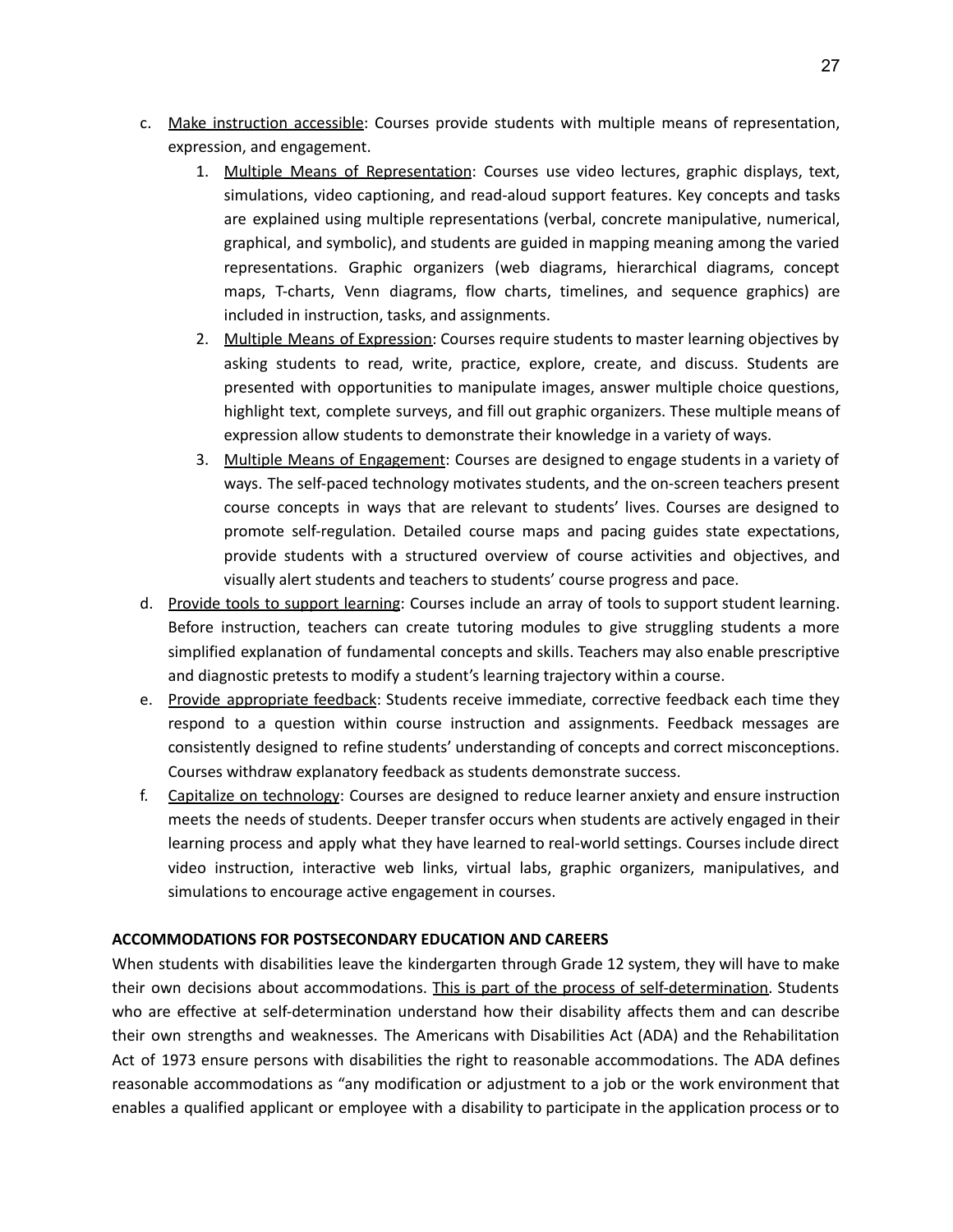perform essential job functions." Students must decide if they want to tell appropriate personnel in a postsecondary institution or workplace about their disability. They must request the accommodations they need and provide documentation that shows that the accommodations are necessary; however, students are not required to disclose their disability unless they want accommodations.

## **ENGLISH TO SPEAKERS OF OTHER LANGUAGES (ESOL) PROGRAM**

San Jose Cyber Academy administers the English to Speakers of Other Language (ESOL) program for students who are English Language Learners (ELLs). The ESOL program is designed to improve the language proficiency of students whose native language is not English. In addition to receiving academic instruction in reading, writing, speaking and listening, the ESOL program strives to develop an appreciation of diverse cultures and languages. The school will abide by the requirements of the LULAC et. al. vs. State Board of Education Consent Decree 1990. The school will subscribe to the guidelines set forth in the U.S. Department of Education's Office for Civil Rights 1992 publication, *The Provision of an Equal Education Opportunity to Limited English Proficient Students*. ELL students coded Active (LY) receive one-on-one support as needed; differentiated support to classroom instruction, assignments and tests; accommodations that include access to a flexible setting, use of a heritage-language dictionary, and extended time for completion of classroom assignments, along with state, district and classroom assessments. Teachers use data to provide and document ongoing progress monitoring for each student.

## **ENGLISH LANGUAGE LEARNERS (ELLs)**

Edgenuity's online courses are designed to support students with limited English language proficiency. To support English Language Learners (ELLs), Edgenuity provides course content transcripts in several different languages. This accommodation includes course content available in 20 different languages for grades K-5 courses, and course content available in 64 different languages for grades 6-12 courses. In addition, the following evidence-based instructional principles and strategies for improving the academic achievement of ELLs are incorporated into Edgenuity courses:

- a. Provide multiple exposures to vocabulary: At the beginning of each lesson, students are explicitly taught four (4) to six (6) academic and domain-specific vocabulary words. Students have chances to practice using and applying these words through the course. They also have access to the glossary tool, which enables them to track their understanding of vocabulary words.
- b. Set high expectations: Higher-order thinking skills such as analysis, evaluation, and application are embedded throughout each course. In reading assignments, students learn to analyze text closely. Writing assignments require students to support a position using evidence from primary and secondary sources. In mathematics, students solve multi-step problems and justify their thinking. Interactive and open-ended activities leverage technology to enable students to make and test predictions and build conceptual understanding. Students also engage in projects and performance tasks designed to build higher level skills in all areas and apply learning in authentic contexts. Discussion boards enable students to collaborate in a teacher-guided and-monitored forum that elicits academic discourse and critical thought.
- c. Provide explicit instruction: Courses feature videos of highly qualified, certified instructors who deliver explicit instruction, orient students to the lesson goals, ground concepts in relevant real-world contexts, and offer clear and concise explanations of subject matter.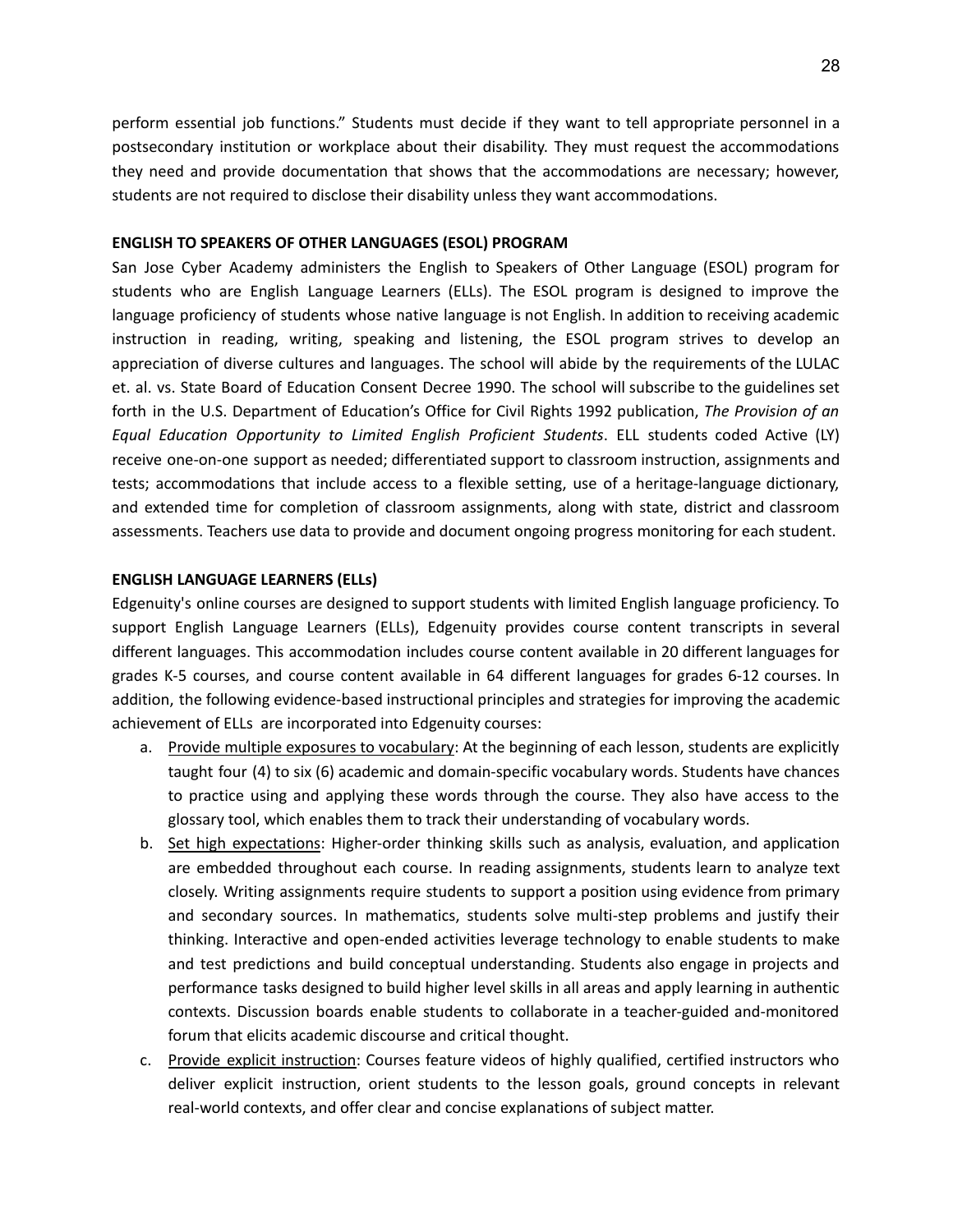- d. Activate background knowledge: The warm-up at the beginning of each lesson connects students' prior knowledge to new content. Direct-instruction videos emphasize the real-world context and relevance of the subject matter. On-screen teachers also prompt students to think about what they already know when learning new topics.
- e. Make instruction accessible: Courses provide students with multiple means of representation, expression, and engagement.
- f. Use home language strategically: Students can translate on-screen text into their home language for auditory comprehension. By using the translation feature, students can check for accurate reading comprehension.
- g. Model metacognitive strategies: Courses provide problem-solving, metacognitive, and reading strategy instruction. Students are taught a multi-step process for solving problems. Students learn how to use mnemonics, graphic organizers, checklists, and problem-solving strategies to check, process, and retrieve information. Students also are taught comprehension strategies such as making connections, predicting, visualizing, asking questions, monitoring understanding, making inferences, analyzing text structure, and synthesizing. Courses encourage student elaboration, self-questioning, and explanation.
- h. Provide instructional support for the close reading of texts: The CloseReader models fluent and expressive reading at strategic points in the text. Text and audio reading supports scaffold thoughtful analysis of individual words, phrases, and sentences as students read. It also features embedded comprehension tasks, ensuring that students think critically as they read.

## **VIRTUAL TUTOR**

For middle and high school students, Edgenuity offers virtual tutoring help with a live teacher included in all Gr. 6-12 Core Courses (Language Arts, Math, Science, Social Studies) and World Language French and Spanish courses. Note: If there is evidence of any inappropriate communications from the student to the virtual tutor, the parent will immediately be notified and an investigation will take place. The severity of the violation will determine the severity of any additional consequences.

## **GRADUATION PROGRAM PLANNING**

*FloridaShines* ([www.floridashines.org](http://www.floridashines.org)) provides an array of academic advising, career readiness and online learning resources for students and parents. These state-funded academic advising services make it easy for high school students to prepare for college or a career after graduation by enabling them to evaluate their progress toward high school graduation, college and career readiness and Bright Futures scholarship eligibility. In addition, they can explore Florida's college and university offerings (both traditional and online programs), learn about financial aid and apply for admission. Dual enrolled high school students and those in accelerated education programs can even access online library resources used within Florida's colleges and universities.

## **HIGH SCHOOL GRADUATION REQUIREMENTS**

The school anticipates a decision on accreditation by Fall 2021. School accreditation standards require high school students to successfully complete at least five (5) core courses or 20% of the high school graduation requirements in order to graduate from San Jose Cyber Academy with an accredited high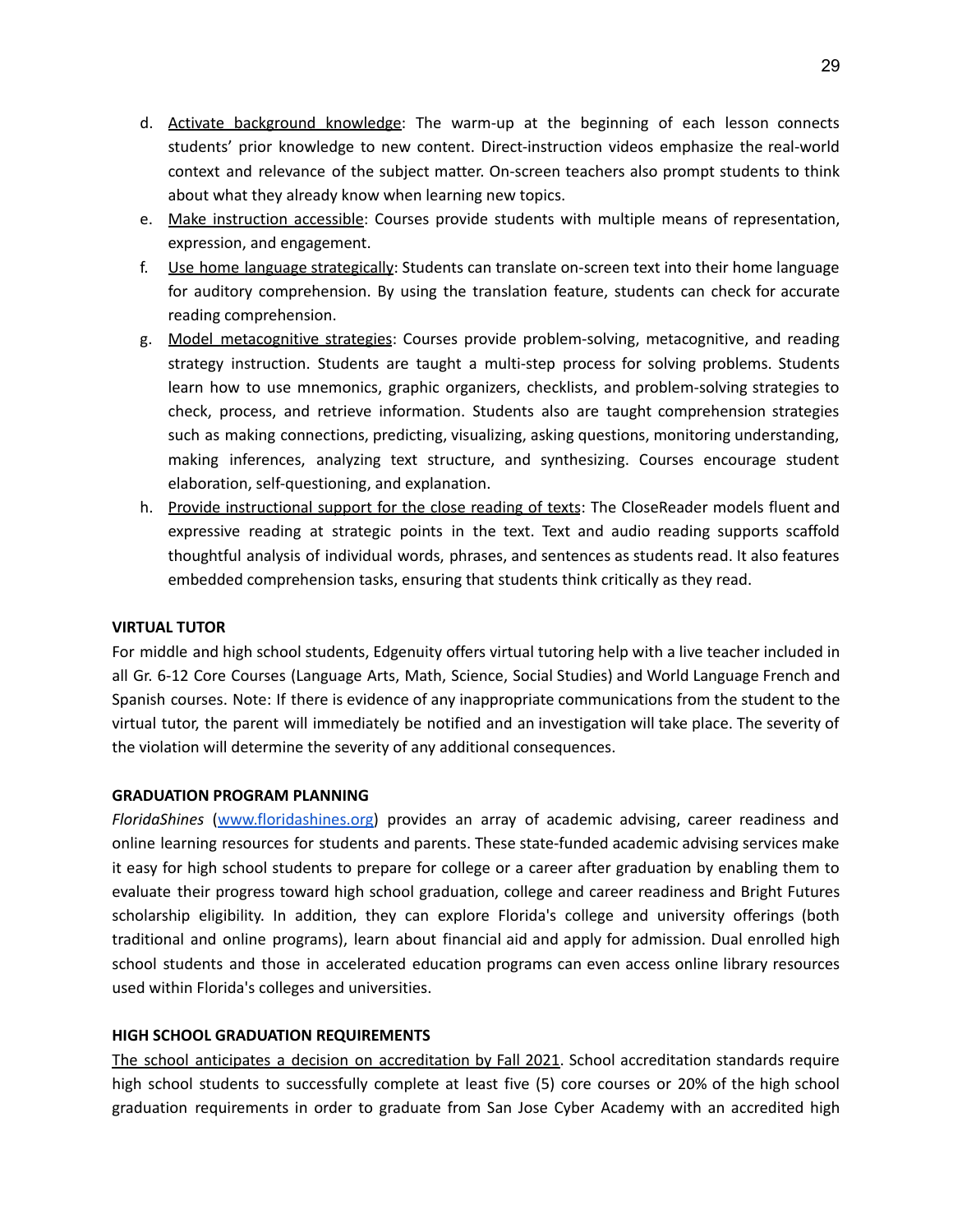school diploma. Individual exceptions will be considered for students with credits from a public school or accredited private institution with a grade of C (70-79%) or above in all courses, provided that the student completes one academic year as a full-time student with San Jose Cyber Academy. All graduating Seniors will receive a diploma. To earn a high school diploma, students entering Gr. 9 may choose from one of the following pathways:

- 24 credit Standard diploma
- 24 credit Scholar diploma

Г

● 18 credit CTE (Career and Technical Education) diploma

 $\mathbf{I}$ 

● 18 credit ACCEL (Academically Challenging Curriculum to Enhance Learning) diploma

To be eligible for a **Standard diploma**, students must complete a minimum of 24 credits (outlined below), and have a minimum, cumulative unweighted GPA of at least a 2.0 on a 4.0 scale.

| <b>Course/Number of Credits</b>                                          | <b>State Requirements</b>                                                                                                                                                                                                                                                                                                                                                                                       |
|--------------------------------------------------------------------------|-----------------------------------------------------------------------------------------------------------------------------------------------------------------------------------------------------------------------------------------------------------------------------------------------------------------------------------------------------------------------------------------------------------------|
| $ELA = 4$ credits                                                        | ELA 1, 2, 3, 4; ELA honors, Advanced Placement (AP), AICE, IB and Dual Enrollment<br>courses may satisfy this requirement.                                                                                                                                                                                                                                                                                      |
| Math = $4$ credits                                                       | One of which must be Algebra 1 and one of which must be Geometry; Industry<br>Certifications that lead to college credit may substitute for up to two mathematics<br>credits (except for Algebra 1 and Geometry); An identified computer science credit<br>may substitute for up to one mathematics credit (except for Algebra 1 and<br>Geometry).                                                              |
| Science = 3 credits                                                      | One of which must be Biology 1, two of which must be equally rigorous science<br>courses; Two of the three required course credits must have a laboratory component;<br>Industry Certifications that lead to college credit may substitute for up to one science<br>credit (except for Biology 1); An identified computer science credit may substitute for<br>up to one science credit (except for Biology 1). |
| Social Studies = 3 credits                                               | 1 credit in World History; 1 credit in U.S. History; 0.5 credit in U.S. Government; 0.5<br>credit in Economics.                                                                                                                                                                                                                                                                                                 |
| Fine & Performing Arts, Speech &<br>Debate, or Practical Arts = 1 credit |                                                                                                                                                                                                                                                                                                                                                                                                                 |
| <b>Physical Education = 1 credit</b>                                     | To include the integration of health.                                                                                                                                                                                                                                                                                                                                                                           |
| Electives = 8 credits                                                    |                                                                                                                                                                                                                                                                                                                                                                                                                 |

## **24 credit Standard Diploma**

## **Students must also take and pass the following State Assessments**:

| <b>State Assessment</b>                                  | <b>Additional Information</b>                   |
|----------------------------------------------------------|-------------------------------------------------|
| Grade 10 FSA ELA (Level 3, 4, or 5; Scale Score 350-412) | Or achieve a concordant score on the ACT or SAT |
| Algebra 1 EOC (Level 3, 4, or 5; Scale Score 497-575)    | Or achieve a concordant score on the ACT or SAT |

l.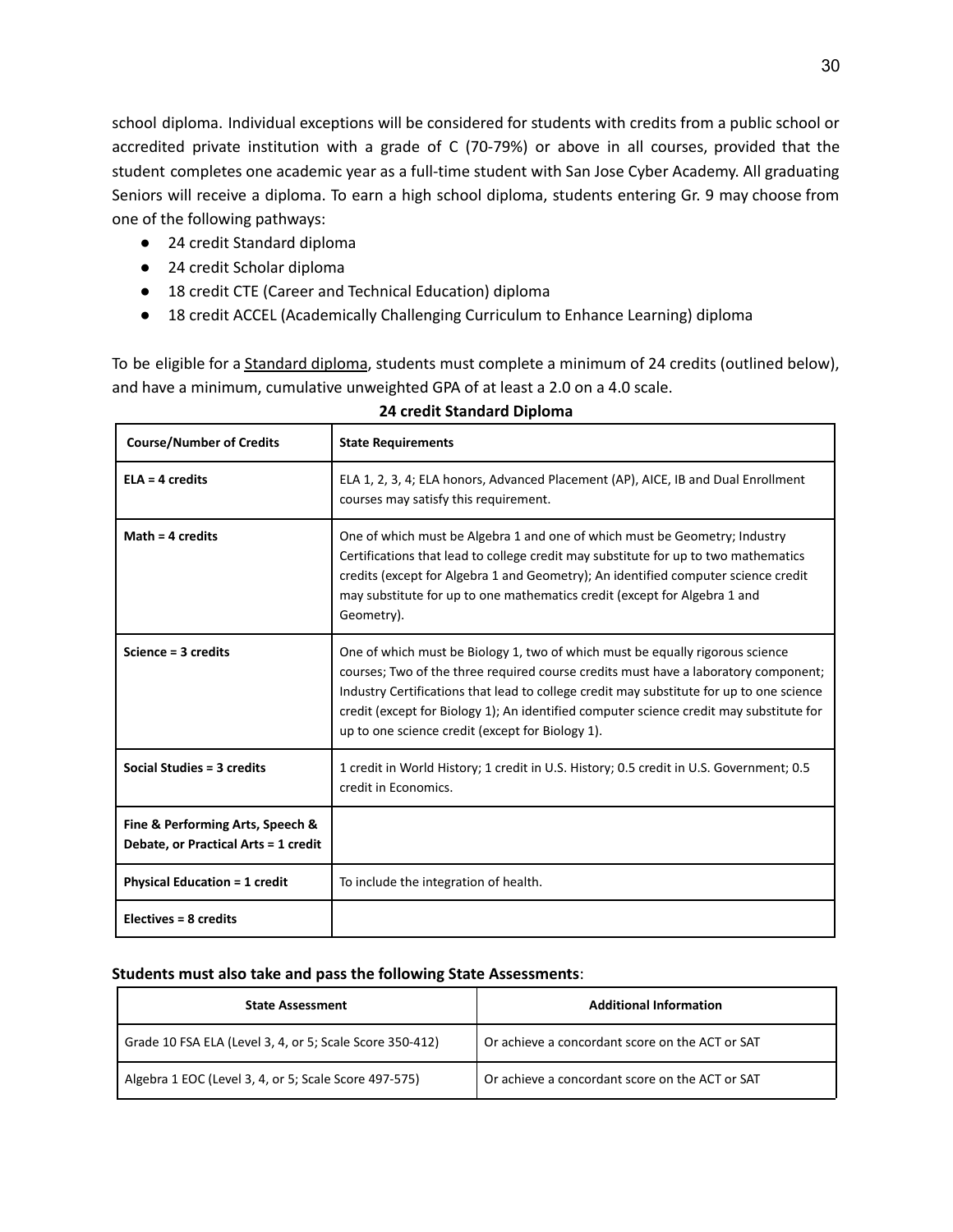To be eligible for a Scholar diploma, students must complete a minimum of 24 credits, as outlined in the chart below, and have a minimum, cumulative unweighted GPA of at least a 2.0 on a 4.0 scale.

| <b>Course/Number of Credits</b>                                          | <b>State Requirements</b>                                                                                                    |
|--------------------------------------------------------------------------|------------------------------------------------------------------------------------------------------------------------------|
| $ELA = 4$ credits                                                        | ELA 1, 2, 3, 4; ELA honors, Advanced Placement (AP), AICE, IB and Dual Enrollment<br>courses may satisfy this requirement.   |
| Math = $4$ credits                                                       | Including 1 credit in Algebra 2 or an equally rigorous course; 1 credit in Statistics or an<br>equally rigorous math course. |
| Science = 3 credits                                                      | Including 1 credit in Chemistry or Physics; 1 credit in a course equally rigorous to<br>Chemistry or Physics.                |
| Social Studies = 3 credits                                               | 1 credit in World History; 1 credit in U.S. History; 0.5 credit in U.S. Government; 0.5<br>credit in Economics.              |
| Fine & Performing Arts, Speech &<br>Debate, or Practical Arts = 1 credit |                                                                                                                              |
| <b>Physical Education = 1 credit</b>                                     | To include the integration of health.                                                                                        |
| Electives = $8$ credits                                                  | Including 2 credits in the same World Language; 1 credit in an AP, IB, AICE or a Dual<br>Enrollment course.                  |

**24 credit Scholar Diploma**

## **Students must also take and pass the following State Assessments**:

| <b>State Assessment</b>                                   | <b>Additional Information</b>                                                                                                                                                                                                                                            |
|-----------------------------------------------------------|--------------------------------------------------------------------------------------------------------------------------------------------------------------------------------------------------------------------------------------------------------------------------|
| Grade 10 FSA ELA (Level 3, 4, or 5; Scale Score 350-412)  | Or achieve a concordant score on the ACT or SAT                                                                                                                                                                                                                          |
| Algebra 1 EOC (Level 3, 4, or 5; Scale Score 497-575)     | Or achieve a concordant score on the ACT or SAT                                                                                                                                                                                                                          |
| Geometry EOC (Level 3, 4, or 5; Scale Score 499-575)      |                                                                                                                                                                                                                                                                          |
| Biology 1 EOC* (Level 3, 4, or 5; Scale Score 395-475)    | *A student is exempt from the Biology 1 or U.S. History EOC<br>assessment if the student is enrolled in an AP, IB or AICE<br>Biology 1 or U.S. History course; takes the respective AP, IB<br>or AICE assessment; and earns the minimum score to earn<br>college credit. |
| U.S. History EOC* (Level 3, 4, or 5; Scale Score 397-475) | *A student is exempt from the Biology 1 or U.S. History EOC<br>assessment if the student is enrolled in an AP, IB or AICE<br>Biology 1 or U.S. History course; takes the respective AP, IB<br>or AICE assessment; and earns the minimum score to earn<br>college credit. |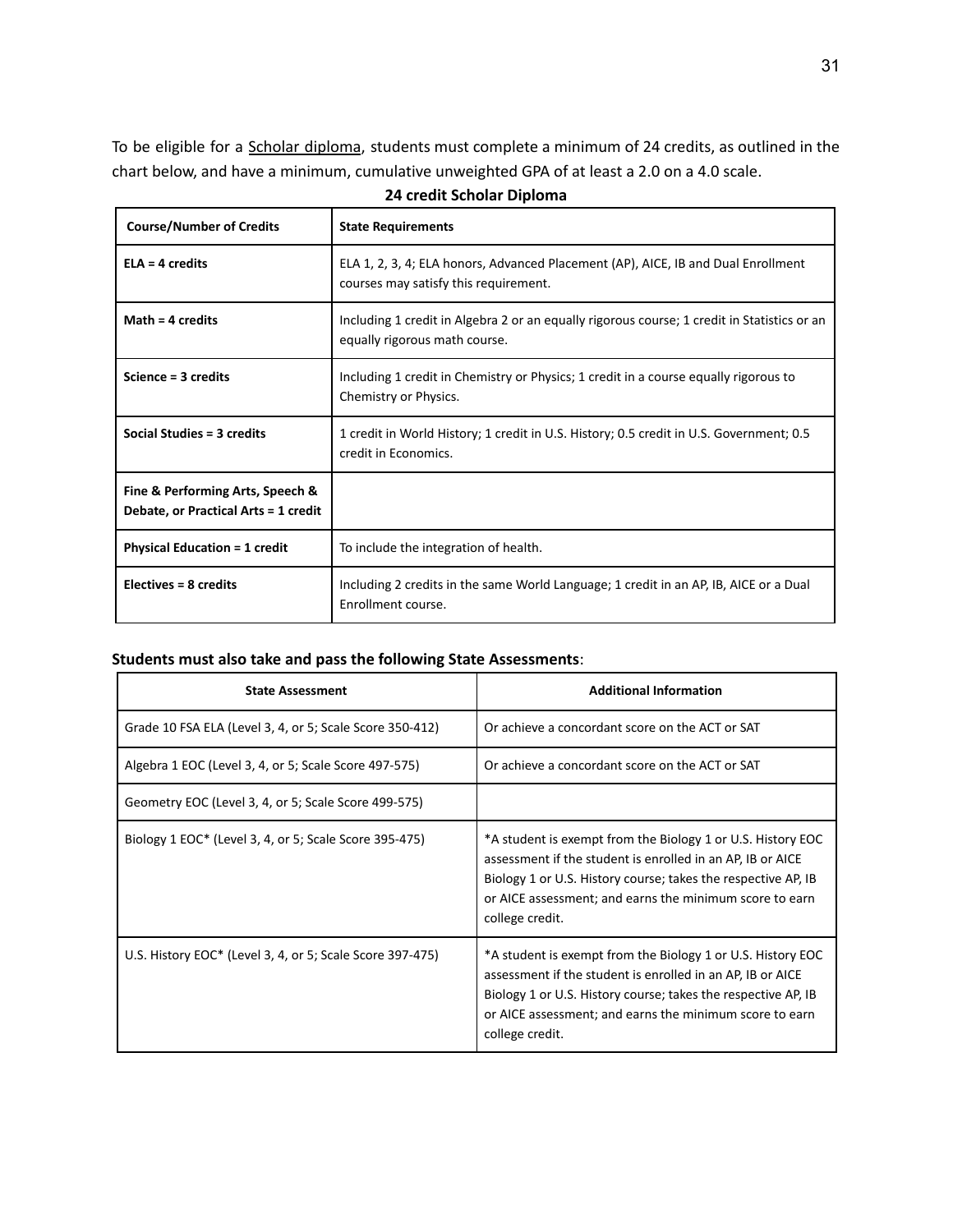To be eligible for a CTE diploma, students must complete a minimum of 18 credits (outlined below), and have a minimum, cumulative unweighted GPA of at least a 2.0 on a 4.0 scale.

| <b>Course/Number of Credits</b>                                                                    | <b>State Requirements</b>                                                                                                                                                                                                                                                                                                                                                                                       |                                                                                                                                         |  |
|----------------------------------------------------------------------------------------------------|-----------------------------------------------------------------------------------------------------------------------------------------------------------------------------------------------------------------------------------------------------------------------------------------------------------------------------------------------------------------------------------------------------------------|-----------------------------------------------------------------------------------------------------------------------------------------|--|
| $ELA = 4$ credits                                                                                  | ELA 1, 2, 3, 4; ELA honors, Advanced Placement (AP), AICE, IB and Dual Enrollment courses<br>may satisfy this requirement.                                                                                                                                                                                                                                                                                      |                                                                                                                                         |  |
| Math = $4$ credits                                                                                 | One of which must be Algebra 1 and one of which must be Geometry; Industry Certifications<br>that lead to college credit may substitute for up to two mathematics credits (except for<br>Algebra 1 and Geometry); An identified computer science credit may substitute for up to<br>one mathematics credit (except for Algebra 1 and Geometry).                                                                 |                                                                                                                                         |  |
| Science = 3 credits                                                                                | One of which must be Biology 1, two of which must be equally rigorous science courses; Two<br>of the three required course credits must have a laboratory component; Industry<br>Certifications that lead to college credit may substitute for up to one science credit (except<br>for Biology 1); An identified computer science credit may substitute for up to one science<br>credit (except for Biology 1). |                                                                                                                                         |  |
| Social Studies = 3 credits                                                                         | 1 credit in World History; 1 credit in U.S. History; 0.5 credit in U.S. Government; 0.5 credit in<br>Economics.                                                                                                                                                                                                                                                                                                 |                                                                                                                                         |  |
| <b>Industry Certifications =</b><br>2 credits                                                      | <b>PROGRAM:</b><br><b>Applied Information Technology (AIT)</b>                                                                                                                                                                                                                                                                                                                                                  | PROGRAM:<br><b>Computer Systems and Information Technology (CSIT)</b>                                                                   |  |
| *To obtain industry certifications,<br>students have three attempts to<br>pass the required exams. | Digital Information Technology (1) OR<br>Computer Fundamentals (1) AND<br>Web Development Technologies (1)                                                                                                                                                                                                                                                                                                      | Digital Information Technology (1) AND<br>CSIT Network Systems Configuration (1) OR<br>CSIT Network Systems Design & Administration (1) |  |
| OJT (On the Job Training) =<br>2 credits                                                           | OJT or work-based learning experience involves a paid internship or apprenticeship.                                                                                                                                                                                                                                                                                                                             |                                                                                                                                         |  |

## **18 credit CTE Diploma**

## **Students must also take and pass the following State Assessments**:

| <b>State Assessment</b>                                  | <b>Additional Information</b>                   |
|----------------------------------------------------------|-------------------------------------------------|
| Grade 10 FSA ELA (Level 3, 4, or 5; Scale Score 350-412) | Or achieve a concordant score on the ACT or SAT |
| Algebra 1 EOC (Level 3, 4, or 5; Scale Score 497-575)    | Or achieve a concordant score on the ACT or SAT |

To be eligible for an ACCEL diploma, students must complete a minimum of 18 credits (outlined below), and have a minimum, cumulative unweighted GPA of at least a 2.0 on a 4.0 scale.

## **18 credit ACCEL Diploma**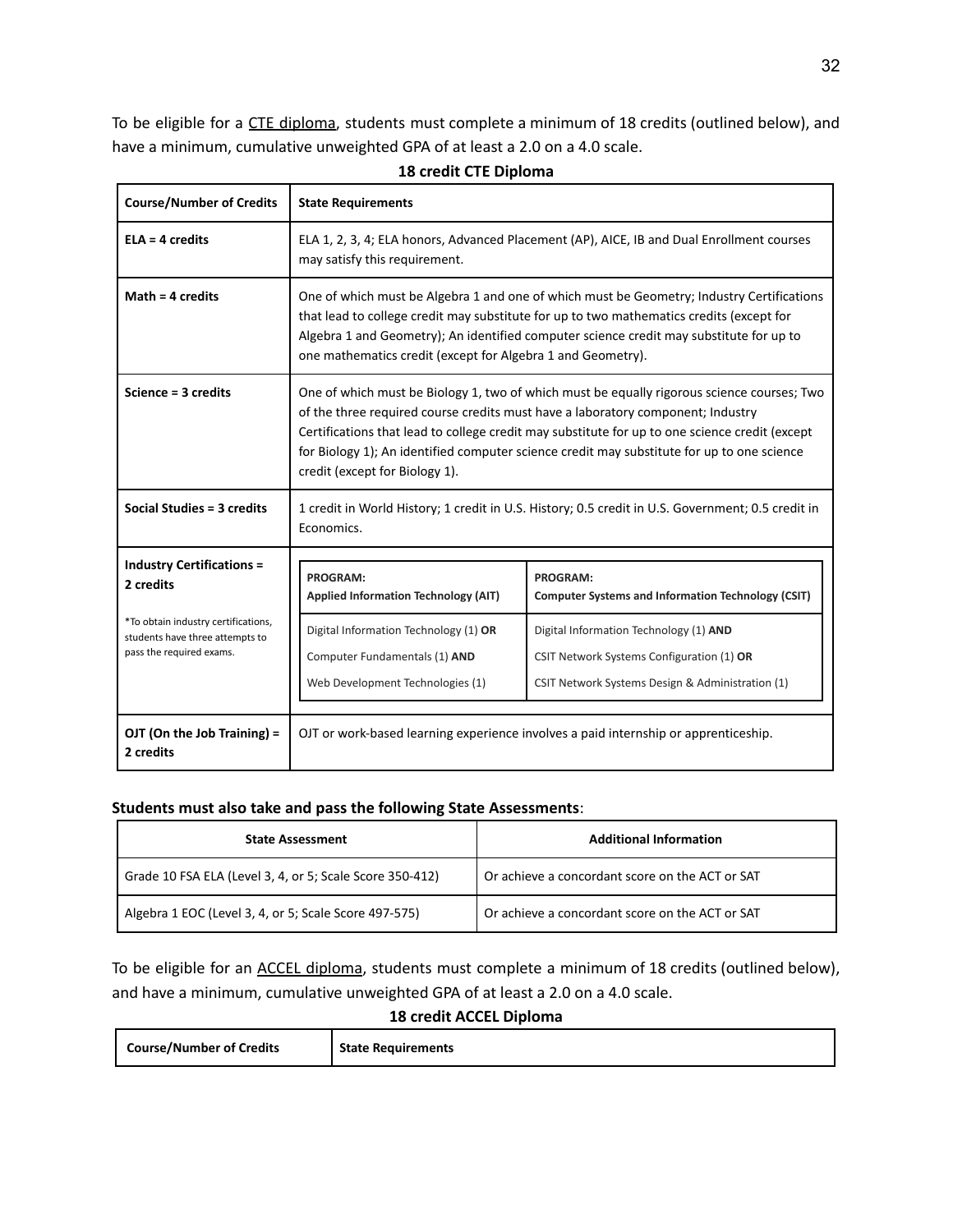| $ELA = 4$ credits                                                        | ELA 1, 2, 3, 4; ELA honors, Advanced Placement (AP), AICE, IB and Dual Enrollment<br>courses may satisfy this requirement.                                                                                                                                                                                                                                                                                      |
|--------------------------------------------------------------------------|-----------------------------------------------------------------------------------------------------------------------------------------------------------------------------------------------------------------------------------------------------------------------------------------------------------------------------------------------------------------------------------------------------------------|
| Math = $4$ credits                                                       | One of which must be Algebra 1 and one of which must be Geometry; Industry<br>Certifications that lead to college credit may substitute for up to two mathematics<br>credits (except for Algebra 1 and Geometry); An identified computer science credit<br>may substitute for up to one mathematics credit (except for Algebra 1 and<br>Geometry).                                                              |
| Science = 3 credits                                                      | One of which must be Biology 1, two of which must be equally rigorous science<br>courses; Two of the three required course credits must have a laboratory component;<br>Industry Certifications that lead to college credit may substitute for up to one science<br>credit (except for Biology 1); An identified computer science credit may substitute for<br>up to one science credit (except for Biology 1). |
| Social Studies = 3 credits                                               | 1 credit in World History; 1 credit in U.S. History; 0.5 credit in U.S. Government; 0.5<br>credit in Economics.                                                                                                                                                                                                                                                                                                 |
| Fine & Performing Arts, Speech &<br>Debate, or Practical Arts = 1 credit |                                                                                                                                                                                                                                                                                                                                                                                                                 |
| <b>Physical Education</b>                                                | Not required.                                                                                                                                                                                                                                                                                                                                                                                                   |
| Electives $=$ 3 credits                                                  |                                                                                                                                                                                                                                                                                                                                                                                                                 |

#### **Students must also take and pass the following State Assessments**:

| <b>State Assessment</b>                                  | <b>Additional Information</b>                   |
|----------------------------------------------------------|-------------------------------------------------|
| Grade 10 FSA ELA (Level 3, 4, or 5; Scale Score 350-412) | Or achieve a concordant score on the ACT or SAT |
| Algebra 1 EOC (Level 3, 4, or 5; Scale Score 497-575)    | Or achieve a concordant score on the ACT or SAT |

## **FLORIDA BRIGHT FUTURES SCHOLARSHIP PROGRAM**

The Office of Student Financial Assistance (OFSA) State Programs, within the Florida Department of Education, administers a variety of postsecondary educational state-funded grants and scholarships. The Florida Bright Futures Scholarship Program established three lottery-funded scholarships to reward Florida high school graduates for high academic achievement. The scholarship is available only to high school graduates that are Florida residents, and award amounts vary based on the student's GPA. For more information, contact OSFA at 1-888-827-2004.

## **EDUCATION RIGHTS FOR ADULT STUDENTS**

When a student turns 18 years old, the rights formerly given to parents transfer from the parents to the student (eligible student). The eligible student, or Adult Student, has the right to have access to their education records, the right to seek to have the records amended, and the right to have control over the disclosure of personally identifiable information from the records. A school may still disclose some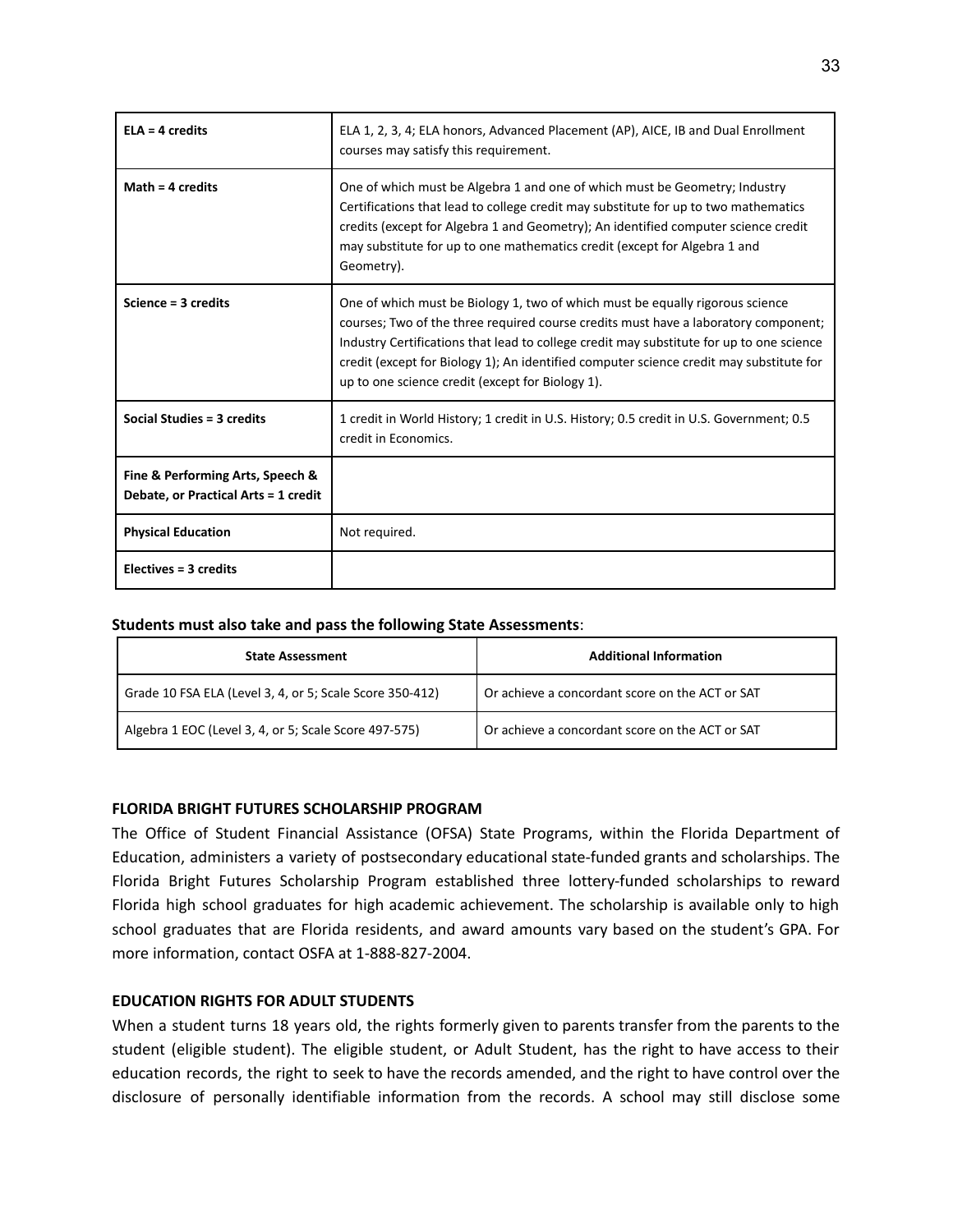information from an eligible student's education records to the parents of the student, without the student's consent, if the student is a dependent for tax purposes. Neither the age of the student nor the parent's status as a custodial parent is relevant. If a student is claimed as a dependent by a parent for tax purposes, then the parent may have access. In an effort to keep parents fully informed in all aspects of their 18-year-old student's status, Adult Students may authorize the exchange of educational information with parents by submitting to the school a written statement, officially signed and dated by the Adult Student. Parents should review this authorization with 18-year-old students and obtain their consent on or after their 18th birthday. All signed authorizations may be returned via email and records will be updated to reflect an 18-year old student's consent to allow their parent to have access to education-related matters.

#### **BEHAVIORAL THREAT ASSESSMENT**

In accordance with Senate Bill 7026, the 2018 Marjory Stoneman Douglas High School Public Safety Act, the school has a threat assessment team which consists of members of school staff and the Jacksonville Sheriff's Office. The team meets monthly or as the need arises to conduct threat assessments on students and staff. If someone is deemed a possibility to become a threat to themselves or others, a referral is made to the threat assessment team. The threat assessment team will determine what course of action to take, and whether the individual is in need of a safety plan, a mental health plan, or both. These plans run parallel to, but are not part of, the Code of Student Conduct.

#### **MENTAL HEALTH**

Mental health referrals are available to students. Written consent will be required for ongoing services via the school's contracted mental health counselor.

## **REPORTING CHILD ABUSE OR NEGLECT**

All school personnel are mandated reporters. All persons who are mandated reporters are required, by law, to report all known or suspected cases of child abuse or neglect. It is not the job of the mandated reporter to determine whether the allegations are valid. If child abuse or neglect is reasonably suspected or if a pupil shares information with a mandated reporter leading them to believe abuse or neglect has taken place, the report must be made.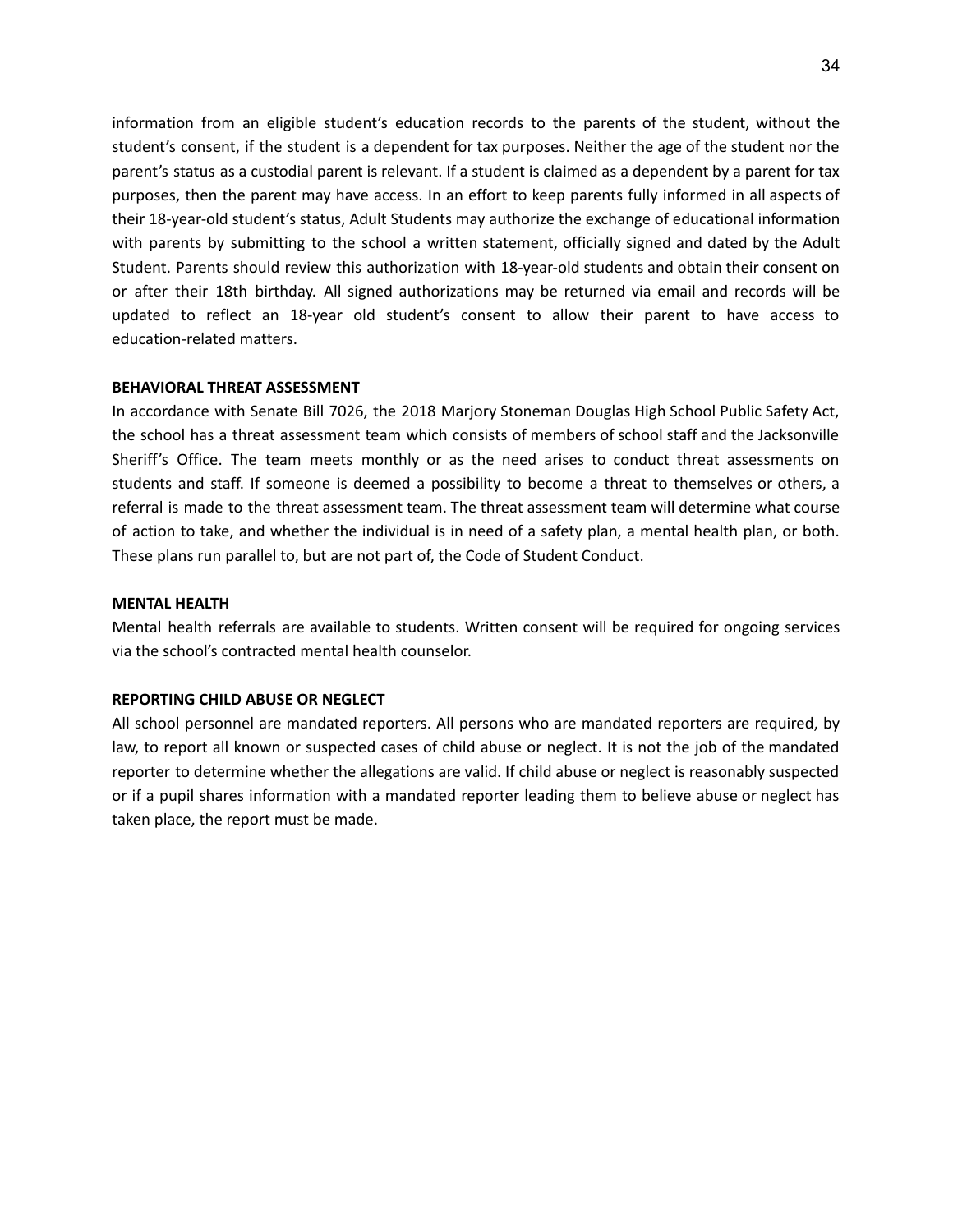# **San Jose Cyber Academy Acceptable Use Policy (AUP) Agreement**

San Jose Cyber Academy provides electronic resources as an integral part of the curriculum. Behavior and language in the use of these resources should be consistent with school expectations. I/We agree to the following responsibilities and restrictions:

- 1. I will use all electronic resources only for educational purposes and not for any personal, commercial or illegal purposes.
- 2. I will use the Internet only for educational purposes related to school work.
- 3. I will not use games or other electronic resources that have objectionable content or that engage me in an inappropriate simulated activity.
- 4. I will not give my password to any other user, nor attempt to learn or to use anyone else's password, and I will not transmit my address or telephone number, or any personal or confidential information about myself or others.
- 5. I will not upload, link, or embed an image of myself or others to unsecured, public sites without the school's permission and a signed parental permission slip.
- 6. I will not make statements or use the likeness of another person through website postings, email, instant messages, etc., that harass, intimidate, threaten, insult, libel or ridicule students, teachers, administrators or other staff members of the school community, or make statements that are falsely attributed to others, or use language that is obscene.
- 7. I will not attempt to access, upload, or transmit material that attacks ethnic, religious or racial groups, or material that is pornographic or explicitly sexual in nature.
- 8. I will not violate copyright laws, damage or tamper with hardware or software, vandalize or destroy data, intrude upon, alter or destroy the files of another user, introduce or use computer viruses, attempt to gain access to restricted information or networks, or block, intercept or interfere with any email or electronic communications by teachers and administrators to parents, or others.
- 9. I will not use, or create for others, any program to interfere with, change, or interact with programs, security settings, systems, or devices that are the property of San Jose Cyber Academy and are used for school-related purposes by students, their parents and staff.
- 10. I will not imply, directly or indirectly, either publicly or privately that any program or app I create is associated with, or a product of, the San Jose Cyber Academy, nor will I either directly or indirectly associate any such program with any San Jose Schools logos or images.
- 11. I will report any problems to a School administrator.
- 12. I understand that my use of the School's technology and resources is not private, and that the School reserves the right to monitor use to assure compliance with these guidelines. Violations may lead to revocation of computer access and/or other disciplinary measures.
- 13. I understand that the prohibited conduct described above is also prohibited when using private equipment if it has the effect of seriously interfering with the educational process, and that such violations may lead to disciplinary measures.
- 14. I understand that I may be assigned a Chromebook for use at home or at a testing site. Any damage done is my responsibility and the appropriate costs will be paid for accordingly by myself or family. Failure to make just compensation may result in losing technology privileges and withholding of final transcripts.

Parent/Guardian: I have read, understood, and discussed the AUP with my child and I give permission to use electronic resources, understanding that this access is conditional upon adherence to the agreement. Although students' use of school resources is electronically monitored, I am aware of the possibility that my child may gain access to material that school officials and I may consider inappropriate or not of educational value.

## **\*PLEASE COMPLETE AND SIGN THE AUP AGREEMENT FOUND ON THE SCHOOL'S WEBSITE UNDER FORMS.**